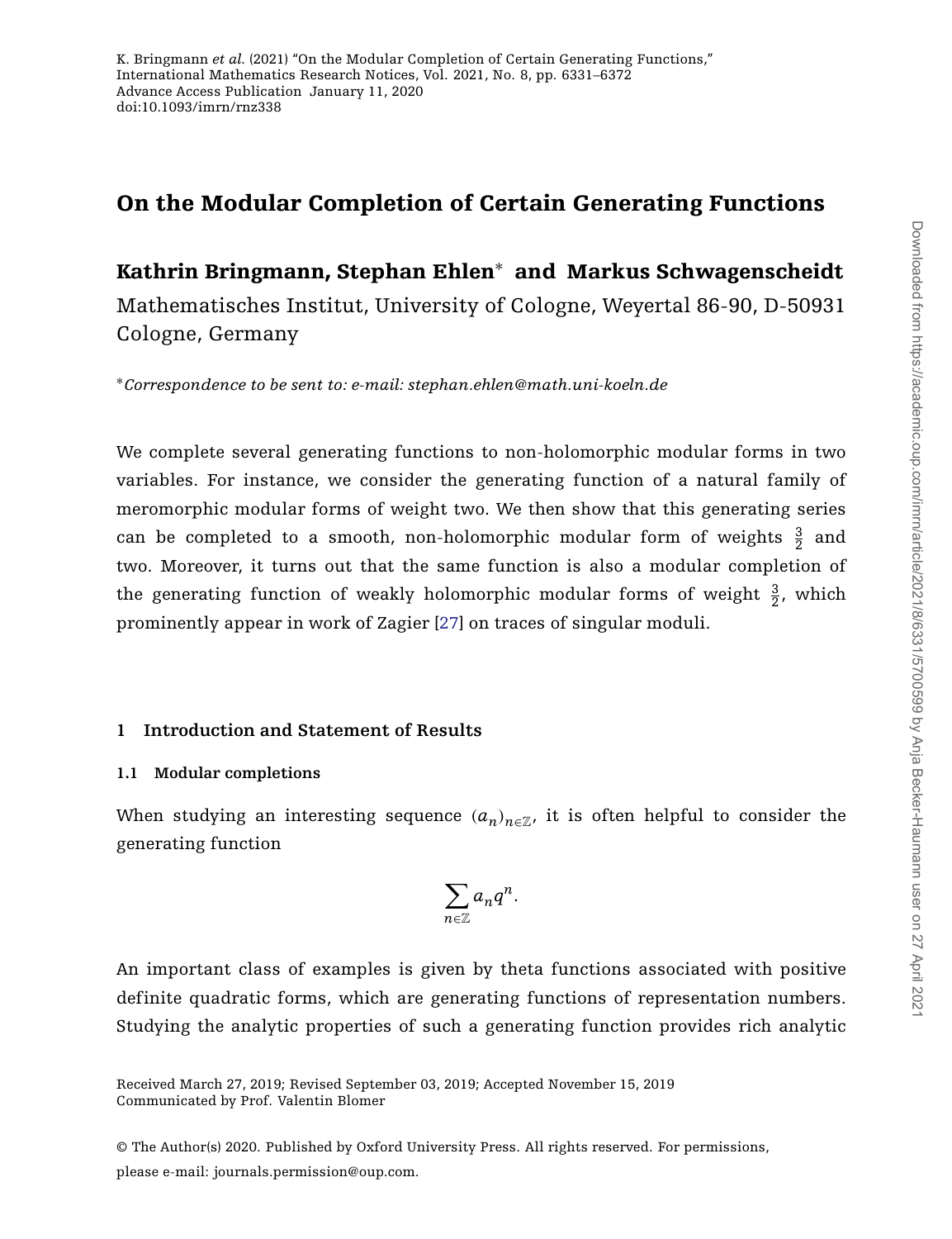tools to obtain information about the sequence  $a_n$ . Famous examples include explicit formulas for the number of representations of a positive integer as a sum of four and eight squares, whose generating functions are modular forms of weight two and four, respectively, or the partition function  $p(n)$ , whose generating function is essentially a modular form of weight  $-\frac{1}{2}$ . The latter fact plays a crucial role in the ingenious proof of Rademacher's exact formula [\[4,](#page-40-0) Theorem 5.1] for *p(n)*.

In a different direction, the following generating function of certain cusp forms  $f_{k,d}$  was considered by Kohnen and Zagier [\[28\]](#page-41-1). For integers  $k \geq 2$ , they defined ( $e(x) :=$  $e^{2\pi ix}$ ,  $\tau$ ,  $z \in \mathbb{H} := \{z \in \mathbb{C} : \text{Im}(z) > 0\}$ 

$$
\Omega_k(\tau,z):=\sum_{d=1}^\infty d^{k-\frac12}f_{k,d}(z)e(d\tau),
$$

where for  $d \in \mathbb{N}$ 

$$
f_{k,d}(z):=\sum_{\mathcal{Q}\in \mathcal{Q}_d}\mathcal{Q}(z,1)^{-k}.
$$

Here, for a discriminant  $\delta$ ,  $\mathcal{Q}_{\delta}$  denotes the set of integral binary quadratic forms of discriminant  $\delta$ . It is not hard to see that each  $f_{k,d}$  is a cusp form of weight 2*k* for the full modular group  $\Gamma := SL_2(\mathbb{Z})$ . These functions were introduced by Zagier [\[25\]](#page-41-2) in his study of the Doi–Naganuma lift. Katok [\[22\]](#page-40-1) showed that they can be written as hyperbolic Poincaré series. Using the modularity of the  $f_{k,d}$ 's it follows that  $z \mapsto \Omega_k(\tau, z)$  is modular of weight 2*k*. It turns out that  $\tau \mapsto \Omega_k(\tau, z)$  is also modular (of weight  $k + \frac{1}{2}$ ). To see this, one rewrites  $\Omega_k$  as (up to a constant)

$$
\sum_{n=1}^{\infty} n^{k-1} \sum_{d|n} d^k P_{k+\frac{1}{2},d^2}(\tau) e(nz),
$$

where the functions  $P_{k+\frac{1}{2},d^2}$  are certain exponential Poincaré series. A key property of  $\Omega_k(\tau, z)$  is that it is the holomorphic kernel function for the Shimura and Shintani lifts. To be more precise, for  $f$  a cusp form of weight 2 $k$  and  $g$  a cusp form of weight  $k+\frac{1}{2}$  in Kohnen's plus-space, the Shimura lift of *g* basically equals  $\langle g, \Omega_k(\cdot, -\overline{z})\rangle$  and the Shintani lift of *f* is essentially  $\langle f, \Omega_k(-\overline{\tau}, \cdot) \rangle$  [\[23\]](#page-41-3).

In the following we consider a related generating function, where several complications arise. We let  $j$  be the usual modular  $j$ -invariant. Its derivative  $j'$  is a weakly holomorphic modular form of weight two for  $\Gamma$ . It is well-known that  $\Gamma$  acts on  $Q_{-d}$  with finitely many orbits if  $d ≠ 0$ . For each positive  $d$ , we consider the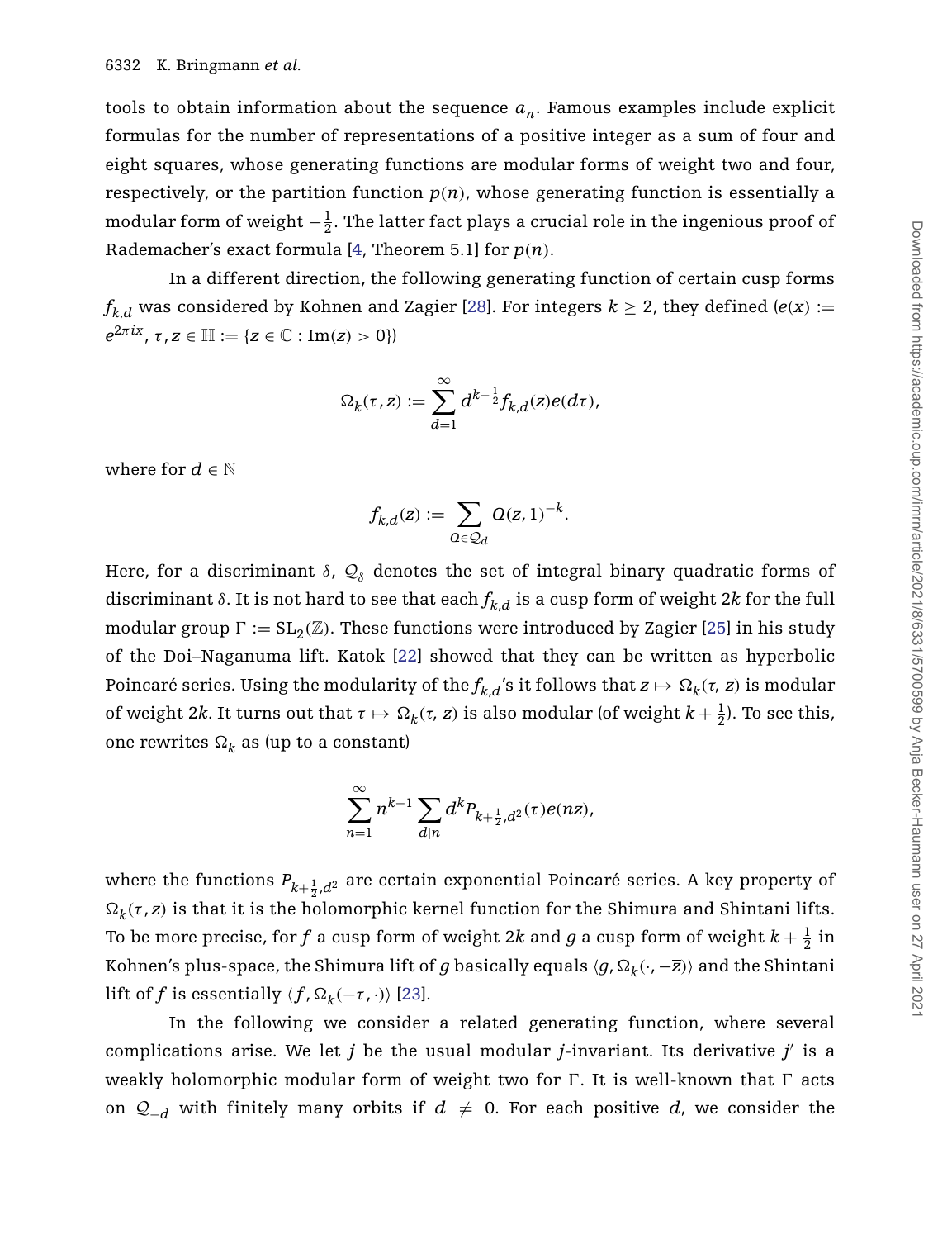meromorphic modular form of weight two given by

$$
F_d(z):=-2i\sum_{Q\in\Gamma\backslash\mathcal{Q}_{-d}}\frac{1}{\omega_Q}\frac{j'(z)}{j(z)-j(z_Q)},
$$

where  $\omega_Q$  is the size of the stabilizer of *Q* in PSL<sub>2</sub>( $\mathbb{Z}$ ) and  $z_Q$  is the complex multiplication (CM) point associated with *Q*, that is,  $z<sub>O</sub>$  is the unique root of  $Q(z, 1)$  contained in H. These functions are CM traces of

<span id="page-2-0"></span>
$$
\frac{j'(z)}{j(z) - j(\tau)} = -2\pi i \sum_{n=0}^{\infty} j_n(\tau) e(nz),
$$
\n(1.1)

where  $j_n$  for  $n \in \mathbb{N}_0$  is the unique weakly holomorphic modular function for  $\Gamma$  with Fourier expansion  $j_n(\tau) = e(-n\tau) + O(e(\tau))$ , and the equality holds whenever Im(*z*) > Im $(M\tau)$  for all  $M \in \Gamma$ . Note that [\(1.1\)](#page-2-0) is equivalent to the famous denominator formula for the Monster Lie algebra.

In this paper, we are interested in the (formal) generating function

$$
A(\tau, z) := \sum_{d>0} F_d(z)e(d\tau).
$$

However, leaving convergence issues aside, since  $F_d$  has poles at all of the CM points of discriminant −*d* and the set of all CM points is dense in H, the resulting function would be undefined on a dense set in H and thus badly behaved. In this article, we study how to "complete" such a formal generating function to converge everywhere on  $\mathbb{H} \times \mathbb{H}$  to a smooth function, which is modular in both variables. This is analogous to the modular completion of the mock theta functions in the work of Zwegers [\[29\]](#page-41-4), which turn out to be harmonic Maass forms. To state our result, we extend the definition of  $F_d$ to include non-positive discriminants. To be more precise, for  $d \in -\mathbb{N}_0$  such that  $-d$  is a discriminant, we set

$$
F_d(z) := \begin{cases} \frac{2\pi}{6} E_2^*(z) & \text{if } d = 0, \\ 0 & \text{if } d < 0, \end{cases}
$$

where  $E_2^*$  is the non-holomorphic Eisenstein series of weight 2 for  $\Gamma$  defined in [\(2.6\)](#page-11-0) below. Furthermore, we let  $(z = x + iy, \tau = u + iv)$ 

$$
\widetilde{F}_d(z,v) := -2 \sum_{\Omega \in \mathcal{Q}_{-d} \setminus \{0\}} \frac{Q_z}{\Omega(z,1)} \exp \left(-4\pi v \frac{|\Omega(z,1)|^2}{y^2}\right),\,
$$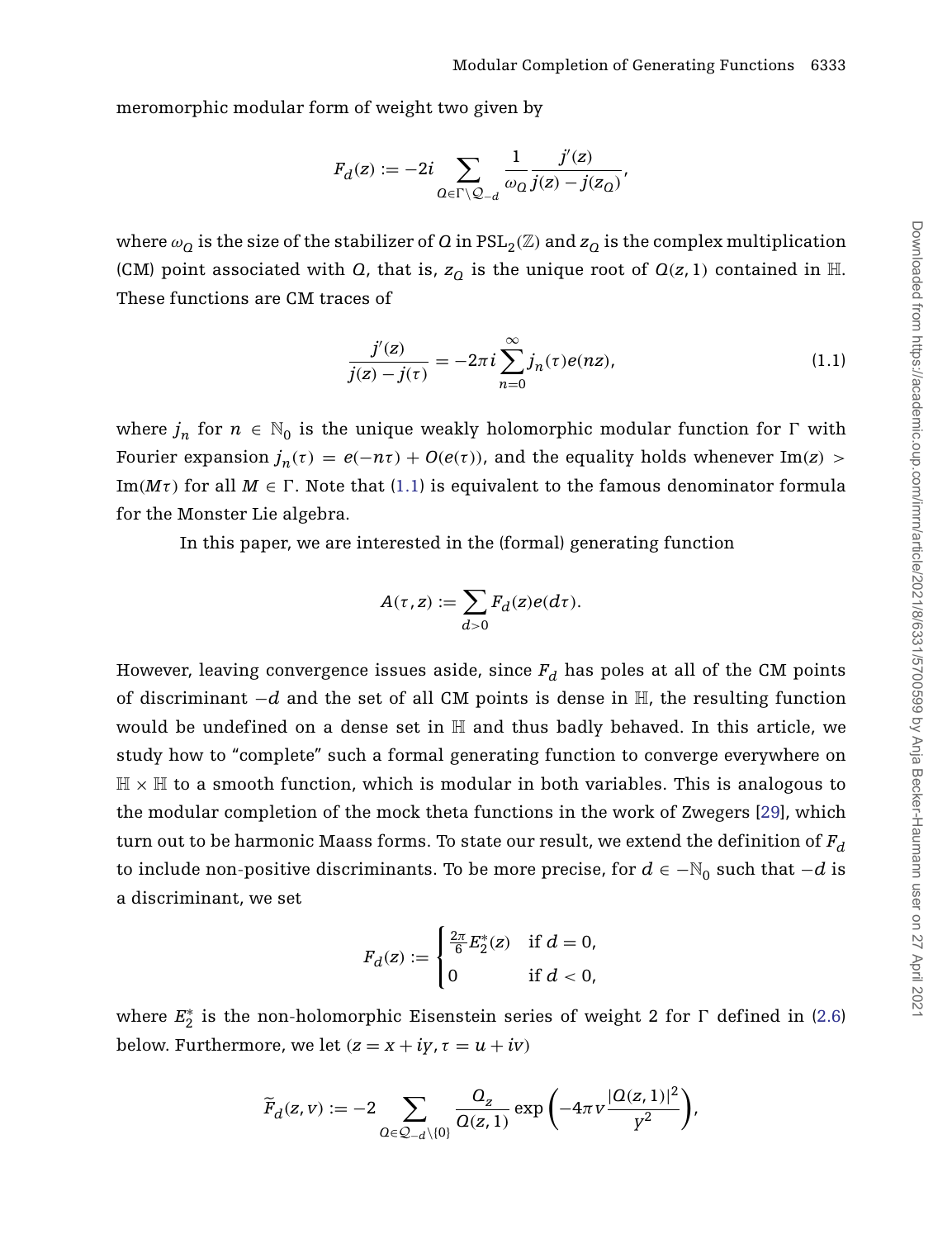where for  $Q = [a, b, c]$ , we set  $Q_{z} := \frac{1}{Y} (a|z|^2 + bx + c)$ . We obtain the following result (see Theorem [5.5](#page-25-0) for a proof).

<span id="page-3-0"></span>**Theorem 1.1.** For  $d > 0$  the function  $(z, v) \mapsto F_d(z) + \widetilde{F}_d(z, v)$  extends to a smooth function on  $\mathbb{H} \times \mathbb{R}^+$  if we define its value at a CM point  $z_0$  of discriminant  $-d$  by  $\lim_{z\to z_0} (F_d(z) + \tilde{F}_d(z, v))$ . Furthermore, the series

$$
A^*(\tau,z) := \sum_{d \in \mathbb{Z}} \left( F_d(z) + \widetilde{F}_d(z,v) \right) e(d\tau),
$$

converges locally uniformly on  $\mathbb{H} \times \mathbb{H}$  to a smooth function. It is modular of weight two for  $\Gamma$  in *z* and of weight  $\frac{3}{2}$  for  $\Gamma_0(4)$  in  $\tau$  for  $\Gamma_0(4)$ .

### **Remark 1.2.**

- (i) Note that in contrast to  $F_d$ , the function  $\tilde{F}_d(z, v)$ , which is used to complete the generating function is defined in elementary terms and resembles the *d*-th Fourier coefficient of a theta function —except for the denominator which causes the poles.
- (ii) We also remark that our completion  $A^*(\tau, z)$  is closely related to upcoming work of Bruinier, Funke and Imamoglu [\[8\]](#page-40-2), in which the lift of meromorphic modular forms like [\(1.1\)](#page-2-0) against the Siegel theta function is studied.

Theorem [1.1](#page-3-0) immediately begs the question whether the Fourier coefficients of  $A^*(\tau, z)$  in *z* are also of interest. As it turns out, the very same function is also a completion of a formal generating function of another natural family of modular forms, which we describe in the following. For a positive discriminant *D* we denote by  $g<sub>D</sub>$  the unique weakly holomorphic modular form of weight  $\frac{3}{2}$  for  $\Gamma_0(4)$  in Kohnen's plus space having principal part *e(*−*Dτ)*. In their inf luential paper [\[16\]](#page-40-3), Duke, Imamoglu, and Tóth considered the finite sum

<span id="page-3-1"></span>
$$
g_0(\tau) - \sum_{0 < m \le M} \sum_{n|m} n g_{n^2}(\tau) e(mz),\tag{1.2}
$$

where  $g_0 := \mathcal{H}$  is Zagier's non-holomorphic Eisenstein series of weight  $\frac{3}{2}$  for  $\Gamma_0(4)$ defined in [\(2.4\)](#page-11-1). After taking the (regularized) inner product of this sum against  $g<sub>D</sub>$ for a positive non-square discriminant  $D > 0$  the limit as  $M \to \infty$  exists. They then show that this limit is the generating function of the *D*-th traces of cycle integrals of the modular functions  $j_m$  and a modular integral of weight two with rational period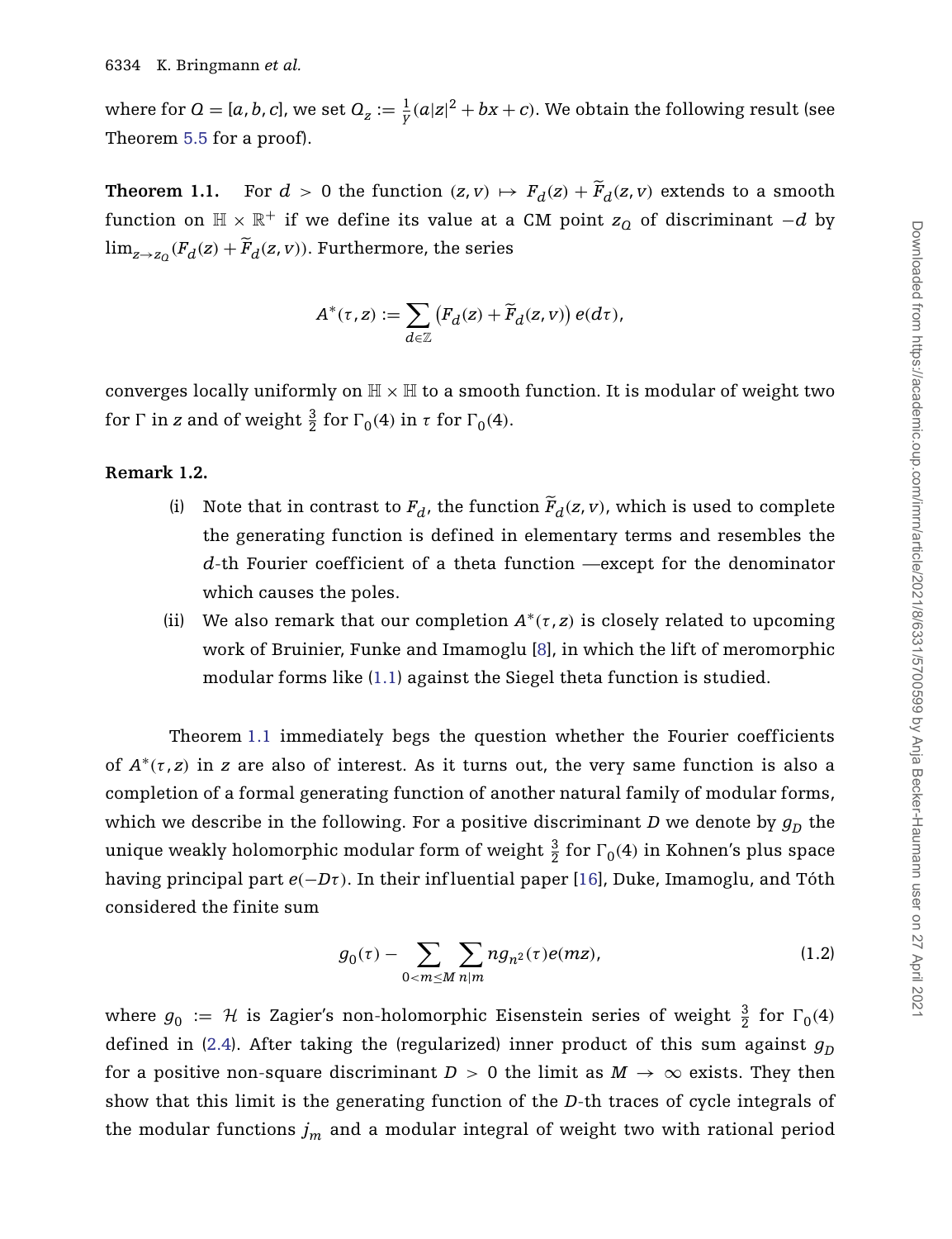function. Without taking the inner product first, the limit as  $M \to \infty$  in [\(1.2\)](#page-3-1) does not exist. However, we show that it can again be completed to a convergent generating function, which is modular in both variables. It turns out that this generating function in fact equals  $A^*(\tau, z)$ , giving its Fourier expansion in *z* (see Theorem [5.1](#page-21-0) for a precise statement in the vector-valued setting).

The function  $A^*(\tau, z)$  satisfies differential equations under the Laplace operators and it is related to the Siegel and the Kudla–Millson theta functions by the Maass lowering operator. In our particular situation, the two theta functions are explicitly given by

$$
\Theta_S(\tau, z) := 4v \sum_{d \in \mathbb{Z}} \sum_{\Omega \in \mathbb{Q}_{-d}} \exp\left(-4\pi v \frac{|Q(z, 1)|^2}{\gamma^2}\right) e(d\tau),
$$
  

$$
\Theta_{KM}(\tau, z) := \sum_{d \in \mathbb{Z}} \sum_{\Omega \in \mathbb{Q}_{-d}} \left(4vQ_z^2 - \frac{1}{2\pi}\right) \exp\left(-4\pi v \frac{|Q(z, 1)|^2}{\gamma^2}\right) e(d\tau),
$$

and they are smooth functions in  $\tau$  and  $\tau$  that transform like modular forms of weight  $-\frac{1}{2}$  and  $\frac{3}{2}$  in *τ* for  $\Gamma_0(4)$ , respectively, and weight 0 in *z* for Γ.

<span id="page-4-0"></span>**Proposition 1.3.** *The function*  $A^*(\tau, z)$  *satisfies the differential equations* 

<span id="page-4-1"></span>
$$
4\Delta_{\frac{3}{2},\tau}\left(A^*(\tau,z)\right)=\Delta_{2,z}\left(A^*(\tau,z)\right),
$$

where  $\Delta_k$  is the weight  $k$  hyperbolic Laplace operator defined in [\(2.1\)](#page-8-0), and

$$
L_{\frac{3}{2},\tau} (A^*(\tau,z)) = -\frac{1}{16\pi} R_{0,z} (\Theta_S(\tau,z)),
$$
  
\n
$$
L_{2,z} (A^*(\tau,z)) = \Theta_{KM}(\tau,z),
$$
\n(1.3)

where  $L_{\frac32, \tau}:= -2iv^2\frac{\partial}{\partial\overline{\tau}}, L_{2,z}:=-2iy^2\frac{\partial}{\partial\overline{z}},$  and  $R_{0,z}:=2i\frac{\partial}{\partial z}$  are Maass lowering and raising *operators*.

In Proposition [5.4,](#page-24-0) we prove the corresponding identity in a vector-valued setting, which immediately implies Proposition [1.3.](#page-4-0) For the proof we use a method from [\[18\]](#page-40-4), which yields distinguished  $L_k$ -preimages of a certain class of smooth automorphic forms of moderate growth, generalizing the surjectivity of the *ξk*-operator from harmonic Maass forms to holomorphic modular forms [\[6,](#page-40-5) Theorem 3.7]. To deal with the above generating function, the following simplified version is sufficient. The reader is referred to Section [3](#page-11-2) for details.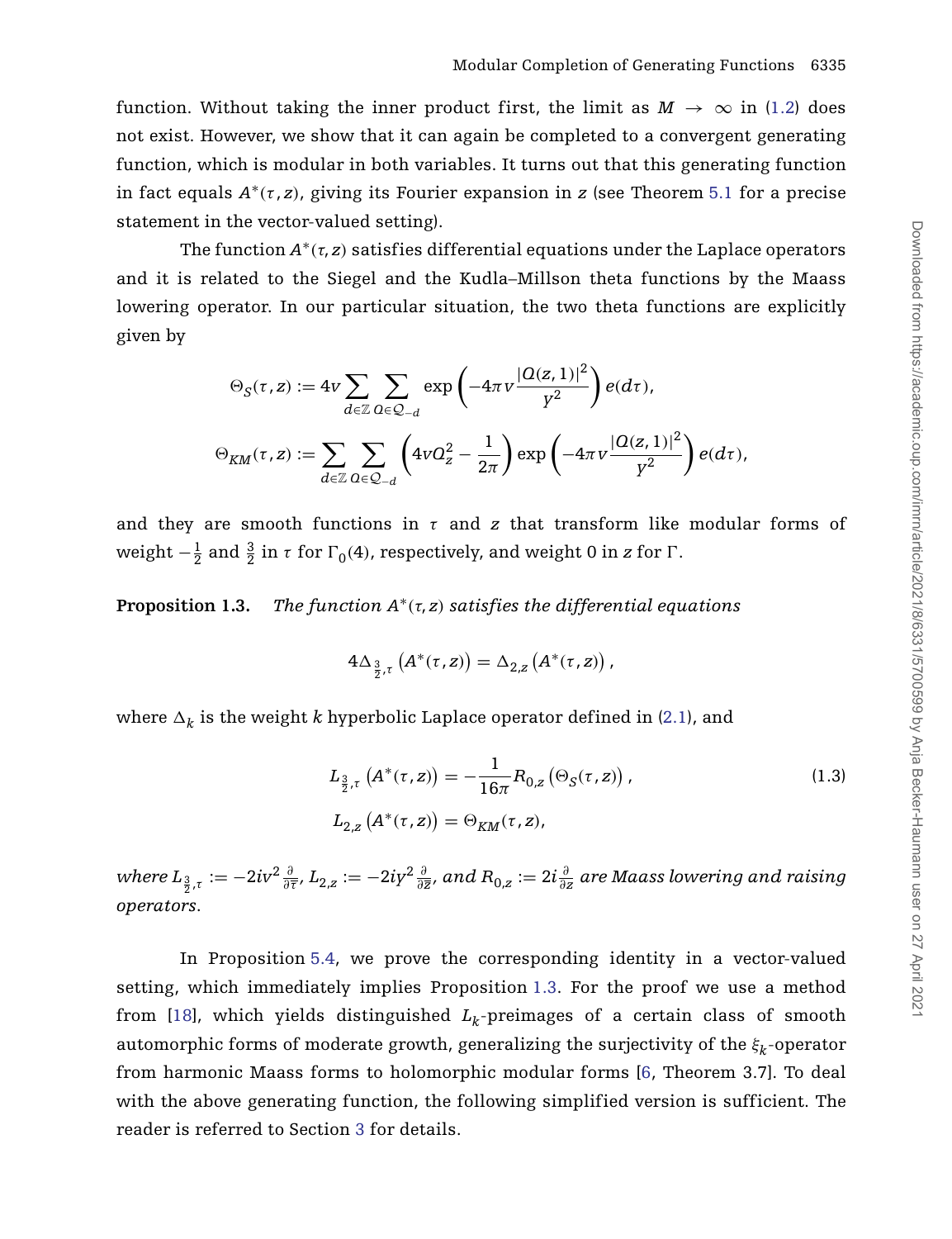**Proposition 1.4** ([\[18\]](#page-40-4), Theorem 2.14). Let  $F(z) = \sum_{m \in \mathbb{Z}} c_F(m, y) e(mz)$  be a smooth modular function for  $\Gamma$  of moderate growth, and assume that  $c_F(0, y) = O(e^{-Cy})$  as  $y \rightarrow \infty$  for some  $C > 0$ . Then there exists a unique smooth weight two modular form  $F^{\#}(z) \ = \ \sum_{m \in \mathbb{Z}} c_{F^{\#}}(m, y) e(mz)$  with at most linear exponential growth at the cusp and  $\lim_{v\to\infty} c_{F^*}(m, y) = 0$  for  $m < 0$ , such that  $L_2(F^*) = F$ . Its Fourier coefficients are given by

$$
c_{F^{\#}}(m, y) = \Big\langle F_m - P_{m, y}, \overline{F} \Big\rangle,
$$

where  $\langle \cdot, \cdot \rangle$  is the regularized Petersson inner product defined in [\(3.3\)](#page-14-0),  $F_m = j_m$  for  $m \in \mathbb{N}_0$  is the unique weakly holomorphic modular form for  $\Gamma$  with Fourier expansion *e*(*−mz*) + *O*(*e*(*z*)),  $F_m$  = 0 for  $m$  ∈ −N, and  $P_{m,y}$  is a truncated Poincaré series defined in [\(3.1\)](#page-12-0).

Here and throughout, we mean by moderate growth that *F* and all iterated partial derivatives in *z* and  $\overline{z}$  are  $O(y^{\ell})$  for some  $\ell \in \mathbb{Z}$  ( $\ell$  and the implied constant are allowed to depend on the order of the partial derivative) as  $y \to \infty$ . By Proposition [1.3,](#page-4-0) for fixed *τ* , the function

$$
\Theta_{KM}^{\#}(\tau,z) := \sum_{m \in \mathbb{Z}} \left\langle F_m - P_{m,\gamma}, \overline{\Theta_{KM}(\tau,z)} \right\rangle e(mz)
$$

is a smooth weight two modular form in *z* for  $\Gamma$ , which maps to  $\Theta_{KM}(\tau, z)$  under  $L_{2,z}$ . For *m* ∈  $\mathbb{N}_0$  the inner product with  $F_m = j_m$  is the Kudla–Millson theta lift studied in [\[7\]](#page-40-6). By [\[7,](#page-40-6) Theorems 1.1 and 1.2], we have

$$
\langle F_m, \overline{\Theta_{KM}(\tau,z)} \rangle = \begin{cases} 2\mathcal{H}(\tau) & \text{if } m = 0, \\ -2\sum_{n|m} n g_{n^2}(\tau) & \text{if } m > 0. \end{cases}
$$

The integral involving the truncated Poincaré series can be computed by unfolding against  $P_{m,v}$ . In this way we obtain the Fourier expansion in *z*. The modularity of  $\Theta_{KM}$ (*τ*,*z*) in *τ* implies that *τ* →  $\Theta_{KM}^#$ (*τ*,*z*) transforms like a modular form of weight  $\frac{3}{2}$ . The series converges locally uniformly and defines a smooth function on  $\mathbb{H} \times \mathbb{H}$ (which is in fact quite difficult to prove). It can be differentiated termwise with respect to *τ*, which then easily implies the relation  $(1.3)$ . Equivalently stated,  $(1.3)$  says that  $\Theta_{KM}^{\#}(\tau, z)$  maps to a multiple of  $R_{0,z}(\Theta_S(\tau, z))$  under  $L_{\frac{3}{2}}$ . Applying the same technique to construct a  $L_{\frac{3}{2}}$ -preimage of  $R_{0,z}(\Theta_{\cal S}(\tau,z))$  with respect to *τ* , we obtain Theorem [1.1,](#page-3-0) and from the uniqueness we see that this preimage agrees up to a constant factor with  $\Theta_{KM}^{\#}(\tau, z)$ .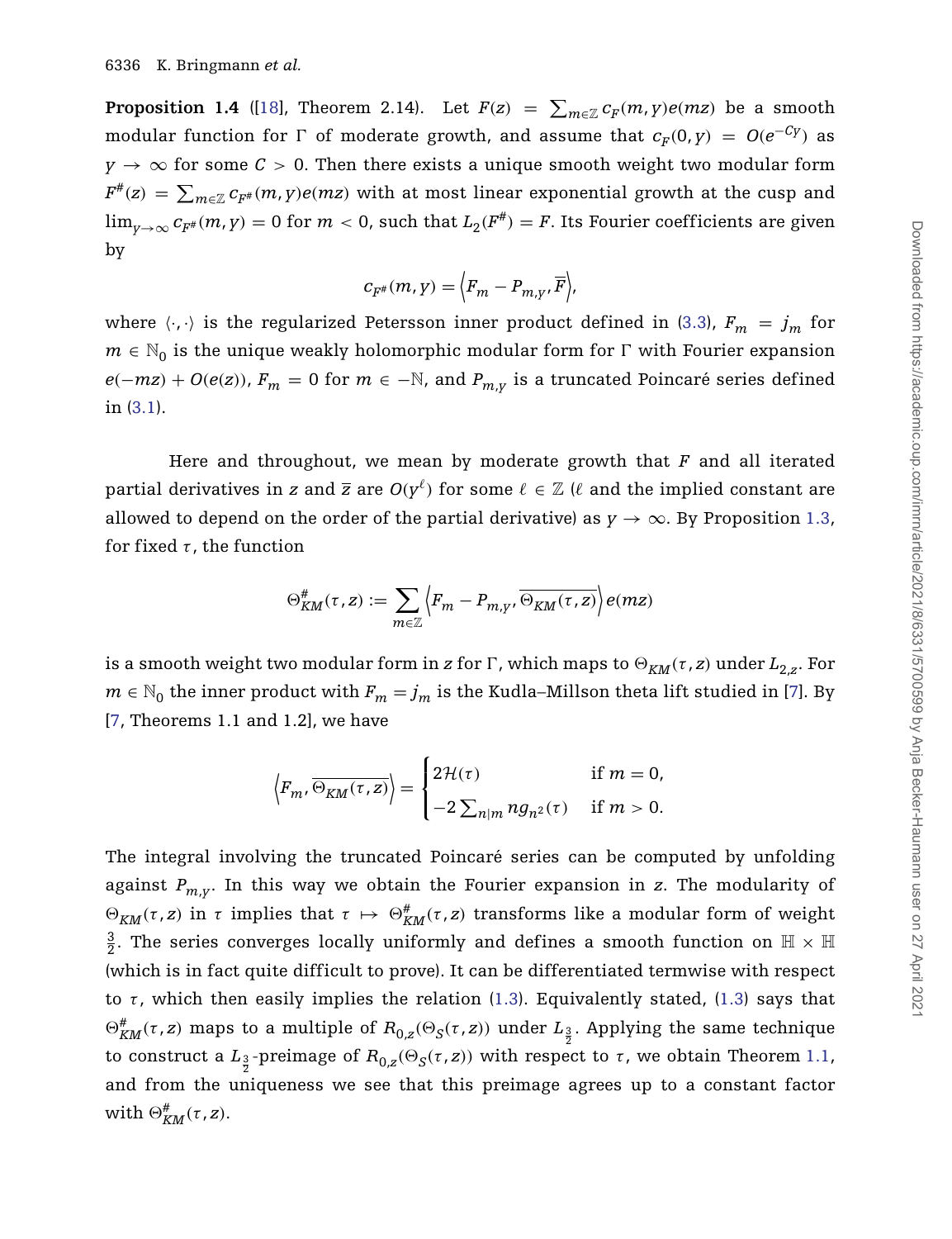#### **1.2 Higher weight**

While we focus on the generating functions in low weights in this paper, we also consider lowering preimages of the Shintani and Millson theta functions in higher weight. Our interest in these functions is twofold. First of all, we obtain again completions of the formal generating functions of very natural families of modular forms. In particular, the construction yields completions of the generating functions of the modular forms  $f_{k+1,D,d}$  (defined above for  $D = 1$  and  $d < 0$ ), which are holomorphic cusp forms for  $d > 0$  (and a holomorphic Eisenstein series for  $d = 0$ ) but meromorphic modular forms for *d <* 0.

Second, the modular completions we consider in higher weight feature an interesting phenomenon: it really becomes clear that the preimages under the lowering operator that we obtain with the method of this paper should in fact be seen as a very close relative of theta functions build from Schwartz functions. Namely, it is possible to write them as theta functions coming from a "degenerate" Schwartz function. We refer to Section [7](#page-31-0) for details.

To state one of our results in this direction, let *k* be a positive integer and let *D* be a fundamental discriminant with *(*−1*)kD <* 0. For all *D* and *d*, the function

$$
f_{k+1,d,D}(z):=\sum_{\substack{Q\in \mathcal{Q}_{d|D|}\setminus\{0\}}}\frac{\chi_D(Q)}{Q(z,1)^{k+1}}
$$

has weight  $2k + 2$ , where  $\chi_D$  denotes the usual genus character (see Section [4\)](#page-18-0). Define the series

$$
B_k^*(\tau, z) := k! \frac{|D|^{\frac{k+1}{2}}}{\pi^{k+1}} \sum_{\substack{d \in \mathbb{Z} \\ (-1)^k d \equiv 0, 3 \pmod{4}}} \left( \widetilde{f}_{k+1, -d, D}(v, z) - g_{k+1, d, D}(v, z) \right) e(d\tau),
$$

where

$$
\begin{aligned} \widetilde{f}_{k+1,d,D}(v,z) :=&\,f_{k+1,d,D}(z)\,\left\{\!\frac{\Gamma\!\left(k+\frac{1}{2},4\pi|d|v\right)}{\Gamma\!\left(k+\frac{1}{2}\right)}\quad \, \text{if}\,\,d\leq 0,\\ &\,g_{k+1,d,D}(v,z):=\frac{1}{k!}\sum_{\substack{Q\in\mathcal{Q}_{-d|D|\setminus\{0\}}}}\frac{\chi_D(Q)}{Q(z,1)^{k+1}}\Gamma\left(k+1,4\pi v\frac{|Q(z,1)|^2}{y^2|D|}\right). \end{aligned}\right.
$$

Using the same method as above, we obtain the following result.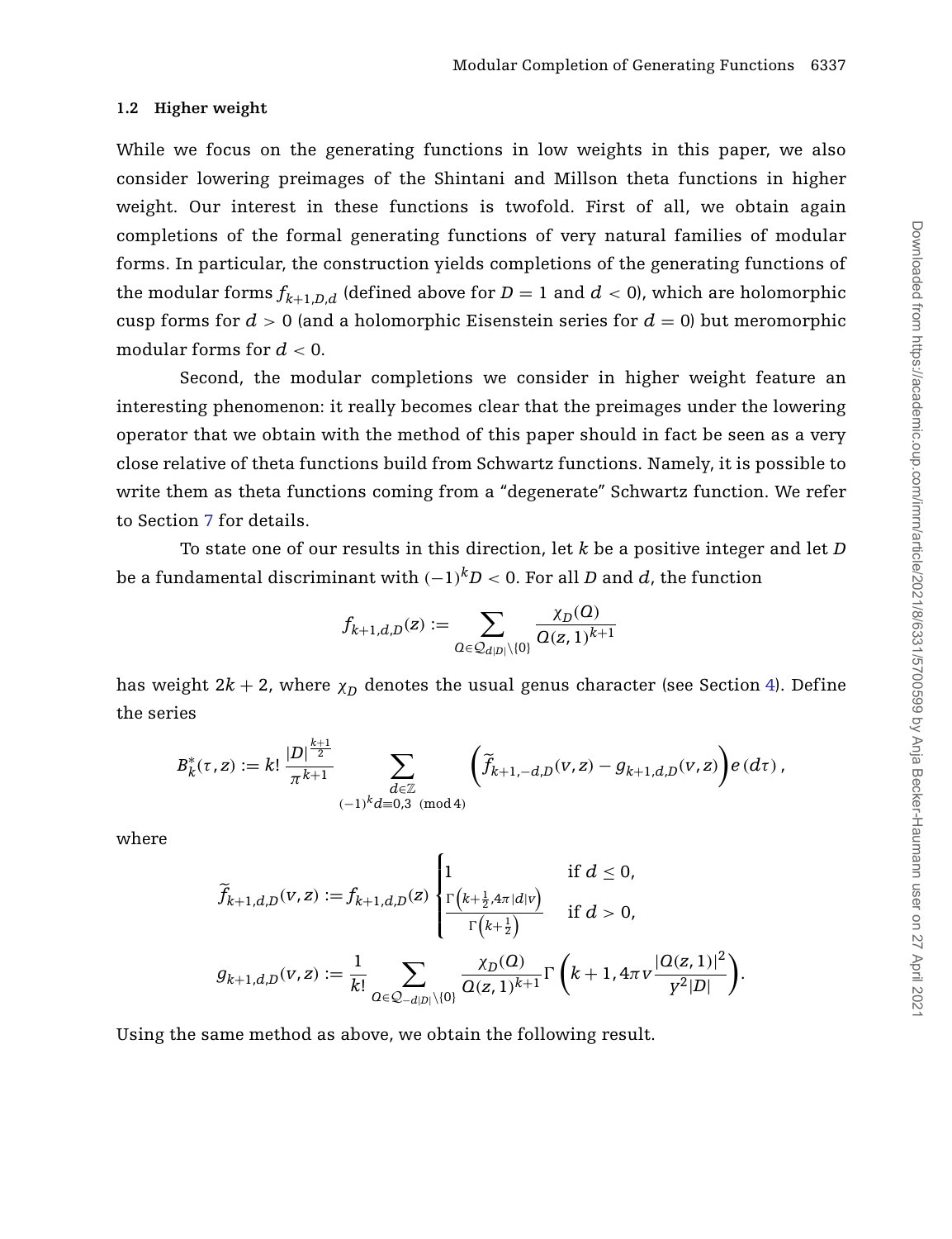<span id="page-7-1"></span>**Theorem 1.5.** We have that  $B^*(\tau, z)$  converges to a smooth function on  $\mathbb{H} \times \mathbb{H}$  and is modular of weight  $2k + 2$  in *z* for  $\Gamma$  and modular of weight  $-k + \frac{1}{2}$  in  $\tau$  for  $\Gamma_0(4)$ .

For the proof we refer to Section [7.1.](#page-31-1)

#### **1.3 How this article is organized**

In Section [2,](#page-7-0) we set up the notation for the rest of the paper and recall important facts from the theory of harmonic Maass forms. Section [3](#page-11-2) is then concerned with the  $L_k$ preimages; the results of this section are essentially contained in [\[18\]](#page-40-4). However, since we need special cases and also slightly stronger versions for our very explicit results, we nevertheless provide a lot of details and proofs. The four theta functions that we use are all introduced in Section [4.](#page-18-0) In Sections [5,](#page-21-1) [6,](#page-28-0) and [7,](#page-31-0) we construct the preimages of all theta functions and study their analytic behaviour in detail. The appendix contains growth estimates for families of weakly holomorphic modular forms, which are needed in order to prove normal convergence of the completed generating function. These results might be of independent interest but are also quite technical and only included because, to our surprise, we could not find similar results in the literature. We only provide details in weight  $\frac{3}{2}$ , which is the most delicate regarding convergence, but our arguments generalize to other weights.

## <span id="page-7-0"></span>**2 Preliminaries on Vector-valued Harmonic Maass Forms for the Weil Representation**

Consider the even lattice

$$
L := \left\{ \begin{pmatrix} -b & -c \\ a & b \end{pmatrix} : a, b, c \in \mathbb{Z} \right\}
$$

with the quadratic form  $Q(\lambda) := det(\lambda)$  and bilinear form  $(\lambda, \nu) := -tr(\lambda \nu)$ . It has signature *(*1, 2*)* and level four, and its dual lattice equals

$$
L'=\left\{\begin{pmatrix}-\frac{b}{2} & -c\\ a & \frac{b}{2}\end{pmatrix}: a,b,c\in\mathbb{Z}\right\}.
$$

Hence,  $L'/L \cong \mathbb{Z}/2\mathbb{Z}$ . The modular group  $\Gamma$  acts on  $L'$  and  $L$  by conjugation  $\gamma.\lambda := \gamma \lambda \gamma^{-1}$  , and fixes the classes of  $L'/L$ . For a discriminant  $D \in \mathbb{Z}$  let

$$
L_{-\frac{D}{4}}:=\bigg\{\lambda\in L':\text{$Q(\lambda)=-\frac{D}{4}$}\bigg\}.
$$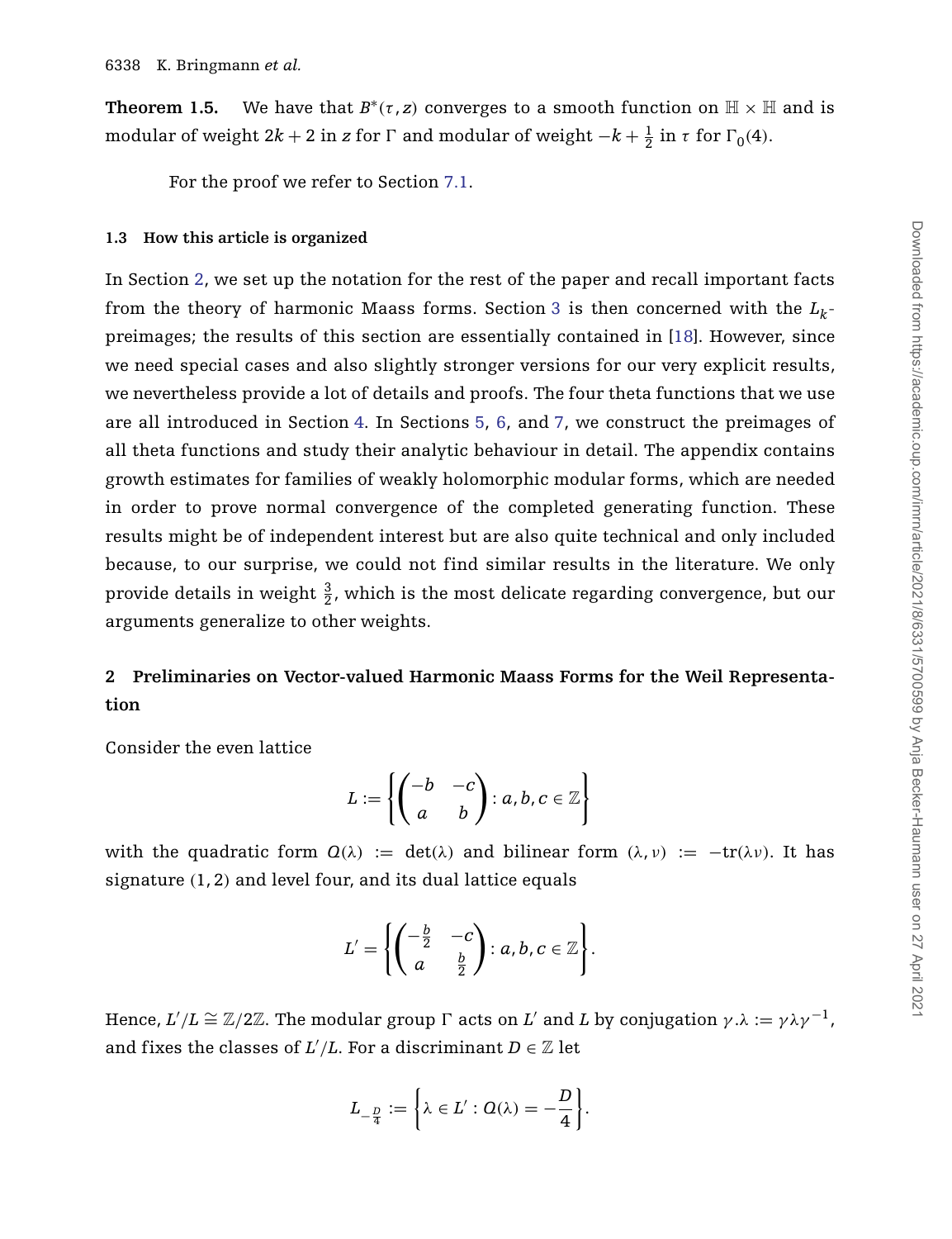Note that an element  $\lambda$  ∈  $L_{-\frac{D}{4}}$  corresponds to a binary quadratic form [*a*, *b*, *c*] of discriminant *D*, and this identification is compatible with the actions of SL<sub>2</sub>( $\mathbb{Z}$ ) on *L*<sub>−</sub><sup>*n*</sup><sub>4</sub> and  $\mathcal{Q}_D$ .

We let  $Mp_2(\mathbb{R})$  be the metaplectic group, realized as the set of pairs  $\tilde{\gamma} = (\gamma, \phi)$  $\text{with } \gamma = \left(\begin{smallmatrix} a & b \ c & d \end{smallmatrix}\right) \in \text{SL}_2(\mathbb{R}) \text{ and } \phi: \mathbb{H} \to \mathbb{C} \text{ a holomorphic function with } \phi^2(\tau) = c\tau + d.$  The group  $\widetilde{\Gamma} := \text{Mp}_2(\mathbb{Z})$  is generated by the elements  $\widetilde{T} := \left( \begin{pmatrix} 1 & 1 \\ 0 & 1 \end{pmatrix}, 1 \right)$  and  $\widetilde{S} := \left( \begin{pmatrix} 0 & -1 \\ 1 & 0 \end{pmatrix}, \sqrt{\tau} \right)$ . Let  $\widetilde{\Gamma}_{\infty}$  be the subgroup of  $\widetilde{\Gamma}$  generated by  $\widetilde{T}$ .

We let  $\mathfrak{e}_{\mu}$  with  $\mu \in L'/L$  be the standard basis vectors of the group algebra  $\mathbb{C}[L'/L]$ . We frequently identify  $L'/L$  with  $\mathbb{Z}/2\mathbb{Z}$  and for  $n \in \mathbb{Z}$  we use the notation  $\epsilon_n$  to denote  $\epsilon_n$  <sub>(mod 2</sub>), where  $\epsilon_0$  corresponds to  $\epsilon_{0+L}$  and  $\epsilon_1$  corresponds to  $\epsilon_{\gamma+L}$  with  $\gamma \in L' \setminus L$ . The group algebra is equipped with the natural inner product  $\langle e_\mu, e_\nu \rangle = \delta_{\mu,\nu}$ which is antilinear in the 2nd variable. Furthermore, let  $\rho_L$  denote the associated *Weil representation* of  $\tilde{\Gamma}$ , which is defined by

$$
\varrho_L\left(\widetilde{T}\right)\mathfrak{e}_{\mu}:=e(\Omega(\mu))\mathfrak{e}_{\mu},\qquad \varrho_L\left(\widetilde{S}\right)\mathfrak{e}_{\mu}:=\frac{\sqrt{i}}{\sqrt{\left|L'/L\right|}}\sum_{\nu\in L'/L}e(-(\mu,\nu))\mathfrak{e}_{\nu}.
$$

Moreover,  $\overline{\varrho}_L$  denotes the complex conjugate representation, which corresponds to the Weil representation attached to the lattice given by *L* with the negative of the quadratic form.

For  $k\in\frac{1}{2}+\mathbb{Z}$ , define the *weight k slash operator* of  $\mathrm{Mp}_2(\mathbb{Z})$  on functions  $f:\mathbb{H}\to$  $\mathbb{C}[L'/L]$  by

$$
f|_{k,\varrho_L}(\gamma,\phi)(\tau):=\phi^{-2k}(\tau)\varrho_L(\gamma,\phi)^{-1}f(\gamma\tau).
$$

The *weight k Laplace operator*

<span id="page-8-0"></span>
$$
\Delta_k := -v^2 \left( \frac{\partial^2}{\partial u^2} + \frac{\partial^2}{\partial v^2} \right) + ikv \left( \frac{\partial}{\partial u} + i \frac{\partial}{\partial v} \right) \tag{2.1}
$$

acts component-wise on smooth functions  $f : \mathbb{H} \to \mathbb{C}[L/L]$  and commutes with the weight *k* slash-action.

We recall the definition of harmonic Maass forms from [\[6\]](#page-40-5).

**Definition 2.1.** A *harmonic Maass form* of weight  $k \in \frac{1}{2} + \mathbb{Z}$  for  $\varrho_L$  is a twice continuously differentiable function  $f : \mathbb{H} \to \mathbb{C}[L'/L]$ , which satisfies the following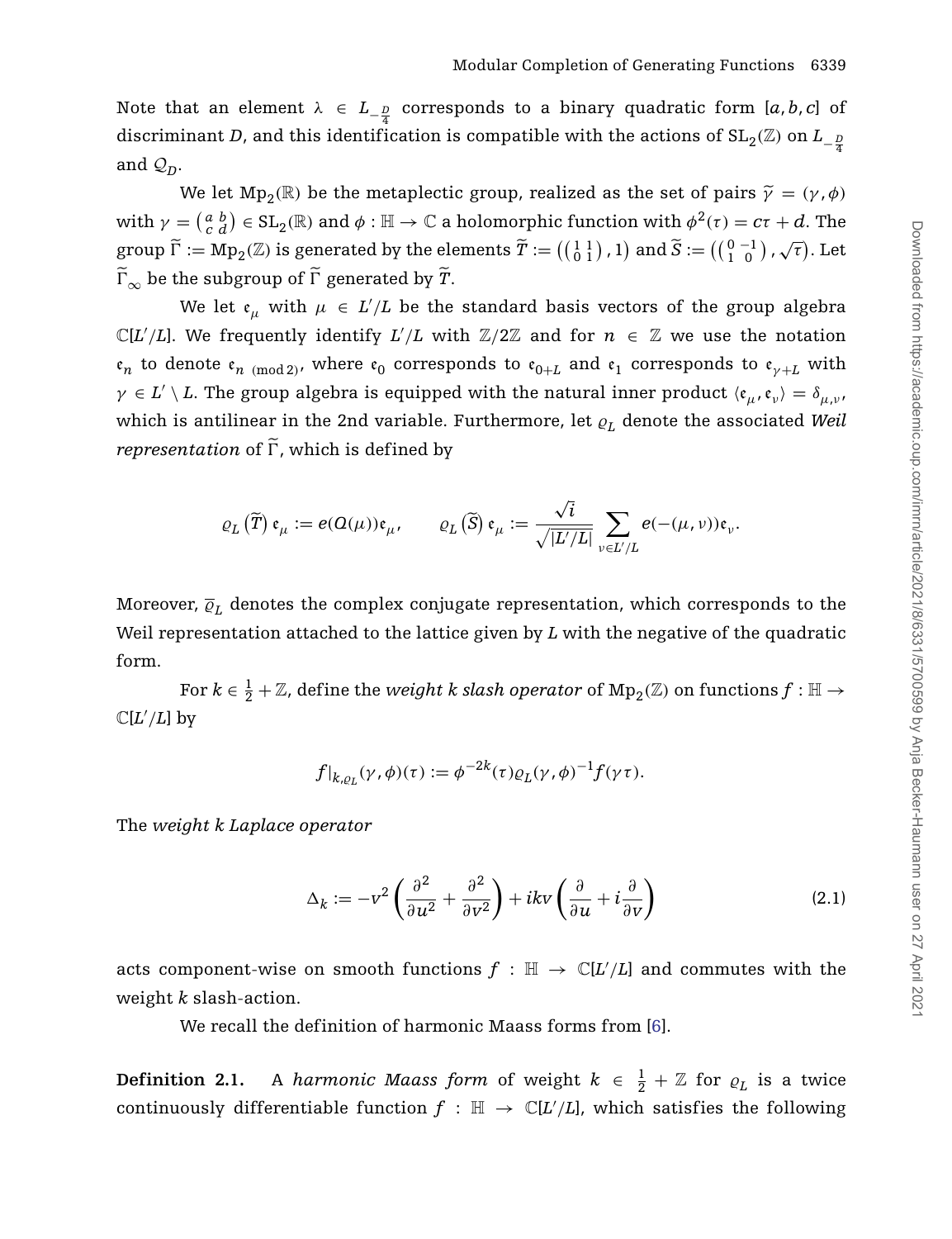conditions:

- (i)  $\Delta_k(f) = 0;$
- (ii)  $f|_{k.o}(\gamma, \phi) = f$  for every  $(\gamma, \phi) \in \widetilde{\Gamma}$ ;
- (iii)  $f(\tau) = O(e^{Cv})$  as  $v \to \infty$  for some constant  $C > 0$ , uniformly in *u*.

We denote the space of all harmonic Maass forms by  $H_{k,\varrho_L}^!$ . Furthermore, we let  $H_{k,\rho_L}$  be the subspace of harmonic Maass forms for which there exists a Fourier polynomial

$$
P_f(\tau) = \sum_{-\infty \ll n \le 0} c_f^+(n)e(n\tau)
$$

with coefficients  $c_f^+(n) \in \mathbb{C}[L'/L]$  such that  $f(\tau) - P_f(\tau) = O(e^{-cV})$  as  $v \to \infty$  for some  $c > 0$ , uniformly in *u*. The function  $P_f$  is called the *principal part* of *f*. The subspaces of weakly holomorphic modular forms (meromorphic modular forms which are holomorphic on  $\mathbb{H}$ , holomorphic modular forms and cusp forms are denoted by  $M_{k,\varrho_L}^! ,M_{k,\varrho_L}^{},$  and  $S_{k,\varrho_L}^{},$  respectively. Harmonic Maass forms of half-integral weight for  $\overline{\varrho}_L^{}$ and of integral weight for  $\Gamma$  are defined analogously, and the corresponding spaces are denoted by  $H_{k,\overline{\varrho}_L}^!$  (for  $k \in \frac{1}{2} + \mathbb{Z}$ ) and  $H_k^!$  (for  $k \in \mathbb{Z}$ ), respectively.

An element  $f \in H_{k,\varrho_L}^{\rm l}$  has a Fourier expansion of the shape

<span id="page-9-0"></span>
$$
f(\tau) = \sum_{n \in \mathbb{Q}} c_f(n, v) e(n\tau),
$$
\n(2.2)

with  $c_f(n, v) \in \mathbb{C}[L'/L]$ . The right-hand side of [\(2.2\)](#page-9-0) decomposes into a *holomorphic part f*<sup>+</sup> and a *non-holomorphic part f<sup>−</sup>,* which are for  $k \neq 1$  given by

$$
f^+(\tau) = \sum_{\substack{n\in\mathbb{Q}\\n\gg -\infty}}c_f^+(n)e(n\tau),\qquad f^-(\tau) = c_f^-(0)v^{1-k} + \sum_{\substack{n\in\mathbb{Q}\setminus\{0\}\\n\ll\infty}}c_f^-(n)W_k(2\pi nv)e(n\tau),
$$

with coefficients  $c_f^+(n)$ ,  $c_f^-(n) \in \mathbb{C}[L'/L].$  Here, following [\[5\]](#page-40-7) and [\[6\]](#page-40-5) for  $x \in \mathbb{R}$ , we set

$$
W_k(x) := (-2x)^{1-k} \text{Re}(E_k(-2x))
$$

with *Ek* the *generalized exponential integral* (see [\[17\]](#page-40-8), 8.19.3) defined by

$$
E_r(z) := \int_1^\infty e^{-zt} t^{-r} dt.
$$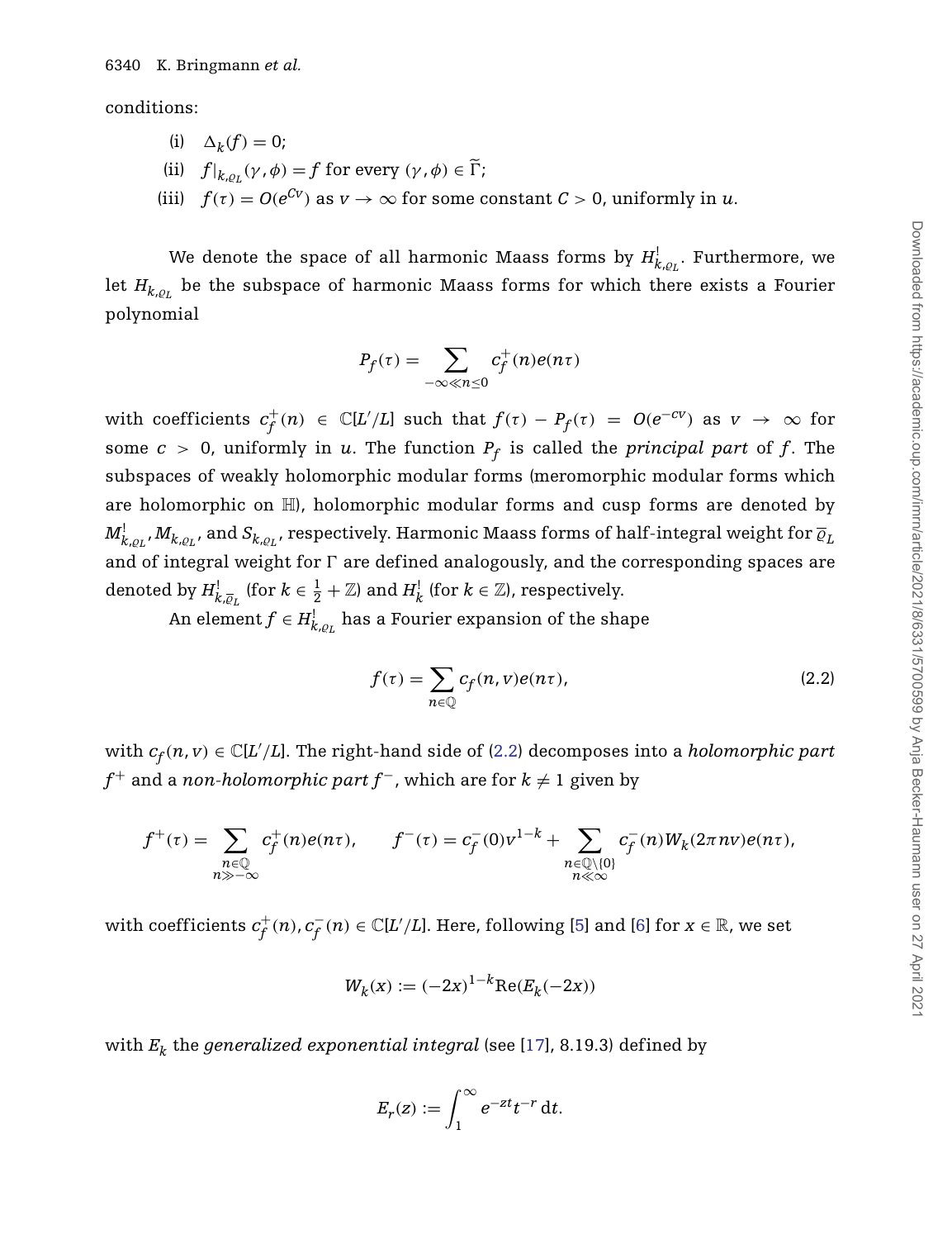This function is related to the incomplete Gamma function via (8.19.1) of [\[17\]](#page-40-8) by  $\Gamma(r, z) =$  $z^{r}E_{1-r}(z)$ . For  $k = 1$ , one has to replace  $v^{1-k}$  by log $(v)$  in the non-holomorphic part  $f^{-}$  of *f*. Note that  $f \in H_{k,\varrho_L}$  is equivalent to  $c_f^-(n) = 0$  for all  $n \geq 0$ .

The *Maass lowering operator* and the *Maass raising operator*

$$
L_k := -2iv^2 \frac{\partial}{\partial \overline{\tau}}, \qquad R_k := 2i \frac{\partial}{\partial \tau} + \frac{k}{v},
$$

lower or raise the weight of an automorphic form of weight *k* by 2. The *ξk*-*operator*

$$
\xi_k(f(\tau)) := v^{k-2} \overline{L_k(f(\tau))} = R_{-k} \left( v^k \overline{F(\tau)} \right) = 2iv^k \frac{\partial}{\partial \overline{\tau}} f(\tau)
$$

defines surjective maps  $H^!_{k,\varrho_L}\to M^!_{2-k,\overline{\varrho}_L}$  and  $H_{k,\varrho_L}\to S_{2-k,\overline{\varrho}_L}.$  The raising and lowering operators are related to the Laplace operator by

<span id="page-10-0"></span>
$$
-\Delta_k = \xi_{2-k} \circ \xi_k = L_{k+2} \circ R_k + k = R_{k-2} \circ L_k. \tag{2.3}
$$

<span id="page-10-1"></span>**Remark 2.2.** The action  $\varrho_L(Z)\mathfrak{e}_h = i\mathfrak{e}_{-h}$  of  $Z := \tilde{S}^2$  in the Weil representation implies that the components  $f_h$  of  $f = \sum_{h \in L'/L} f_h e_h \in H^!_{k,\varrho_L}$  satisfy the symmetry relation  $f_{-h}$  =  $(-1)^{k+\frac{1}{2}}f_h$ . We obtain that  $H^!_{k,\varrho_L}$  = {0} if  $k+\frac{1}{2}$  is odd and that  $H^!_{k,\overline{\varrho}_L}$  = {0} if  $k + \frac{1}{2}$  is even. Denote by  $H^!_k(4)$  the space of scalar-valued harmonic Maass forms  $f(\tau)$  =  $\sum_{n\in\mathbb{Z}}c_{f}(n,v)e(n\tau)$  of weight  $k$  for  $\Gamma_{0}(4)$  satisfying the *Kohnen plus space*  $condition \,\, c_f(n,v) = 0 \,\, \text{unless} \,\, (-1)^{k-\frac{1}{2}} n \equiv 0,1 \,\, \text{ (mod 4).} \,\, \text{One can show as in the proof}$ of [\[19,](#page-40-9) Theorem 5.4] that vector-valued modular forms of half-integral weight for the (dual) Weil representation can be identified with (skew-holomorphic) Jacobi forms via the theta decomposition. Hence, again by [\[19,](#page-40-9) Theorem 5.4], the map

$$
f_0(\tau)\mathfrak{e}_0+f_1(\tau)\mathfrak{e}_1\mapsto f_0(4\tau)+f_1(4\tau)
$$

defines an isomorphism  $H_{k,\varrho_L}^! \cong H_k^!(4)$  if  $k+\frac{1}{2}$  is even, and  $H_{k,\overline{\varrho}_L}^! \cong H_k^!(4)$  if  $k+\frac{1}{2}$  is odd. Throughout this work, we switch freely between the vector-valued and the scalarvalued viewpoint without further notice. In particular, we use the same symbol for a vector-valued harmonic Maass form and its scalar-valued version.

**Example 2.3.** We collect some examples of harmonic Maass forms and modular forms that are used below.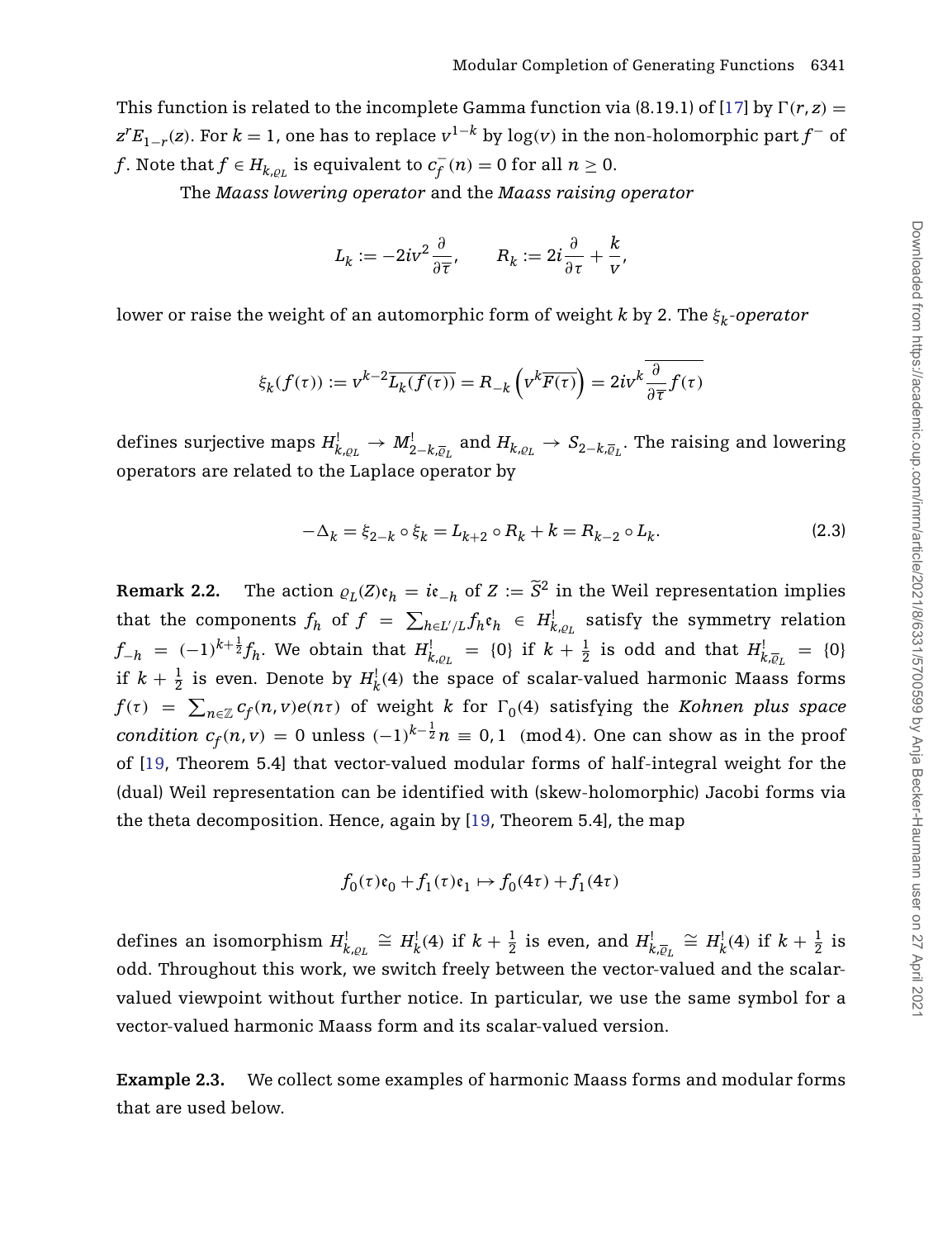#### 6342 K. Bringmann *et al.*

(i) Zagier's non-holomorphic Eisenstein series

$$
\mathcal{H}(\tau) := \sum_{n=0}^{\infty} H(n)e(n\tau) + \frac{1}{4\sqrt{\pi}} \sum_{n=1}^{\infty} n\Gamma\left(-\frac{1}{2}, 4\pi n^2 v\right) e(-n^2 \tau) + \frac{1}{8\pi \sqrt{v}}, \quad (2.4)
$$

with

<span id="page-11-1"></span>
$$
H(0):=-\frac{1}{12},\quad \frac{1}{2}H(d):=\sum_{\varOmega\in\Gamma\backslash\mathcal{Q}_{-d}}\frac{1}{\omega_{\varOmega}}
$$

is a harmonic Maass form in  $H^1_{\frac{3}{2}}(4) \cong H^1_{\frac{3}{2},\rho_L}$  [\[26\]](#page-41-5). It is related to the Jacobi  $\text{theta function } \theta(\tau) := \sum_{n \in \mathbb{Z}} e(n^2 \tau) \in M_{\frac{1}{2}}(\overline{4}) \cong M_{\frac{1}{2}, \overline{\varrho}_L} \text{ by } \xi_{\frac{3}{2}}(\mathcal{H}) = -\frac{1}{16\pi} \theta.$ 

(ii) For each negative discriminant  $-d < 0$ , there exists a unique weakly holomorphic modular form  $f_d \in M^1_{\frac{1}{2}}(4)$  having a Fourier expansion of the shape

$$
f_d(\tau) = e(-d\tau) + \sum_{\substack{D>0\\D\equiv 0,1\pmod{4}}} A(D,d)e(D\tau).
$$

Similarly, for each positive discriminant  $D > 0$  there is a unique weakly holomorphic modular form  $g_D \in M_{\frac{3}{2}}^1(4)$  with

<span id="page-11-3"></span>
$$
g_D(\tau) = e(-D\tau) + \sum_{\substack{d \ge 0 \\ d \equiv 0,3 \pmod{4}}} B(D, d)e(d\tau).
$$
 (2.5)

Here  $B(D, 0) = -2$  if *D* is a square, and  $B(D, 0) = 0$  otherwise. If we define  $f_0 := \theta$ , then the sets  $\{f_d\}$  and  $\{g_D\}$  form bases of  $M^!_{\frac{1}{2}}(4)$  and  $M^!_{\frac{3}{2}}(4)$ , respectively. The coefficients satisfy the *Zagier duality A*( $\stackrel{\text{2}}{D}$ ,*d*) = −*B*( $\stackrel{\text{2}}{D}$ ,*d*) and can be expressed in terms of twisted traces of CM values of the modular *j*-function [\[27\]](#page-41-0).

(iii) The non-holomorphic Eisenstein series

<span id="page-11-0"></span>
$$
E_2^*(z) := -\frac{3}{\pi y} + 1 - 24 \sum_{n=1}^{\infty} \sum_{d|n} d e(nz)
$$
 (2.6)

<span id="page-11-2"></span>is a harmonic Maass form of weight two for  $\Gamma$ . It satisfies  $\xi_2(E_2^*) = \frac{3}{\pi}$ .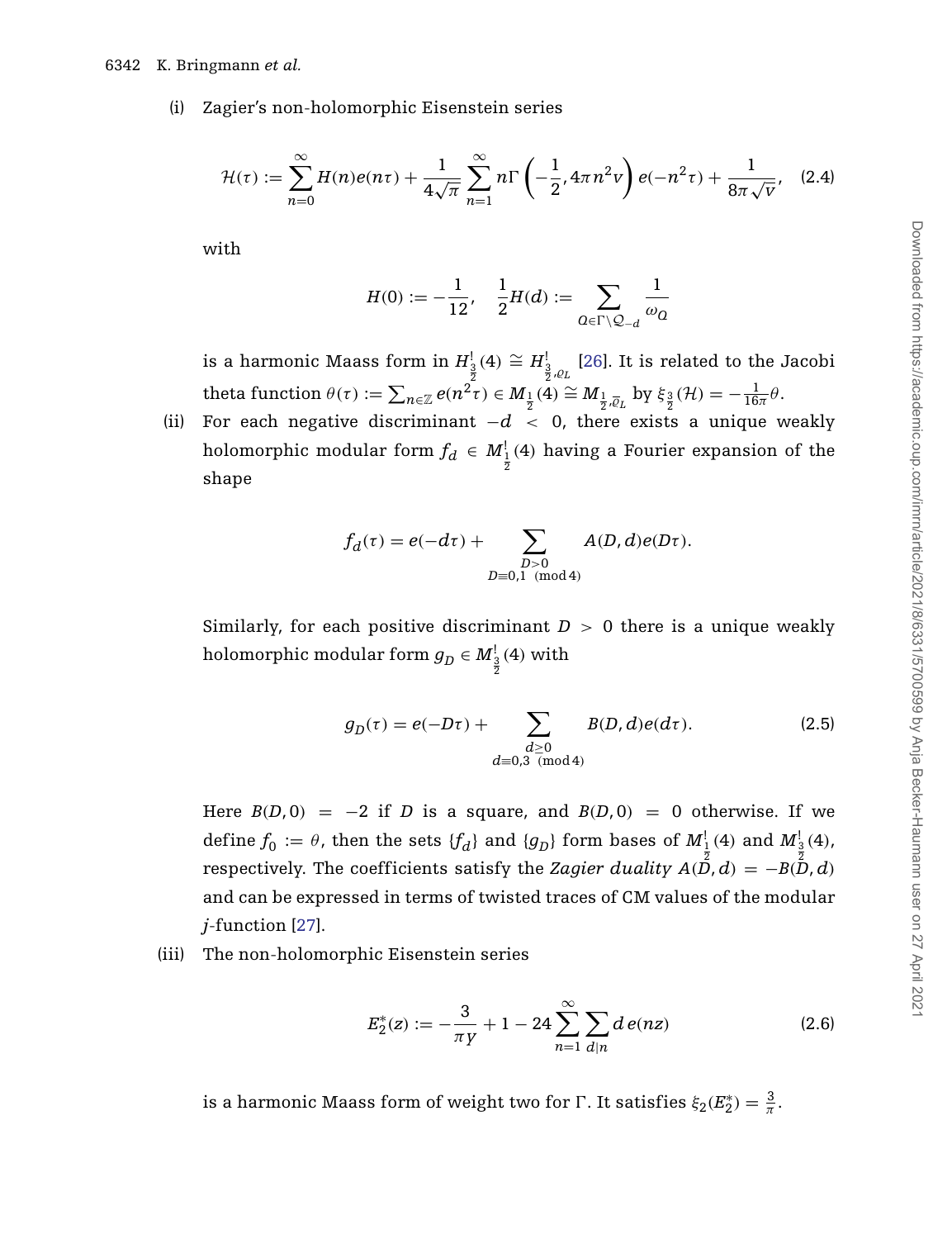## **3 Normalized** *Lk***-preimages**

In this section, we recall a special case of a result from [\[18\]](#page-40-4), which produces a distinguished preimage  $F \in L_{k+2}^{-1}(f)$  of an automorphic form  $f$  of weight  $k$  under the  $L_{k+2}$ operator. We formulate this result for scalar-valued integral weight modular forms on the full modular group  $\Gamma = SL_2(\mathbb{Z})$  and for half-integral weight vector-valued modular forms for the Weil representation  $\rho_L$  (or  $\overline{\varrho}_L$ ). To ease the notation, we deal with the two cases separately.

## **3.1 Integral weight**

For  $k \in \mathbb{Z}$ , we define a family of harmonic Maass forms  $F_m \in H_k$  ( $m \in \mathbb{Z}$ ). For  $m > 0$ , we let  $F_m \in H_k$  be a harmonic Maass form with principal part  $e(-mz) + c_{F_m}^+(0)$  for some constant  $c_{F_m}^+(0) \in \mathbb{C}$ , which is unique up to addition of holomorphic modular forms. If  $M_k \neq \{0\}$ , then we let  $F_0 = 1$  if  $k = 0$  and  $F_0 = E_k$  (the normalized Eisenstein series) if  $k \neq 0$ , and we additionally require that  $c_{F_m}^+(0) = 0$  for all  $m > 0$ . If  $M_k = \{0\}$ , then we set  $F_m = 0$  for  $m \leq 0$ .

**Example 3.1.** For  $k = 0$  and  $m \geq 0$  the function  $F_m$  is the unique weakly holomorphic modular function whose Fourier expansion has the form  $e(-mz) + O(e(z))$ . It is usually denoted by  $j_m$  and it is a polynomial in the modular *j*-function, for example,  $j_0 = 1, j_1 =$ *j* − 744.

<span id="page-12-0"></span>Furthermore, for  $m \in \mathbb{Z}$  and  $w \in \mathbb{R}^+$ , we define the truncated Poincaré series

$$
P_{m,w}(z) := \frac{1}{2} \sum_{\gamma \in \Gamma_{\infty} \backslash \Gamma} \left( \sigma_w(y) e(-mz) \right) \big|_{k} \gamma, \quad \text{where } \sigma_w(y) := \begin{cases} 1 & \text{if } y \ge w, \\ 0 & \text{if } y < w, \end{cases} \tag{3.1}
$$

with  $|_k$  the usual weight  $k$  slash operator, and  $\Gamma_{\infty} := \left\{ \left( \begin{smallmatrix} 1 & n \ 0 & 1 \end{smallmatrix} \right) : n \in \mathbb{Z} \right\}$ .

We introduce some more notation.

<span id="page-12-1"></span> $\textbf{Definition 3.2.} \quad \text{The space } A_{k}^{\text{mod}} \text{ consists of all smooth functions } F: \mathbb{H} \rightarrow \mathbb{C} \text{ satisfying }$ the following conditions:

- (i)  $F|_k \gamma = F$  for all  $\gamma \in \Gamma$ ;
- (ii)  $\frac{\partial^{\alpha}}{\partial z^{\alpha}} \frac{\partial^{\beta}}{\partial \bar{z}^{\beta}} F(z) = O(y^{\ell_{\alpha+\beta}})$  for some  $\ell_{\alpha+\beta} \in \mathbb{N}_0$  as  $y \to \infty$ , uniformly in x, for all  $\alpha, \beta \in \mathbb{N}_0$ .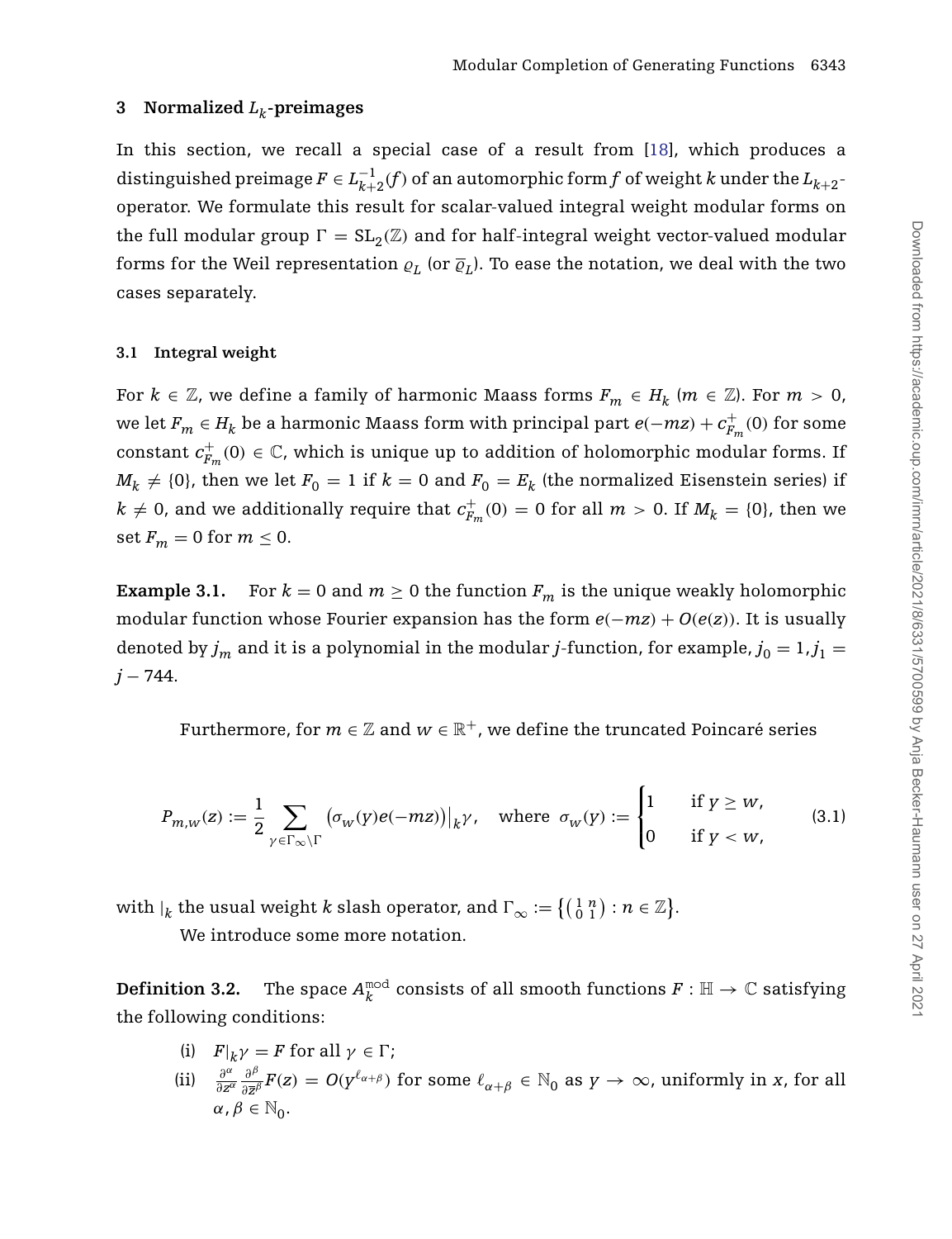(iii) If  $F(z) = \sum_{m \in \mathbb{Z}} c_F(m, y) e(mz)$  denotes the Fourier expansion of *F*, then the integral

$$
\int_1^\infty c_F(0,t)t^{-2-s}\mathrm{d} y,
$$

which converges for  $Re(s) \gg 0$  large enough, has a meromorphic continuation to a half-plane  $\text{Re}(s) > -\varepsilon$  for some  $\varepsilon > 0$ .

**Remark 3.3.** The integral in Definition [3.2](#page-12-1) (iii) converges for  $Re(s) \ge 0$  since *F* is of polynomial growth as  $y \to \infty$ . The condition that it has a meromorphic continuation to  $s = 0$  ensures that all of the regularized Petersson inner products (see  $(3.3)$  below) appearing in the following are well-defined. Also note that we modify the definition of the space  $A_k^{\text{mod}}$  slightly in comparison to [\[18\]](#page-40-4).

Next we define a space of smooth modular forms in which the  $L_{k+2}$ -preimages of functions in  $A_k^{\text{mod}}$  live.

**Definition 3.4.** The space  $A^!_{k+2}$  consists of all smooth functions  $G:\mathbb{H}\to\mathbb{C}$  such that

- (i)  $G|_{k+2}\gamma = G$  for all  $\gamma \in \Gamma$ ;
- (ii)  $G(z) = O(e^{Cy})$  as  $y \to \infty$  for some constant  $C > 0$ , uniformly in *x*;
- (iii)  $L_{k+2}(G) \in A_k^{\text{mod}}$ .

We next describe some basic properties of the Fourier coefficients of functions in  $A_{k+2}^!$ .

<span id="page-13-0"></span>**Lemma 3.5.** Let  $G(z) = \sum_{m \in \mathbb{Z}} c_G(m, y) e(mz) \in A^!_{k+2}$ . For  $m \in -\mathbb{N}$  the limit

$$
\kappa_G(m) := \lim_{Y \to \infty} c_G(m, Y)
$$

*exists and vanishes for all but finitely many m* ∈ −N*. For m* ∈ N*, we have the estimate*

$$
c_G(m, y) = O(y^{\ell} e^{2\pi m y})
$$

as  $y \to \infty$ , for some  $\ell \in \mathbb{N}_0$ .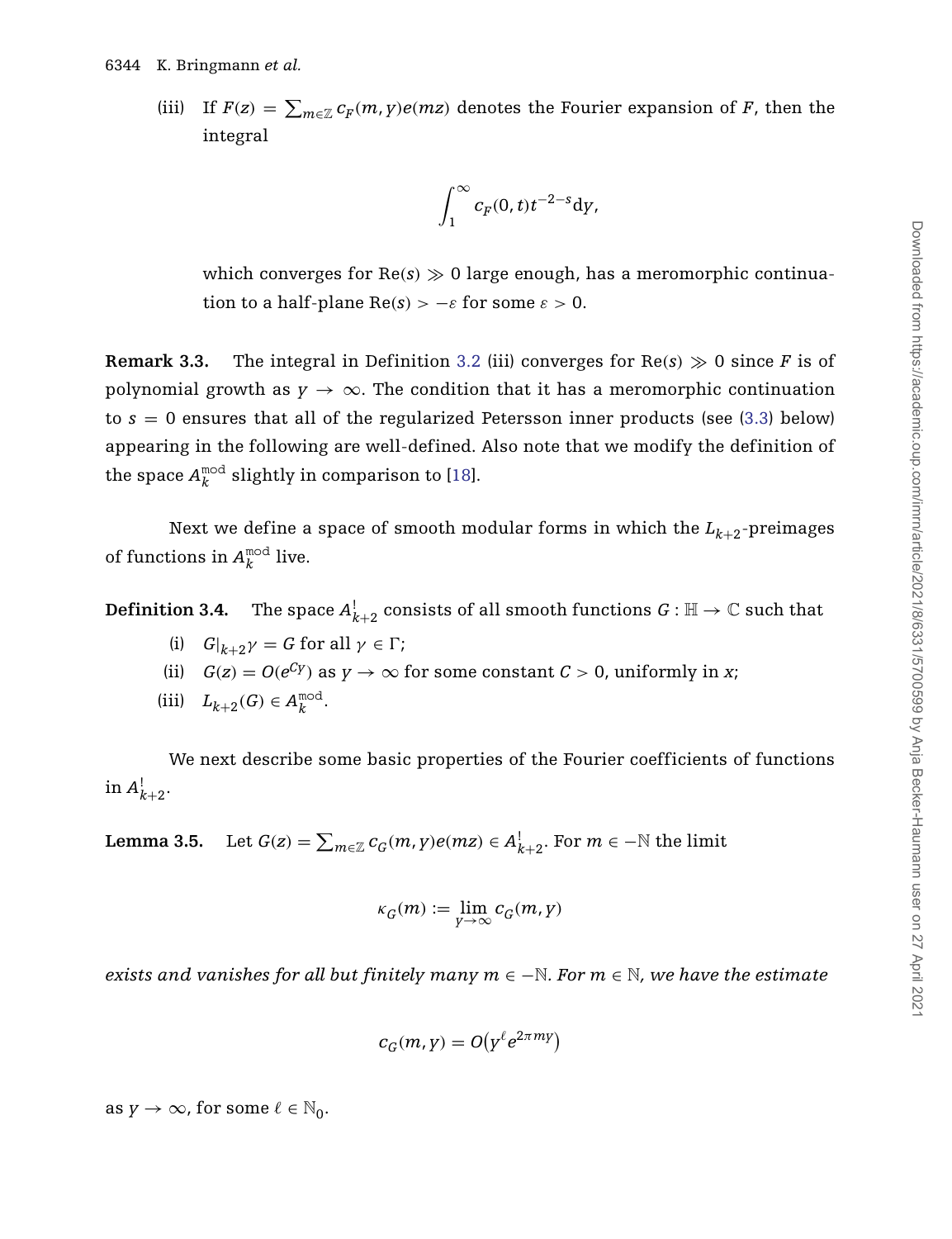**Proof.** Let  $m \in \mathbb{Z}$ . If  $L_{k+2}(G) = F \in A_k^{\text{mod}}$ , then we can write

<span id="page-14-2"></span>
$$
c_G(m, y) = c_G(m, 1) + \int_1^y c_F(m, t) t^{-2} dt.
$$
 (3.2)

Since  $F(z) = O(y^{\ell})$  for some  $\ell \in \mathbb{N}_0$ , we have  $|c_F(m, y)| \leq C y^{\ell} e^{2\pi m y}$  for some  $C > 0$ . This easily implies the statements of the lemma.

Following [\[13\]](#page-40-10), we define the *regularized Petersson inner product* of two automorphic forms *F* and *G* of weight *k* by

<span id="page-14-0"></span>
$$
\langle F, G \rangle := \mathop{CT}_{s=0} \lim_{T \to \infty} \int_{\mathcal{F}_T} F(z) \overline{G(z)} y^{k-s} \frac{\mathrm{d}x \mathrm{d}y}{y^2},\tag{3.3}
$$

where  $\mathcal{F}_T$  := { $z \in \mathbb{H}$  :  $|x| \leq \frac{1}{2}$ , $|z| \geq 1$ , $y \leq T$ } is a truncated fundamental domain for  $\Gamma \backslash \mathbb{H}$  and  $CTf(s)$  denotes the constant term in the Laurent expansion at  $s = 0$  of the meromorphic continuation of a function *f*. Of course, the inner product [\(3.3\)](#page-14-0) does not always exist, but this description is sufficient for the purposes of this work. In particular, *{F, G*} always exists for  $F \in A_k^!$  and  $G \in M_k$  (see [\[18,](#page-40-4) Lemma 2.10] for a proof). For notational convenience we define a bilinear pairing between automorphic forms *F* and *G* of weight *k* and −*k*, respectively, by

$$
\langle F, G \rangle := \mathop{CT}_{s=0} \lim_{T \to \infty} \int_{\mathcal{F}_T} F(z) G(z) y^{-s} \frac{\mathrm{d} x \mathrm{d} y}{y^2} = \langle F, y^{-k} \overline{G} \rangle,
$$

whenever this exists.

The following result (essentially a special case of [\[18,](#page-40-4) Proposition 2.12]) yields distinguished  $L_{k+2}$ -preimages of certain functions in  $A_k^{\text{mod}}$ .

<span id="page-14-1"></span>**Proposition 3.6.** Let  $F \in A_k^{\text{mod}}$ , such that  $\langle \langle F, G \rangle \rangle = 0$  for all  $G \in S_{-k}$ . Then there exists a unique  $F^{\#} \in A_{k+2}^!$  with Fourier expansion

$$
F^{\#}(z) = \sum_{m \in \mathbb{Z}} c_{F^{\#}}(m, y) e(mz),
$$

such that

(i) 
$$
L_{k+2}(F^{\#}) = F;
$$

(ii)  $\kappa_{F^*}(m) = 0$  for all  $m < 0$ ;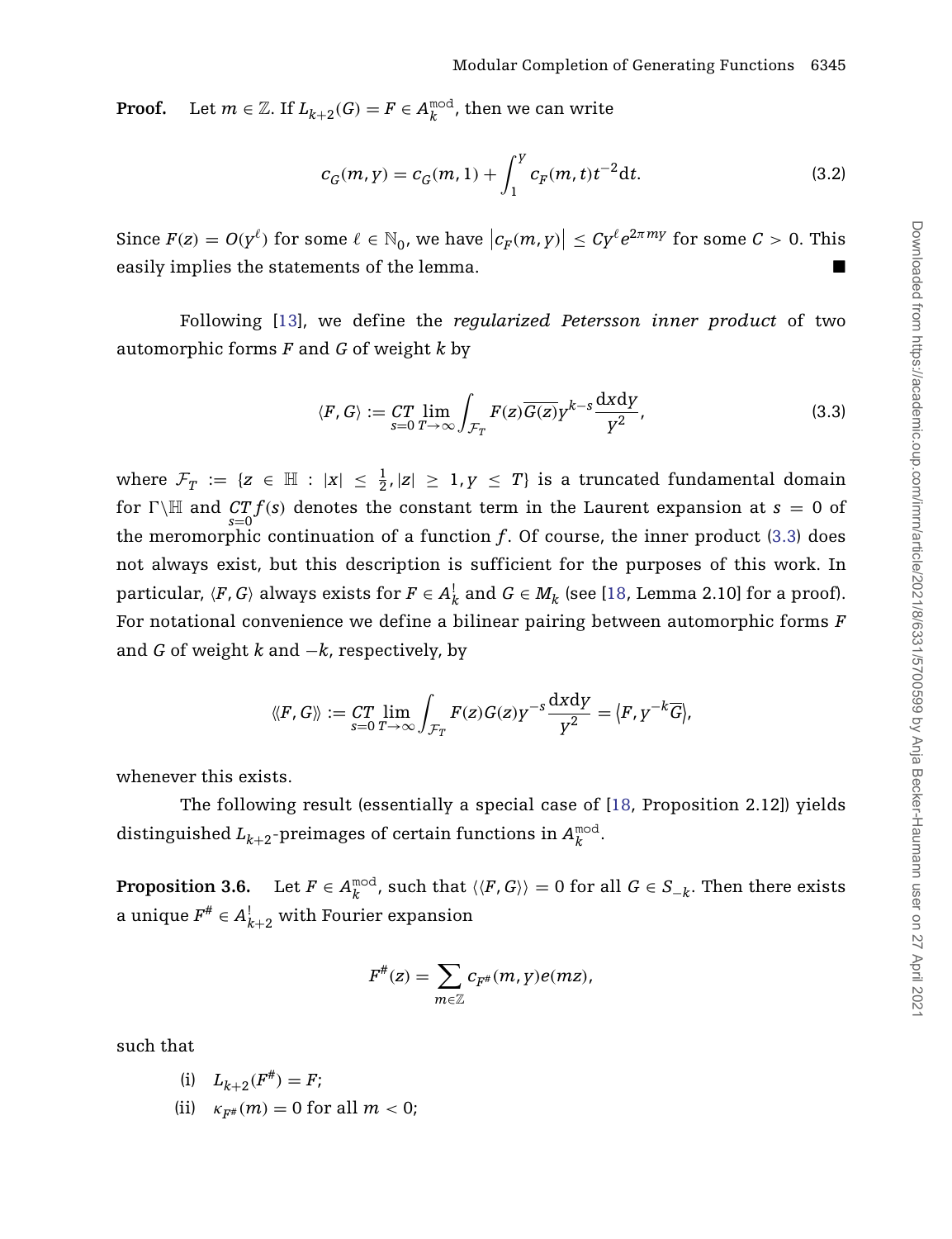(iii) if  $M_{k+2} \neq \{0\}$ , then

<span id="page-15-0"></span>
$$
c_{F^{\#}}(0, y) = -\mathop{CT}_{s=0} \int_{Y}^{\infty} c_{F}(0, t) t^{-s-2} dt;
$$
\n(3.4)

(iv)  $F^{\#}$  is orthogonal to cusp forms, that is,  $\langle F^{\#}, G \rangle = 0$  for all  $G \in S_{k+2}$ . The Fourier coefficients of  $F^*$  are given by

$$
c_{F^{\#}}(m, y) = \langle \langle F_m - P_{m, y}, F \rangle \rangle,
$$

where  $F_m$  and  $P_{m,\nu}$  are the harmonic Maass forms and truncated Poincaré series of weight −*k* defined at the beginning of this subsection.

## **Remark 3.7.** Note that

$$
L_{k+2}\left(-\frac{CT}{s=0}\int_{Y}^{\infty}c_{F}(0,t)t^{-s-2}dt\right) = Y^{2}\frac{\partial}{\partial y}\left(-\frac{CT}{s=0}\int_{1}^{\infty}c_{F}(0,t)t^{-s-2}dt+\int_{1}^{Y}c_{F}(0,t)t^{-2}dt\right)
$$
  
=  $c_{F}(0,y).$ 

Thus, the constant term of any  $L_{k+2}$ -preimage of *F* and the expression on the right-hand side of [\(3.4\)](#page-15-0) can only differ by a constant. In the case  $M_{k+2} \neq \{0\}$ , we normalize this constant to be zero.

**Proof of Proposition [3.6.](#page-14-1)** For the convenience of the reader we only use the existence of some function  $F^{\#} \in A_{k+2}^!$  with  $L_{k+2}(F^{\#}) = F$  from [\[18,](#page-40-4) Proposition 2.12] and sketch the proofs for the remaining claims, which can be found in more detail in [\[18,](#page-40-4) Theorem 2.14]. For simplicity, we assume that  $M_{-k} = \{0\}$  and thus  $M_{k+2} \neq \{0\}$ ; the case that  $M_{-k} \neq \{0\}$ and that  $M_{k+2} = \{0\}$  is completely analogous.

We first show how the normalization in (ii), (iii), and (iv) can be achieved. An application of Stokes' theorem as in the proof of [\[6,](#page-40-5) Proposition 3.5] shows that for every cusp form  $G(z) = \sum_{m>0} c_G(m) e(mz) \in S_{-k}$  we have the formula

$$
0 = \langle \langle F, G \rangle \rangle = \langle L_{k+2}(F^{\#}), G \rangle = \sum_{m>0} c_G(m) \kappa_{F^{\#}}(-m).
$$

It now follows from [\[6,](#page-40-5) Proposition 3.11 and Theorem 3.6] (see also [\[14,](#page-40-11) Theorem 3.1]) that there exists a weakly holomorphic modular form of weight  $k + 2$  with principal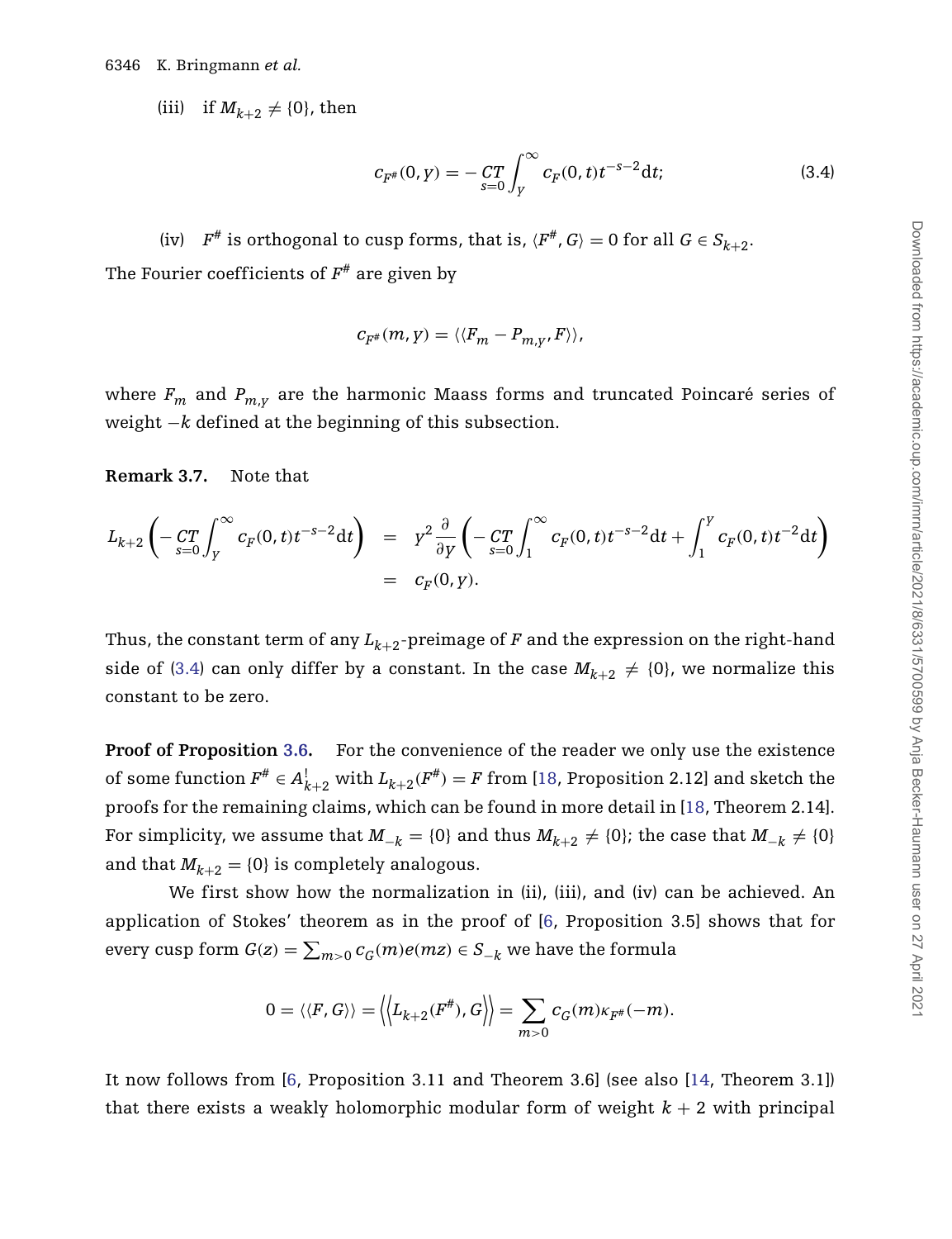$\sum_{m < 0} \kappa_{F^\#}(m) e(mz)$ . Subtracting it from  $F^\#$  we can assume that  $\kappa_{F^\#}(m) = 0$  for all  $m < 0$ . Furthermore, by subtracting a suitable cusp form from  $F^*$  we can assume that  $F^*$  is orthogonal to cusp forms and by subtracting a suitable constant (if  $k = -2$ ) or a suitable multiple of an Eisenstein series we obtain the normalization in (iii). It is clear that the properties (i)–(iv) determine  $F^*$  uniquely.

We next compute the Fourier coefficients of  $F^*$ . For  $m \in \mathbb{Z}$  a standard argument (see, e.g., [\[18,](#page-40-4) Proposition 2.14]) shows that

<span id="page-16-0"></span>
$$
\langle\langle F_m - P_{m,y}, F \rangle\rangle = \lim_{T \to \infty} \left( \int_{\mathcal{F}_T} (F_m(z_1) - P_{m,y}(z_1)) F(z_1) \frac{dx_1 dy_1}{y_1^2} + \left( c_{F_m}^+(0) - \delta_{m=0} \right) \lim_{s=0} \int_T^{\infty} c_F(0, y_1) y_1^{-s-2} dy_1 \right). \tag{3.5}
$$

For *m >* 0, Stokes' theorem yields

$$
\int_{\mathcal{F}_T} F_m(z_1) F(z_1) \frac{dx_1 dy_1}{y_1^2} = -\int_{\mathcal{F}_T} F^{\#}(z_1) \overline{\xi_{-k}(F_m(z_1))} y_1^{k+2} \frac{dx_1 dy_1}{y_1^2} + \int_{iT}^{1+iT} F_m(z_1) F^{\#}(z_1) dz_1.
$$

The 1st integral on the right-hand side vanishes as  $T \to \infty$  since  $F^*$  is orthogonal to cusp forms. The remaining path integral can be evaluated as

$$
c_{F^{\#}}(m,T) + c_{F_m}^+(0)c_{F^{\#}}(0,T) + \sum_{n=1}^{n_0} c_{F_m}^+(n)c_{F^{\#}}(-n,T) + \sum_{n=-n_0}^{-1} c_{F_m}^-(n)c_{F^{\#}}(-n,T)W_k(2\pi nT) + \int_{iT}^{1+iT} \sum_{n \ge n_0+1} c_{F_m}^+(n)e(nz_1)F^{\#}(z_1)dz_1 + \int_{iT}^{1+iT} \sum_{n \le -n_0-1} c_{F_m}^-(n)W_k(2\pi |n|y_1)e(nz_1)F^{\#}(z_1)dz_1,
$$

where  $n_0$  is any positive integer chosen such that the integrands in the last two integrals are exponentially decreasing as  $y_1 \rightarrow \infty$ , which is possible since  $F^*$  is of linear exponential growth. In particular, the last two integrals vanish as  $T \to \infty$ . The finite sums in the 2nd line vanish as  $T \to \infty$  since  $\lim_{T \to \infty} c_{F^*}(-n, T) = \kappa_{F^*}(-n) = 0$ for  $n > 0$  and  $c_{F^*}(-n, T) = O(T^{\ell}e^{-2\pi nT})$  for  $n < 0$  (see Lemma [3.5\)](#page-13-0) and  $W_k(2\pi nT) =$ *O*( $T^{-k}e^{4\pi nT}$ ) for *n* < 0. Using the normalization of  $c_{F^{\#}}(0,T)$  in item (iii) we see that the term  $c_{F_m}^+(0)c_{F^{\#}}(0,T)$  cancels out with one of the extra terms coming from the regularization in [\(3.5\)](#page-16-0). In particular, in the limit  $T \to \infty$  only the term  $c_{F#}(m, T)$  gives a contribution.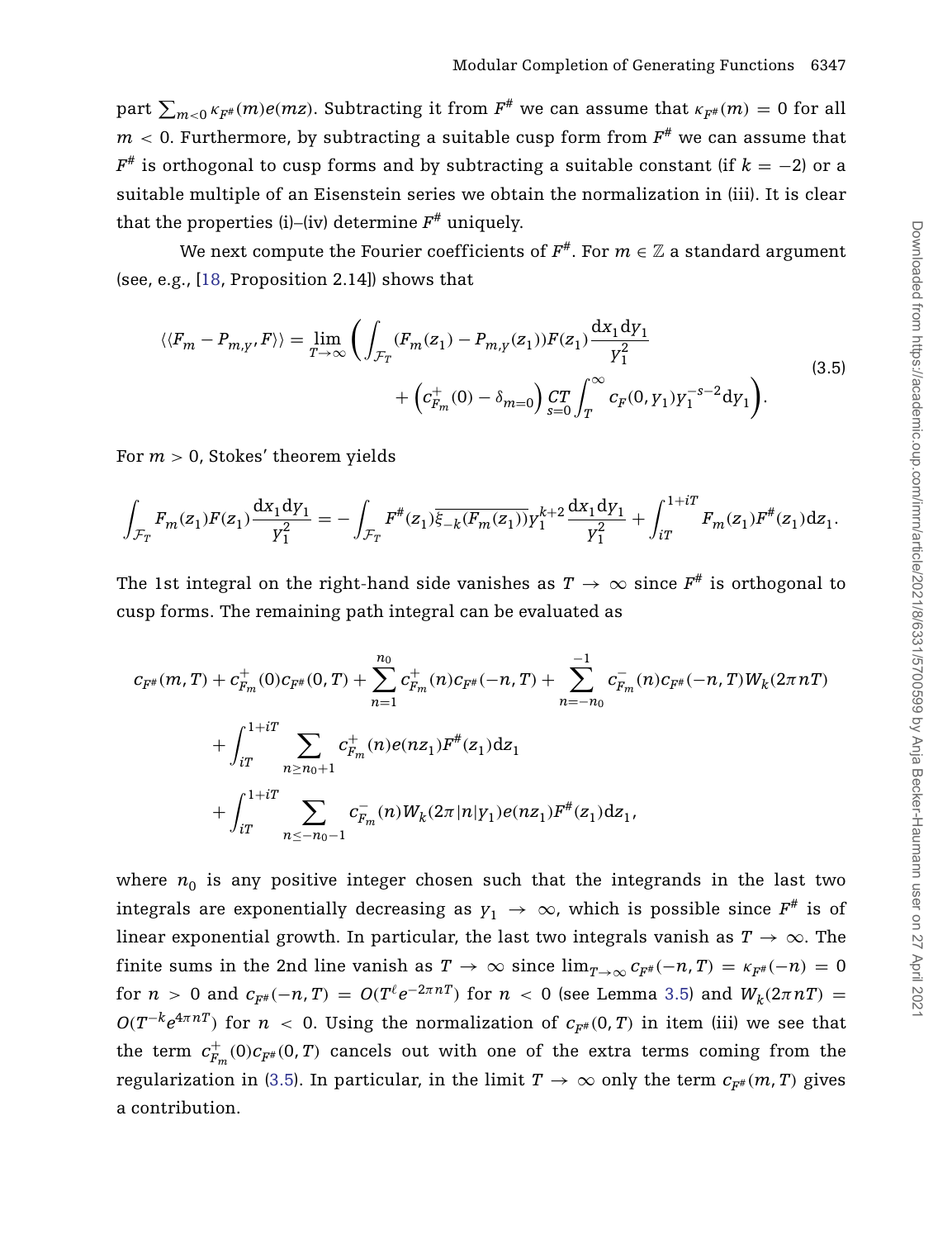Furthermore, for  $m \in \mathbb{Z}$  and for sufficiently large T the unfolding argument gives

$$
\begin{split} \int_{\mathcal{F}_T} P_{m,\boldsymbol{\gamma}}(z_1) F(z_1) \frac{\mathrm{d} x_1 \mathrm{d} y_1}{y_1^2} &= \int_{\boldsymbol{\gamma}}^T \int_0^1 e(-m z_1) F(z_1) \frac{\mathrm{d} x_1 \mathrm{d} y_1}{y_1^2} \\ &= \int_{\boldsymbol{\gamma}}^T c_F(m,\boldsymbol{\gamma}_1) y_1^{-2} \mathrm{d} y_1 = c_{F^\#}(m,T) - c_{F^\#}(m,\boldsymbol{\gamma}). \end{split}
$$

Note that we are also using the last equality in [\(3.2\)](#page-14-2). Combining everything, we obtain the stated formula for  $c_{F^*}(m, y)$ .

#### **3.2 Half-integral weight**

We next explain how the analogs of the families  $F_m$  and  $P_{m,y}$  of harmonic Maass forms and the truncated Poincaré series are defined in the vector-valued case. For simplicity, we only do this for the representation  $\rho_L$ , since the case  $\overline{\rho}_L$  can be treated in the same way.

Let  $k \in \frac{1}{2} + \mathbb{Z}$ . The spaces  $A_{k, \varrho_L}^{\rm mod}$  and  $A_{k, \varrho_L}^{\rm !}$  are defined in the obvious way. We can assume that  $k + \frac{1}{2}$  is even since otherwise  $H_{k,\varrho_L}$  = {0}. For  $D$  > 0 with  $D \equiv 0,1 \pmod{4}$  we let  $\mathcal{F}_D \in H^+_{k,\varrho_L}$  be any harmonic Maass form with principal part  $e(-\frac{D\tau}{4})\mathfrak{e}_D + c_{\mathcal{F}_D}^+(0)\mathfrak{e}_0$ , which is unique up to addition of holomorphic modular forms. If there exists a holomorphic modular form in  $M_{k.o.t}$ , which has constant term equal to one, then we take this as  $\mathcal{F}_0$ , and we further require that  $c_{\mathcal{F}_D}^+(0) = 0$  for all  $D > 0$ . If there is no such holomorphic modular form, then we set  $\mathcal{F}_0 = 0$ . Finally, for  $D < 0$ , we let  $\mathcal{F}_D = 0$ .

**Example 3.8.** If  $k = \frac{3}{2}$ , then we take the weakly holomorphic forms  $\mathcal{F}_D = g_D$  for  $D > 0$ and  $\mathcal{F}_D = 0$  for  $D \leq 0$ .

We also define the truncated Poincaré series

$$
\mathcal{P}_{D,W}(\tau) := \frac{1}{4} \sum_{\gamma \in \widetilde{\Gamma}_{\infty} \backslash \widetilde{\Gamma}} \left( \sigma_W(v) e\left( -\frac{D\tau}{4} \right) \mathfrak{e}_D \right) \bigg|_{k, \varrho_L} \gamma.
$$

With these definitions, the following analog of Proposition [3.6](#page-14-1) holds in the vector-valued case.

<span id="page-17-0"></span> ${\bf Proposition 3.9.} \quad \text{Let } f \in A_{k,\varrho_L}^{\rm mod}, \text{ such that } \langle\!\langle f,g\rangle\!\rangle = 0 \text{ for all } g \in S_{-k,\overline{\varrho}_L}. \text{ Then there exists }$ a unique  $f^\# \in A^!_{k+2,\varrho_L}$  with Fourier expansion

$$
f^\#(\tau) = \sum_{\substack{D \in \mathbb{Z} \\ D \equiv 0,1 \pmod{4}}} c_{f^\#}(D,v) e(D\tau),
$$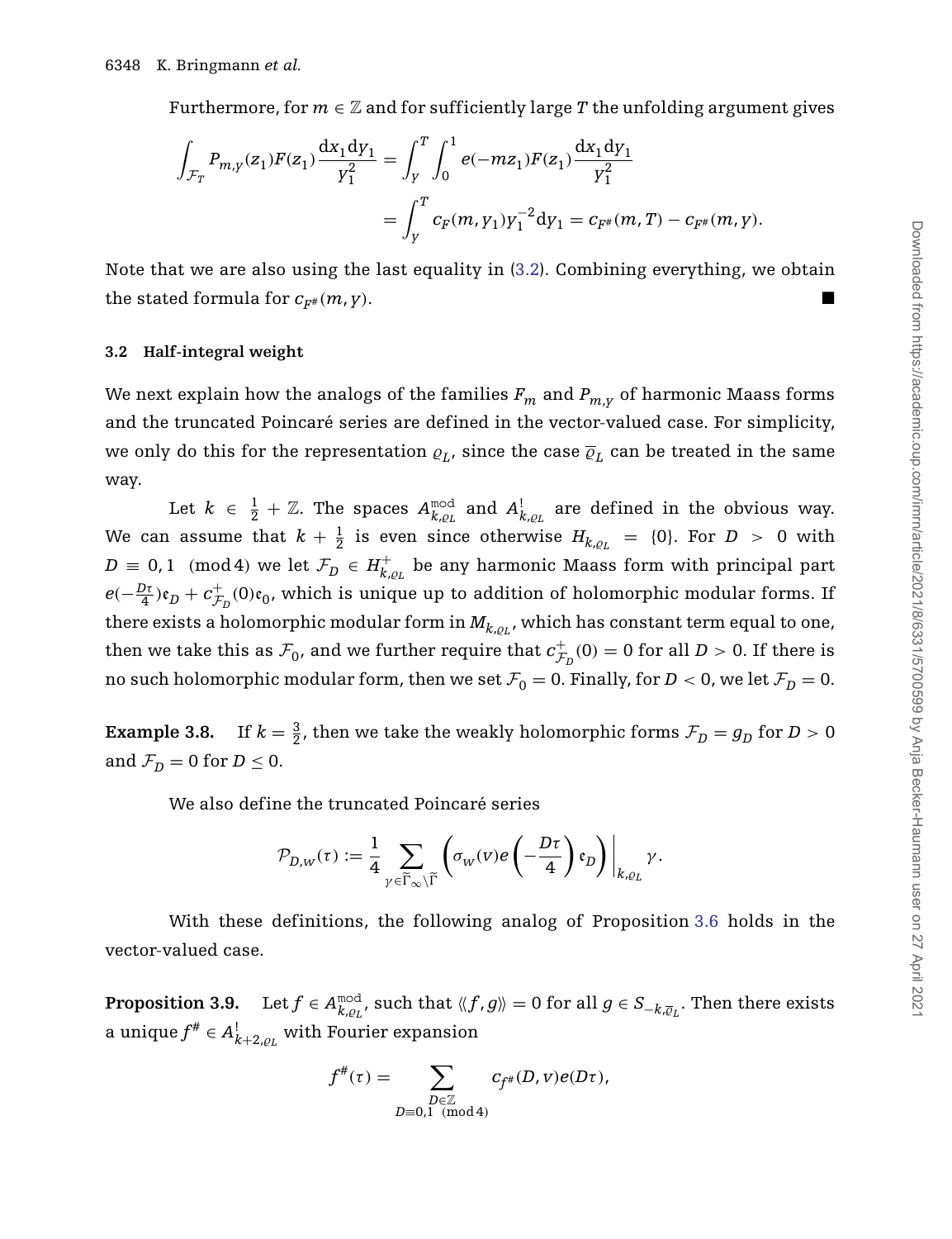such that the following conditions hold:

- (i)  $L_{k+2}(f^{\#}) = f$ ;
- (ii)  $\kappa_{f^*}(D) = 0$  for all  $D < 0$ ;
- (iii) If  $M_{k+2,\rho} \neq \{0\}$ , then

$$
c_{f^{\#}}(0, v) = -\int_{s=0}^{T} \int_{v}^{\infty} c_f(0, t) t^{-s-2} dt;
$$

(iv)  $f^*$  is orthogonal to cusp forms, that is,  $\langle f^*, g \rangle = 0$  for all  $g \in S_{k+2,0}$ . The Fourier coefficients of  $f^*$  are given by

$$
c_{f^*}(D, v) = \langle \langle \mathcal{F}_D - \mathcal{P}_{D, v}, f \rangle \rangle \mathfrak{e}_D,
$$

where  $\mathcal{F}_D$  and  $\mathcal{P}_{D,\nu}$  are the harmonic Maass forms and truncated Poincaré series of weight  $-k$  for  $\overline{\varrho}_L$  defined at the beginning of this subsection.

### <span id="page-18-0"></span>**4 Theta Functions**

In this section we briefly recall the main players of this article, well-known nonholomorphic theta functions for the lattice *L*.

For  $z = x + iy \in \mathbb{H}$  and  $\lambda \in L'$ , we define the quantities

$$
\mathcal{Q}_{\lambda}(z):=az^2+bz+c,\quad p_{\lambda}(z):=-\frac{1}{\gamma}(a|z|^2+bx+c),\quad R(\lambda,z):=\frac{1}{2}p_{\lambda}^2(z)-(\lambda,\lambda).
$$

Note that  $(\lambda, \lambda) = -\frac{1}{2}(b^2 - 4ac)$  for  $\lambda \in L'$ . Let *D* be a fundamental discriminant (possibly 1). For a quadratic form  $Q = [a, b, c] \in \mathcal{Q}_{\Delta}$  of discriminant  $\Delta$  such that *D* divides  $\Delta$ , we let

$$
\chi_D(Q) := \begin{cases}\n\left(\frac{D}{n}\right) & \text{if } \gcd(a, b, c, D) = 1 \text{ and } Q \text{ represents } n \text{ with } \gcd(n, D) = 1, \\
0 & \text{otherwise,}\n\end{cases}
$$

be the  $genus$   $character$  as in [\[23,](#page-41-3) Section 1]. We can view  $\chi_D$  as a function on  $L'/L$  via the identification of elements  $\lambda \in L'$  with binary quadratic forms. Define

$$
\widetilde{\varrho}_L := \begin{cases} \varrho_L & \text{if } D > 0, \\ \overline{\varrho}_L & \text{if } D < 0, \end{cases} \qquad \varepsilon(D) := \begin{cases} 1 & \text{if } D > 0, \\ i & \text{if } D < 0. \end{cases}
$$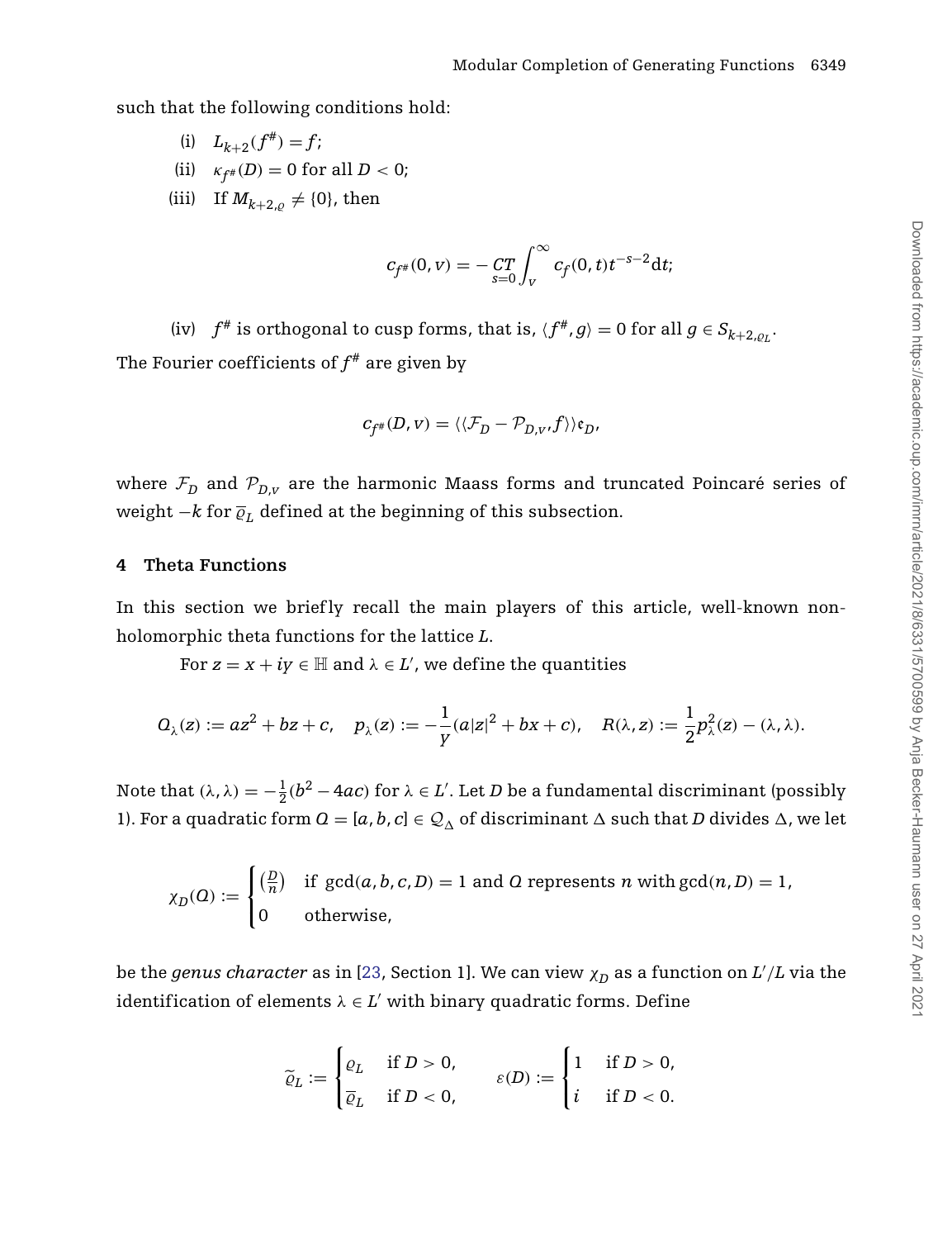For a rapidly decaying (Schwartz) function  $\varphi : L \otimes_{\mathbb{Z}} \mathbb{R} \to \mathbb{C}$  we consider the following twisted vector-valued theta function

$$
\Theta(\varphi):=\sum_{\mu\in L'/L}\sum_{\substack{\lambda\in L+D\mu\\ \varOmega(\lambda)\equiv DO(\mu)\pmod{D}}}\chi_D(\lambda)\varphi(\lambda)\mathfrak{e}_{\mu}.
$$

The Schwartz functions that we use are defined as follows. We always write  $\varphi(\lambda; \tau, z)$ , also depending on  $\tau$  and  $z$ , as a product  $\varphi(\lambda; \tau, z) = \varphi^0(\lambda; \tau, z) \varphi_D^\infty(\lambda; \tau, z)$ , with the Gaussian

$$
\varphi_D^{\infty}(\lambda; \tau, z) := \exp\bigg(\frac{-2\pi v(0(\lambda) + R(\lambda, z))}{|D|}\bigg).
$$

The four cases that we need for  $\varphi^0$  are

$$
\varphi_{S,D}^0(\lambda;\tau,z) := ve\left(\frac{\Omega(\lambda)u}{|D|}\right), \qquad \varphi_{KM,D}^0(\lambda;\tau,z) := \left(\frac{vp_\lambda^2(z)}{|D|} - \frac{1}{2\pi}\right)e\left(\frac{\Omega(\lambda)u}{|D|}\right),
$$
  

$$
\varphi_{Sh,k,D}^0(\lambda;\tau,z) := v^{k+2}\frac{\Omega_\lambda^{k+1}(\overline{z})}{y^{2k+2}|D|^{\frac{k+1}{2}}}e\left(\frac{\Omega(\lambda)u}{|D|}\right), \quad \varphi_{M,k,D}^0(\lambda;\tau,z) := v^{k+1}\frac{p_\lambda(z)\Omega_\lambda^k(\overline{z})}{y^{2k}|D|^{\frac{k+1}{2}}}e\left(\frac{\Omega(\lambda)u}{|D|}\right).
$$

The corresponding theta functions are then defined as  $\Theta_{S,D}^0 := \Theta(\varphi_{S,D}^0 \varphi_D^\infty)$ ,  $\Theta_{K M,D} :=$  $\Theta(\varphi_{KM,D}^0 \varphi_D^{\infty})$ ,  $\Theta_{Sh,k,D} := \Theta(\varphi_{Sh,k,D}^0 \varphi_D^{\infty})$ , and  $\Theta_{M,k,D} := \Theta(\varphi_{M,k,D}^0 \varphi_D^{\infty})$  and are called the *Siegel*, *Kudla–Millson*, *Shintani*, and *Millson theta functions*, respectively. For simplicity, we drop k from the notation when  $k = 0$ .

**Remark 4.1.** By replacing  $\lambda$  with  $-\lambda$  in the summations, we see that the Siegel and Kudla-Millson theta function vanish for  $D < 0$ , whereas the Shintani and Millson theta functions vanish for  $(-1)^k D > 0$ .

We summarize their transformation properties in the following proposition.

**Proposition 4.2.** The theta functions defined above have the following automorphic properties:

- (i)  $\Theta_{S,D}(\cdot, z) \in A_{-\frac{1}{2}, \widetilde{\varrho}_L}^{\text{mod}}$ <br>
∴ and the components of  $\Theta_{S,D}(\tau, \cdot)$  are contained in  $A_0^{\text{mod}}$ ;
- (ii)  $\Theta_{KM,D}(\cdot, z) \in A_{\frac{3}{2},\tilde{\varrho}_L}^{\text{mod}}$ and the components of  $\Theta_{KM,D}(\tau, \cdot)$  are contained in  $A_0^{\text{mod}}$ ;
- (iii)  $\Theta_{Sh,k,D}(\cdot,z) \in A^{\text{mod}}_{-\frac{3}{2}-k,\tilde{\varrho}_L}$  and the components of  $\Theta_{Sh,k,D}(\tau,\cdot)$  are contained in  $A_{2k+2}^{\text{mod}}$ ;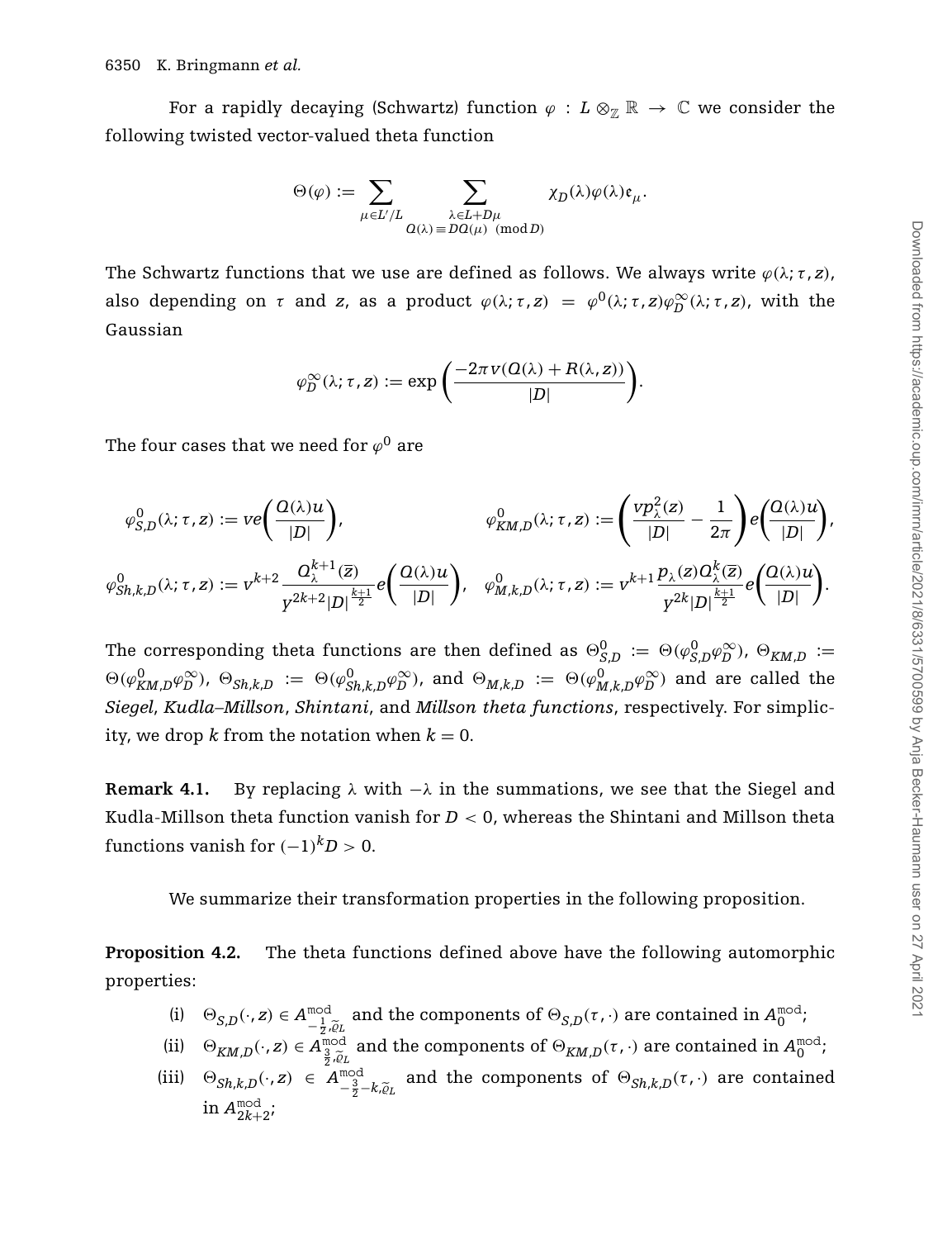(iv) 
$$
\Theta_{M,k,D}(\cdot, z) \in A^{\text{mod}}_{\frac{1}{2}-k,\tilde{\varrho}_L}
$$
 and the components of  $\Theta_{M,k,D}(\tau, \cdot)$  are contained in  $A^{\text{mod}}_{2k}$ .

**Proof.** For the twisted Siegel theta function see [\[12,](#page-40-12) Theorem 4.1]. The transformation properties of the Millson and Shintani theta functions are stated in [\[2,](#page-40-13) Theorems 3.1 and 3.3]. We remark that the Millson theta function has been studied earlier in [\[21,](#page-40-14) Satz 2.8]. The twisted Kudla–Millson theta function is investigated in [\[1,](#page-39-0) Proposition 4.1]. In general, the transformation rules of such theta functions can be proved for  $D = 1$  by Poisson summation as in [\[13,](#page-40-10) Theorem 4.1] and for  $D \neq 1$  by using the twisting operator introduced in [\[1\]](#page-39-0).

The theta functions are related by various differential equations.

## <span id="page-20-0"></span>**Proposition 4.3.**

(i) The Siegel and the Kudla–Millson theta function are related by

$$
L_{\frac{3}{2},\tau}\left(\Theta_{KM,D}(\tau,z)\right) = \frac{1}{4\pi} \Delta_{0,z}\left(\Theta_{S,D}(\tau,z)\right), \quad R_{-\frac{1}{2},\tau}\left(\Theta_{S,D}(\tau,z)\right) = -\pi \Theta_{KM,D}(\tau,z).
$$

(ii) The Shintani and the Millson theta function are related by

$$
L_{\frac{1}{2},\tau}\left(\Theta_{M,D}(\tau,z)\right) = \frac{1}{2}L_{2,z}\left(\Theta_{Sh,D}(\tau,z)\right), \quad R_{-\frac{3}{2},\tau}\left(\Theta_{Sh,D}(\tau,z)\right) = \frac{1}{2}R_{0,z}\left(\Theta_{M,D}(\tau,z)\right).
$$

**Proof.** These relations can be proved by a direct calculation. See [\[6,](#page-40-5) Theorem 4.2] for the Siegel and the Kudla–Millson theta function and [\[2,](#page-40-13) Lemma 3.4] for the Shintani and the Millson theta function. -

We also need the following expansions of the Kudla–Millson and the Millson theta function.

#### <span id="page-20-1"></span>**Proposition 4.4.**

(ii) The Kudla–Millson theta function has the expansion

$$
\Theta_{KM,D}(\tau,z) = -\frac{y^3}{|D|} \varepsilon(D) \sum_{n=1}^{\infty} n^2 \left(\frac{D}{n}\right)
$$
  
\$\times \sum\_{\gamma \in \widetilde{\Gamma}\_{\infty} \backslash \widetilde{\Gamma}} \left(\exp\left(-\pi \frac{y^2 n^2}{v|D|}\right) v^{-\frac{3}{2}} \sum\_{b \in \mathbb{Z}} e\left(-|D| \frac{b^2}{4} \overline{\tau} - b n x\right) \mathfrak{e}\_{Db}\right)\Big|\_{\frac{3}{2}, \widetilde{\varrho}\_L} \gamma\$.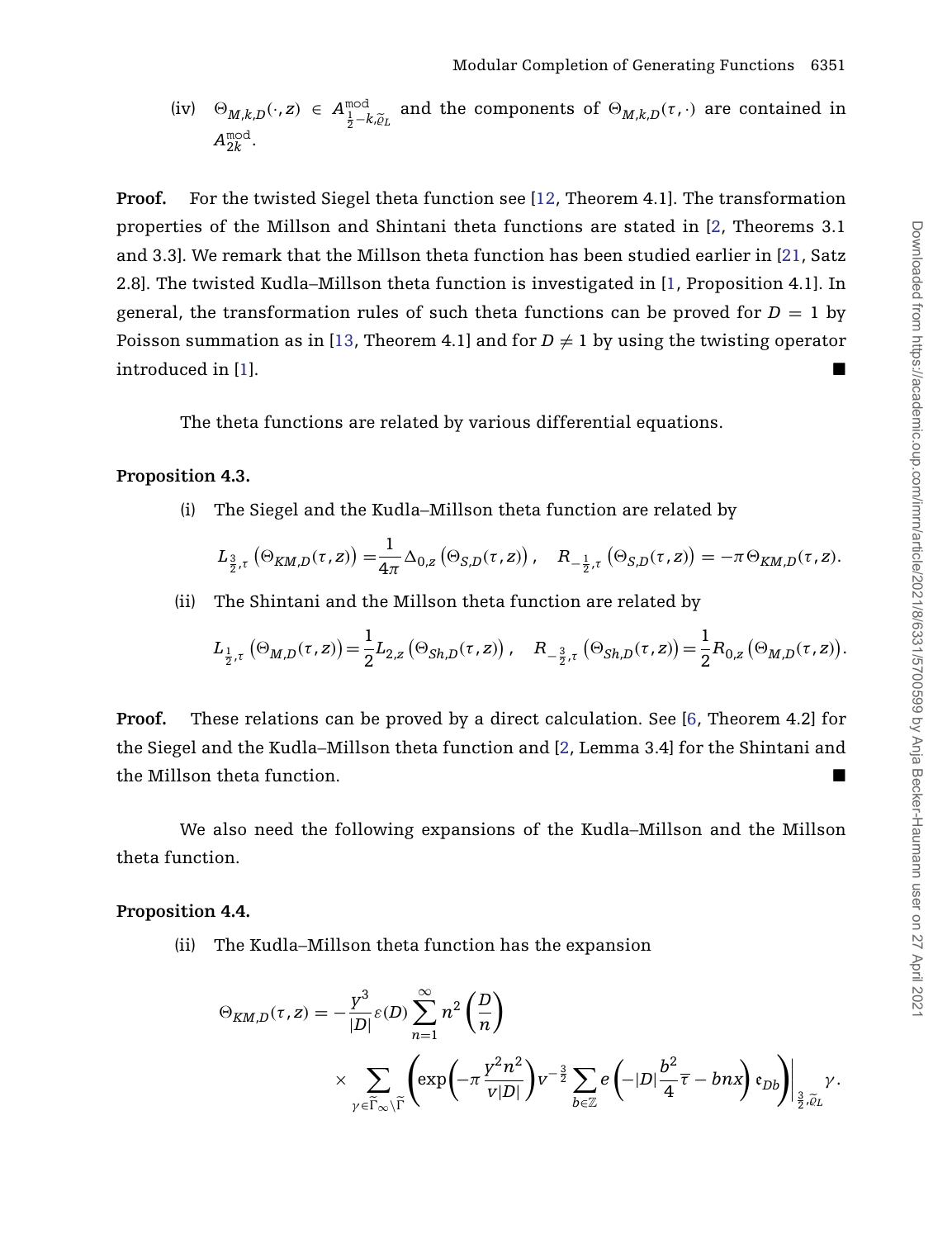(ii) The Millson theta function has the expansion

$$
\Theta_{M,D}(\tau,z) = -\frac{\gamma^2}{2i\sqrt{|D|}} \varepsilon(D) \sum_{n=1}^{\infty} n\left(\frac{D}{n}\right)
$$
  
\$\times \sum\_{\gamma \in \widetilde{\Gamma}\_{\infty} \backslash \widetilde{\Gamma}} \left(\exp\left(-\pi \frac{\gamma^2 n^2}{v|D|}\right) v^{-\frac{1}{2}} \sum\_{b \in \mathbb{Z}} e\left(-|D| \frac{b^2}{4} \overline{\tau} - b n x\right) \mathfrak{e}\_{Db}\right)\Big|\_{\frac{1}{2}, \widetilde{\varrho}\_{L}}} \gamma\$.

**Proof.** The formula for the Kudla–Millson theta function follows from [\[12,](#page-40-12) Theorem 4.8] together with Proposition [4.3,](#page-20-0) (i). The expansion of the Millson theta function is given in  $[21, Satz 2.22]$  $[21, Satz 2.22]$  (correcting a minor typo).

#### <span id="page-21-1"></span>**5 The Kudla–Millson and the Siegel Theta Functions**

Throughout this section, we let  $D > 0$  be a fundamental discriminant. By Proposition [3.6,](#page-14-1) the function

$$
\Theta_{K\!M,D}^{\#,z}(\tau,z):=\sum_{m\in\mathbb{Z}}\langle\langle F_m-P_{m,\gamma},\Theta_{K\!M,D}(\tau,\cdot)\rangle\rangle e(mz)
$$

is a  $L_{2,z}$ -preimage of  $\Theta_{KM,D}(\tau, z)$ , which transforms like a modular form of weight two in *z* and is smooth in *z*. Furthermore, we see that it transforms like a modular form of weight  $\frac{3}{2}$  for  $\varrho_L$  in *τ*, but its analytic properties as a function of *τ* and its growth as  $v \rightarrow \infty$  are not clear from the definition. We first compute a more explicit formula for  $\Theta_{KM,D}^{\#,\mathrm{z}}(\tau,\mathrm{z}).$ 

<span id="page-21-0"></span>**Theorem 5.1.** We have the formula

$$
\Theta_{KM,D}^{\#,z}(\tau,z) = 2\delta_{D=1}\mathcal{H}(\tau) + \widetilde{g}_0(\tau,y) + 2\sqrt{D}\sum_{m>0}\sum_{n|m} \left(\frac{D}{m/n}\right) n(\widetilde{g}_{Dn^2}(\tau, my) - g_{Dn^2}(\tau))e(mz) + 2\sqrt{D}\sum_{m<0}\sum_{n|m} \left(\frac{D}{m/n}\right) n\widetilde{g}_{Dn^2}(\tau, my)e(mz),
$$

where  $\mathcal{H}(\tau)$  is defined in [\(2.4\)](#page-11-1), and

$$
\widetilde{g}_{0}(\tau,y) := \frac{1}{2\pi} \sum_{n=1}^{\infty} \left(\frac{D}{n}\right) \sum_{\gamma \in \widetilde{\Gamma}_{\infty} \backslash \widetilde{\Gamma}} \left(v^{-\frac{1}{2}} \exp\left(-\frac{\pi n^2 y^2}{vD}\right) \mathfrak{e}_0\right) \Big|_{\frac{3}{2},\varrho_L} \gamma,
$$
  

$$
\widetilde{g}_{Dn^2}(\tau,y) := \frac{1}{2} \sum_{\gamma \in \widetilde{\Gamma}_{\infty} \backslash \widetilde{\Gamma}} \left(\mathcal{K}_{\gamma}\left(Dn^2 v\right) e\left(-\frac{Dn^2 \tau}{4}\right) \mathfrak{e}_{Dn^2}\right) \Big|_{\frac{3}{2},\varrho_L} \gamma,
$$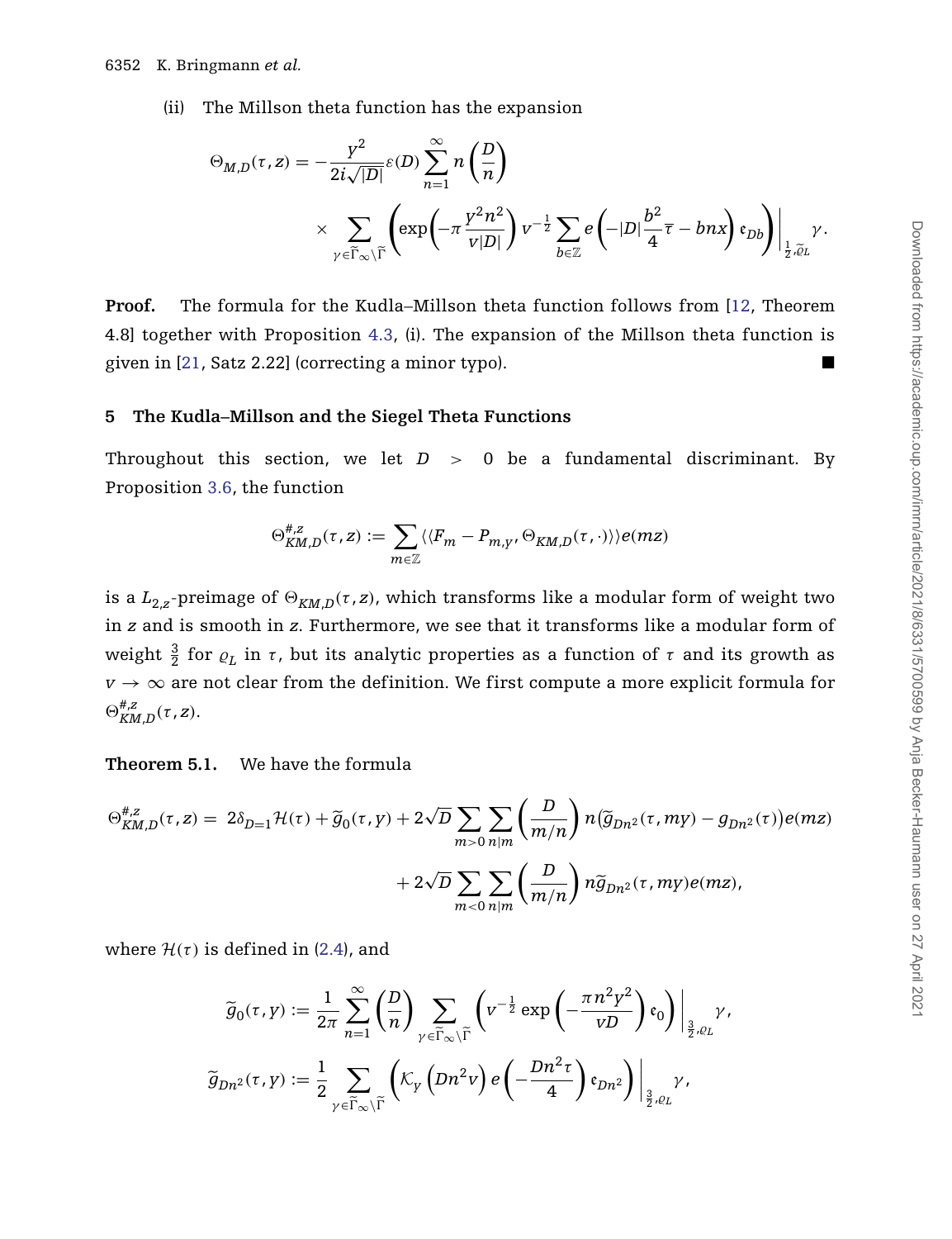with the special function

$$
\mathcal{K}_{w}(v) := \frac{w^2}{v^{\frac{3}{2}}} \int_1^{\infty} \exp\left(-\pi \left(\frac{wt}{\sqrt{v}} - \sqrt{v}\right)^2\right) t dt.
$$

**Remark 5.2.** We have

$$
\mathcal{K}_{w}(v) = \frac{\text{sgn}(w)}{2} \text{erfc}\left(\text{sgn}(w)\sqrt{\pi}\left(\frac{w}{\sqrt{v}} - \sqrt{v}\right)\right) + \frac{1}{2\pi\sqrt{v}} \exp\left(-\pi\left(\frac{w}{\sqrt{v}} - \sqrt{v}\right)^{2}\right),
$$

where  $\text{erfc}(x) := \frac{2}{\sqrt{3}}$  $\frac{d}{dt} \int_{\rm x}^{\infty} e^{-t^2} {\rm d}t$  is the *complementary error function*.

**Proof** of Theorem [5.1.](#page-21-0) For  $m \ge 0$  the Kudla–Millson lift of  $F_m$  has been computed in [\[7,](#page-40-6) Section 6] for  $D = 1$ , and in [\[1,](#page-39-0) Theorem 1.1] for  $D > 1$ . It is given by

$$
\langle\langle F_m, \Theta_{KM,D}(\tau, \cdot) \rangle\rangle = \begin{cases} 0 & \text{if } m < 0, \\ 2\delta_{D=1} \mathcal{H}(\tau) & \text{if } m = 0, \\ -2\sqrt{D} \sum_{n|m} \left(\frac{D}{m/n}\right) n g_{Dn^2}(\tau) & \text{if } m > 0. \end{cases}
$$

For the Kudla–Millson lift of  $P_{m,r}$ , we plug in the expansion of  $\Theta_{KM,D}(\tau,z)$  given in Proposition [4.4,](#page-20-1) and use the unfolding argument, to obtain

$$
\langle \langle P_{m,y}, \Theta_{KM,D}(\tau, \cdot) \rangle \rangle = -\frac{1}{D} \sum_{n=1}^{\infty} n^2 \left( \frac{D}{n} \right) \sum_{\gamma \in \widetilde{\Gamma}_{\infty} \backslash \widetilde{\Gamma}} \int_{y}^{\infty} \int_{0}^{1} e(-m z_1) \times \left( \exp \left( -\pi \frac{Y_1^2 n^2}{\nu D} \right) v^{-\frac{3}{2}} \sum_{b \in \mathbb{Z}} e \left( -\frac{Db^2}{4} \overline{\tau} - b n x_1 \right) y_1^3 \frac{dx_1 dy_1}{y_1^2} \mathfrak{e}_{Db} \right) \Big|_{\frac{3}{2}, \ell L} \gamma.
$$

First, let  $m = 0$ . Evaluating the integral over  $x_1$ , we obtain

$$
\langle \langle P_{0,y}, \Theta_{KM,D}(\tau, \cdot) \rangle \rangle = -\frac{1}{D} \sum_{n=1}^{\infty} n^2 \left( \frac{D}{n} \right) \sum_{\gamma \in \widetilde{\Gamma}_{\infty} \backslash \widetilde{\Gamma}} \left( v^{-\frac{3}{2}} \int_{y}^{\infty} \exp \left( -\pi \frac{y_1^2 n^2}{\nu D} \right) y_1 \, dy_1 \mathfrak{e}_0 \right) \Big|_{\frac{3}{2}, \varrho_L} \gamma
$$
  
= 
$$
-\frac{1}{2\pi} \sum_{n=1}^{\infty} \left( \frac{D}{n} \right) \sum_{\gamma \in \widetilde{\Gamma}_{\infty} \backslash \widetilde{\Gamma}} \left( v^{-\frac{1}{2}} \exp \left( -\pi \frac{y^2 n^2}{\nu D} \right) \mathfrak{e}_0 \right) \Big|_{\frac{3}{2}, \varrho_L} \gamma.
$$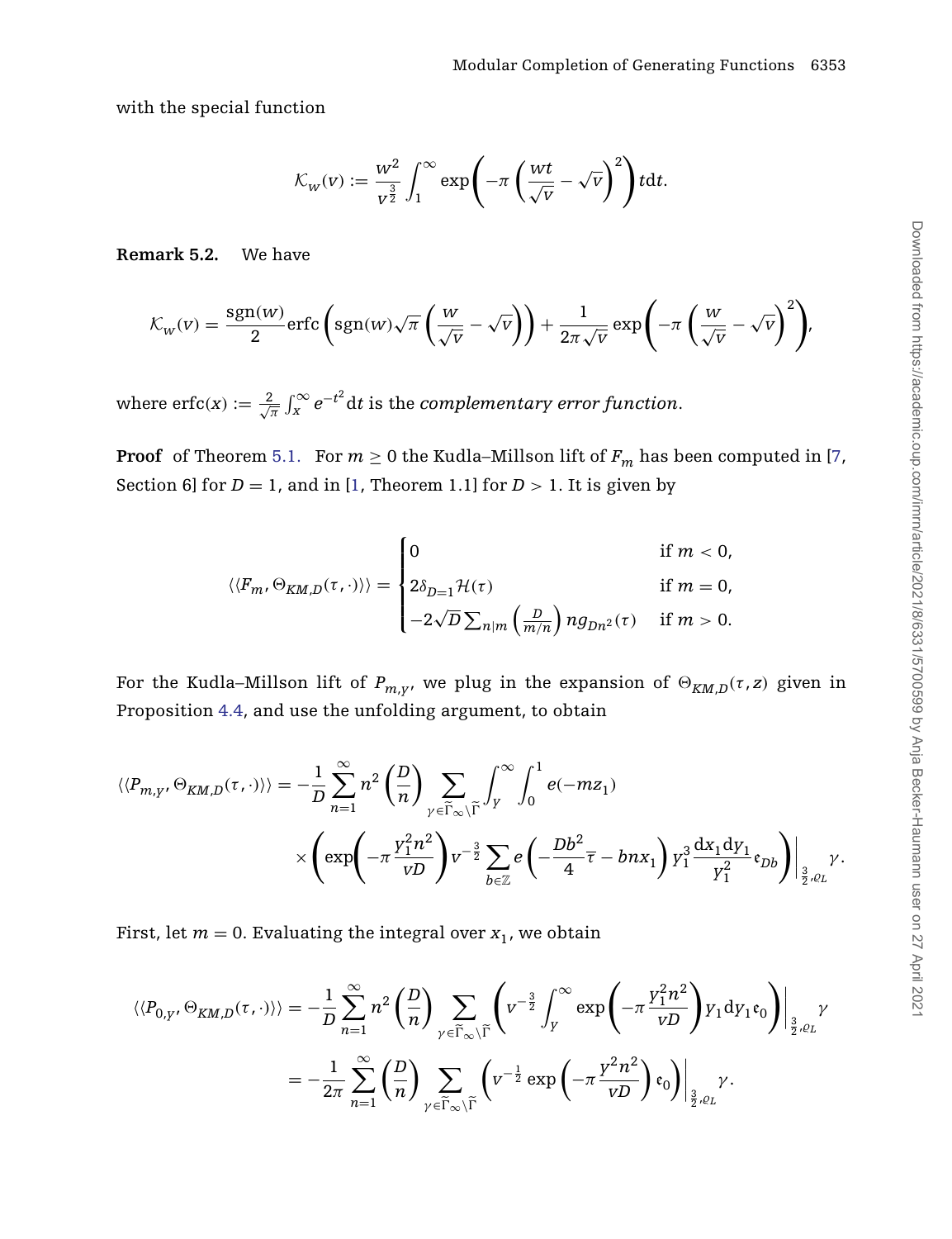Next, for  $m \neq 0$ , we compute the integral over  $x_1$  and obtain

$$
\begin{split} &\langle \langle P_{m, y}, \Theta_{KM, D}(\tau, \cdot) \rangle \rangle \\ & = - \frac{1}{D} \sum_{n \mid m} n^2 \left( \frac{D}{n} \right) \sum_{\gamma \in \widetilde{\Gamma}_{\infty} \backslash \widetilde{\Gamma}} \quad \left( v^{-\frac{3}{2}} e \left( -D \frac{m^2}{4n^2} \overline{\tau} \right) \int_{\gamma}^{\infty} \exp \left( 2 \pi m y_1 - \pi \frac{y_1^2 n^2}{vD} \right) y_1 \mathrm{d} y_1 \mathfrak{e}_{D \frac{m}{n}} \right) \Big|_{\frac{3}{2}, \varrho_L} \gamma. \end{split}
$$

Replacing *n* by  $\frac{|m|}{n}$  yields the stated formulas.

From Proposition [3.6](#page-14-1) we know that  $\oplus_{KM,D}^{\#,Z}(\tau,z)$  is a smooth function in  $z$  for each fixed  $\tau$ . We now show that it is actually smooth in  $\tau$  and  $z$ .

<span id="page-23-0"></span>**Proposition 5.3.** The function  $\tau \mapsto \Theta_{KM,D}^{\#,z}(\tau,z)$  is smooth and can be differentiated termwise.

**Proof.** Recall that the *m*-th Fourier coefficient of  $z \mapsto \Theta_{KM,D}^{\#,z}( \tau, z)$  is given by

$$
a(\tau; m, \gamma) := 2\sqrt{D} \sum_{n|m} \left(\frac{D}{m/n}\right) n \left(g_{Dn^2}(\tau)\delta_{n>0} - \widetilde{g}_{Dn^2}(\tau, m\gamma)\right).
$$

By Propositions [A.1](#page-33-0) and [A.3](#page-37-0) of the appendix, we have, on any compact  $K \subset \mathbb{H} \times \mathbb{H}$  for *m >* 0 that

$$
a(\tau; m, \mathbf{y}) = O_K\left(m^4 \exp\left(\frac{3}{2}\pi m\mathbf{y}\right)\right)
$$

and similarly for the iterated partial derivatives in  $u$  and  $v$ . For  $m < 0$  we have that  $a(\tau; m, \gamma)$  and all iterated partial derivatives in *u* and *v* decay exponentially as  $m \to -\infty$ . This implies that for all  $\alpha$ ,  $\beta \in \mathbb{N}_0$ , the series

$$
\sum_{m}\left(\frac{\partial^{\alpha}}{\partial u^{\alpha}}\frac{\partial^{\beta}}{\partial v^{\beta}}a(\tau;m,y)\right)e(mz)
$$

converges normally on  $\mathbb H$  and thus defines a smooth function in  $\tau \in \mathbb H$  and we have

$$
\frac{\partial^{\alpha}}{\partial u^{\alpha}} \frac{\partial^{\beta}}{\partial v^{\beta}} \sum_{m} a(\tau; m, y) e(mz) = \sum_{m} \left( \frac{\partial^{\alpha}}{\partial u^{\alpha}} \frac{\partial^{\beta}}{\partial v^{\beta}} a(\tau; m, y) \right) e(mz).
$$

This finishes the proof.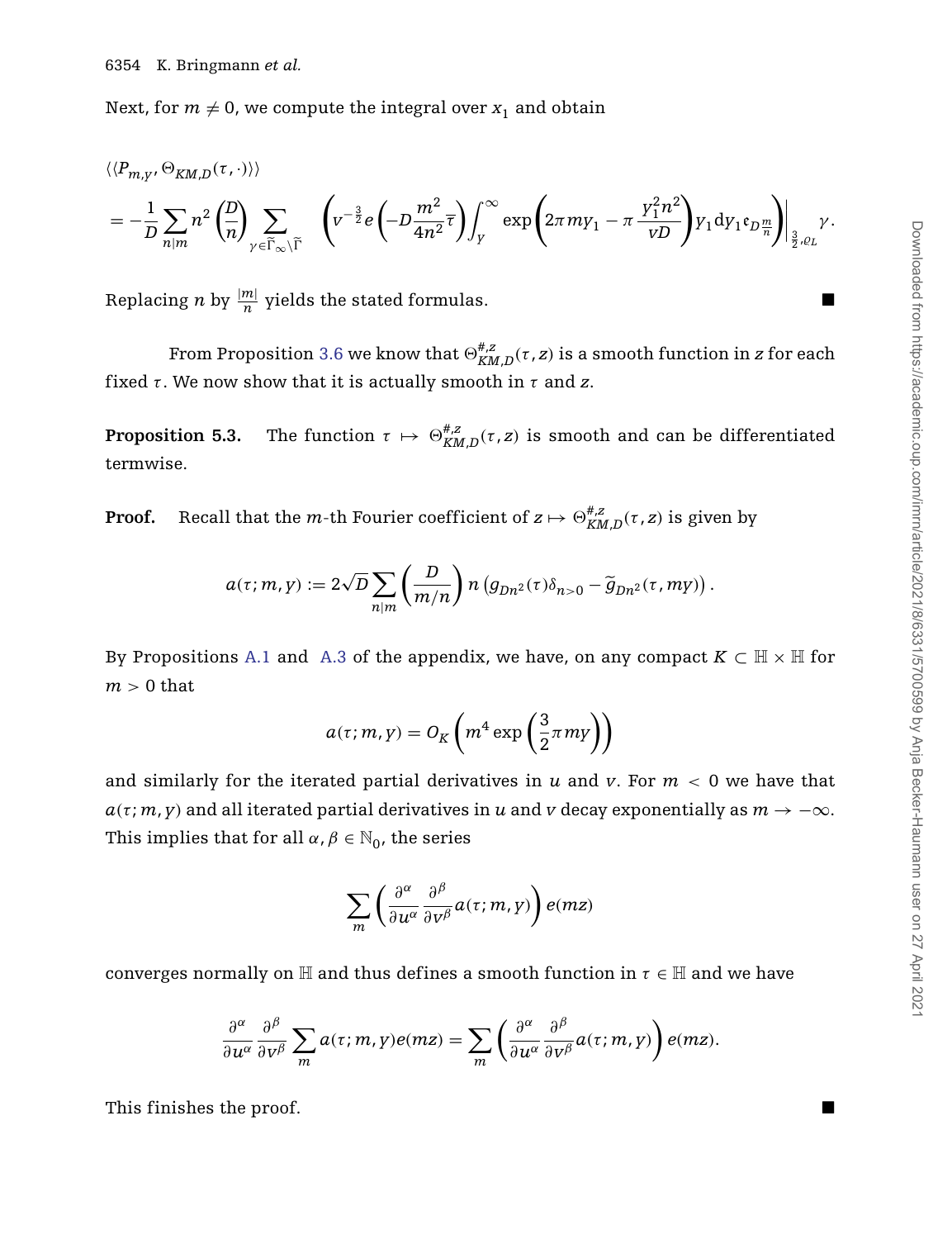We are now ready to prove how  $\Theta_{KM,D}^{\#,z}$  behaves under the lowering operators in *τ* and *z*, as well as a differential equation involving the Laplace operators in both variables.

<span id="page-24-0"></span>**Proposition 5.4.** The function  $\oplus_{KM,D}^{\#,z}$  satisfies the differential equations

$$
4\Delta_{\frac{3}{2},\tau}\left(\Theta_{KM,D}^{\#,z}(\tau,z)\right) = \Delta_{2,z}\left(\Theta_{KM,D}^{\#,z}(\tau,z)\right),\tag{5.1}
$$

<span id="page-24-3"></span>
$$
L_{\frac{3}{2},\tau} \left( \Theta_{KM,D}^{\#,z}(\tau,z) \right) = -\frac{1}{4\pi} R_{0,z} \left( \Theta_{S,D}(\tau,z) \right), \tag{5.2}
$$

$$
L_{2,z}\left(\Theta_{KM,D}^{\#,z}(\tau,z)\right) = \Theta_{KM,D}(\tau,z). \tag{5.3}
$$

<span id="page-24-2"></span><span id="page-24-1"></span>**Proof.** The formula [\(5.3\)](#page-24-1) is clear from the construction of  $\Theta_{KM,D}^{\#,z}(\tau,z)$ . We next prove [\(5.2\)](#page-24-2). For this, we first write

$$
L_{\frac{3}{2},\tau}\left(\Theta_{KM,D}^{\#,z}(\tau,z)\right)=\sum_{m\in\mathbb{Z}}\left\langle\left|F_m-P_{m,\gamma},L_{\frac{3}{2},\tau}\left(\Theta_{KM,D}(\tau,\cdot)\right)\right|\right\rangle e(mz).
$$

Thus, Proposition [3.6](#page-14-1) implies that  $L_{\frac32, \tau}(\Theta^{\#,Z}_{KM,D}(\tau,z))$  is a  $L_{2,z}$ -preimage of  $L_{\frac32, \tau}\left(\Theta_{KM,D}(\tau,z)\right)$ . By Proposition [4.3](#page-20-0) and [\(2.3\)](#page-10-0), we have

$$
L_{\frac{3}{2},\tau}\left(\Theta_{K\!M,D}(\tau,z)\right)=\frac{1}{4\pi}\Delta_{0,z}\left(\Theta_{S,D}(\tau,z)\right)=-\frac{1}{4\pi}L_{2,z}\circ R_{0,z}\left(\Theta_{S,D}(\tau,z)\right).
$$

Hence, the function  $\frac{-1}{4\pi}R_{0,z}(\Theta_{S,D}(\tau,z))$  is also an  $L_{2,z}$ -preimage of  $L_{\frac{3}{2},\tau}\left(\Theta_{KM,D}(\tau,z)\right)$ . Consequently, these two functions can only differ by a weakly homomorphic modular form but since  $R_{0,z}(\Theta_{S,D}(\cdot,z))\in A_2^{\text{mod}}$  and  $M_2=\{0\}$ , they actually agree.

Next we show [\(5.1\)](#page-24-3). Using Proposition [4.3](#page-20-0) and [\(2.3\)](#page-10-0), [\(5.2\)](#page-24-2), and [\(5.3\)](#page-24-1), we compute

$$
\begin{split} \Delta_{2,z}\left(\Theta_{KM,D}^{\#,z}(\tau,z)\right)&=-R_{0,z}\circ L_{2,z}\left(\Theta_{KM,D}^{\#,z}(\tau,z)\right)=-R_{0,z}(\Theta_{KM,D}(\tau,z))\\ &=\frac{1}{\pi}R_{0,z}\circ R_{-\frac{1}{2},\tau}\left(\Theta_{S,D}(\tau,z)\right)=-4R_{-\frac{1}{2},\tau}\circ L_{\frac{3}{2},\tau}\left(\Theta_{KM,D}^{\#,z}(\tau,z)\right)\\ &=4\Delta_{\frac{3}{2},\tau}\left(\Theta_{KM,D}^{\#,z}(\tau,z)\right), \end{split}
$$

completing the proof.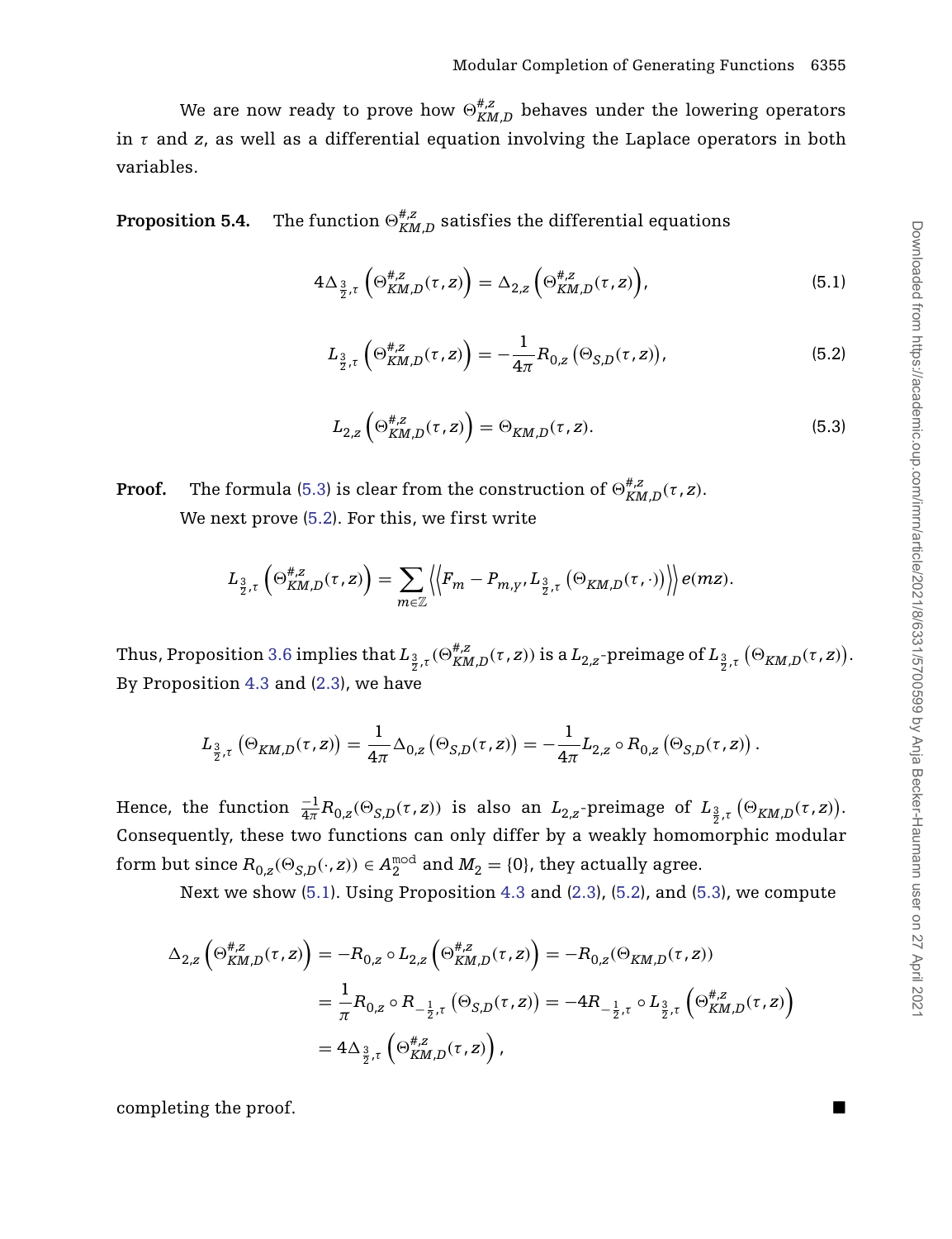By Proposition [3.9](#page-17-0) we have that

$$
\left(R_{0,z}(\Theta_{S,D})\right)^{\#,\tau}(\tau,z):=\sum_{d\in\mathbb{Z}}\left|\left\langle f_d-\mathcal{P}_{d,v},R_{0,z}\left(\Theta_{S,D}(\cdot,z)\right)\right\rangle\right|e\left(\frac{d\tau}{4}\right)\mathfrak{e}_d
$$

is a  $L_{\frac{3}{2},\tau}$ -preimage of  $R_{0,z}(\Theta_{S,D}(\tau,z))$ . By construction, it transforms like a modular form of weight  $\frac{3}{2}$  for  $\varrho_L$  in *τ* and is smooth in *τ*. Furthermore, it is modular of weight 2 for Γ in *z*.

We have the following explicit formula for  $(R_{0,z}(\Theta_{S,D}))^{\#,\tau}(\tau,z)$ .

<span id="page-25-0"></span>**Theorem 5.5.** We have the Fourier expansion

$$
(R_{0,z}(\Theta_{S,D}))^{\#,\tau}(\tau,z) = \sum_{d \in \mathbb{Z}} F_{d,D}^*(z;v)e\left(\frac{d\tau}{4}\right) \mathfrak{e}_d,
$$

where

$$
F_{d,D}^*(z;v) := F_{d,D}(z) + 2 \sum_{\lambda \in L_{\frac{dD}{4}} \setminus \{0\}} \chi_D(\lambda) \frac{p_{\lambda}(z)}{Q_{\lambda}(z)} \exp \left(-\frac{2\pi \nu R(\lambda,z)}{D}\right),
$$

with

$$
F_{d,D}(z) := \begin{cases} -4i \sum_{\substack{Q \in \Gamma \setminus Q_{-dD} \\ Q>0}} \frac{\chi_D(Q)}{j(z) - j(z_Q)} & \text{if } d > 0, \\ \frac{2\pi}{3} E_2^*(z) & \text{if } d = 0 \text{ and } D = 1, \\ 0 & \text{if } d < 0, \text{ or if } d = 0 \text{ and } D > 1. \end{cases}
$$

*Here the subscript Q >* 0 *indicates that we only sum over positive definite quadratic forms Q. If*  $z_q$  *is a CM point then the value*  $(R_{0,z}(\Theta_{S,D}))^{*,\tau}(\tau, z_q)$  *is obtained by taking the limit*  $z \to z_0$  *in the expression given for*  $F^*_{d,D}(z; v)$ *.* 

**Proof.** We first compute the twisted Borcherds lift  $\langle \langle f_d, \Theta_{S,D}(\cdot, z) \rangle \rangle$  of  $f_d$ . Although it is certainly well-known, we sketch the idea of the computation for the convenience of the reader. By [\[12,](#page-40-12) Theorem 6.1], for *z* ∈ H not being a CM point of discriminant −*dD* in the case  $d > 0$ , we have the formula

$$
\langle \langle f_d, \Theta_{S,D}(\,\cdot\,,z)\rangle \rangle = \begin{cases} -4\log\left|\Psi_D(f_d,z)y^{\frac{c_{f_d}(0)}{2}}\right| - c_{f_d}(0)\Big(\log(4\pi)+\Gamma'(1)\Big) & \text{if } D=1,\\ -4\log|\Psi_D(f_d,z)| + 2\sqrt{D}c_{f_d}(0)L_D(1) & \text{if } D>1, \end{cases}
$$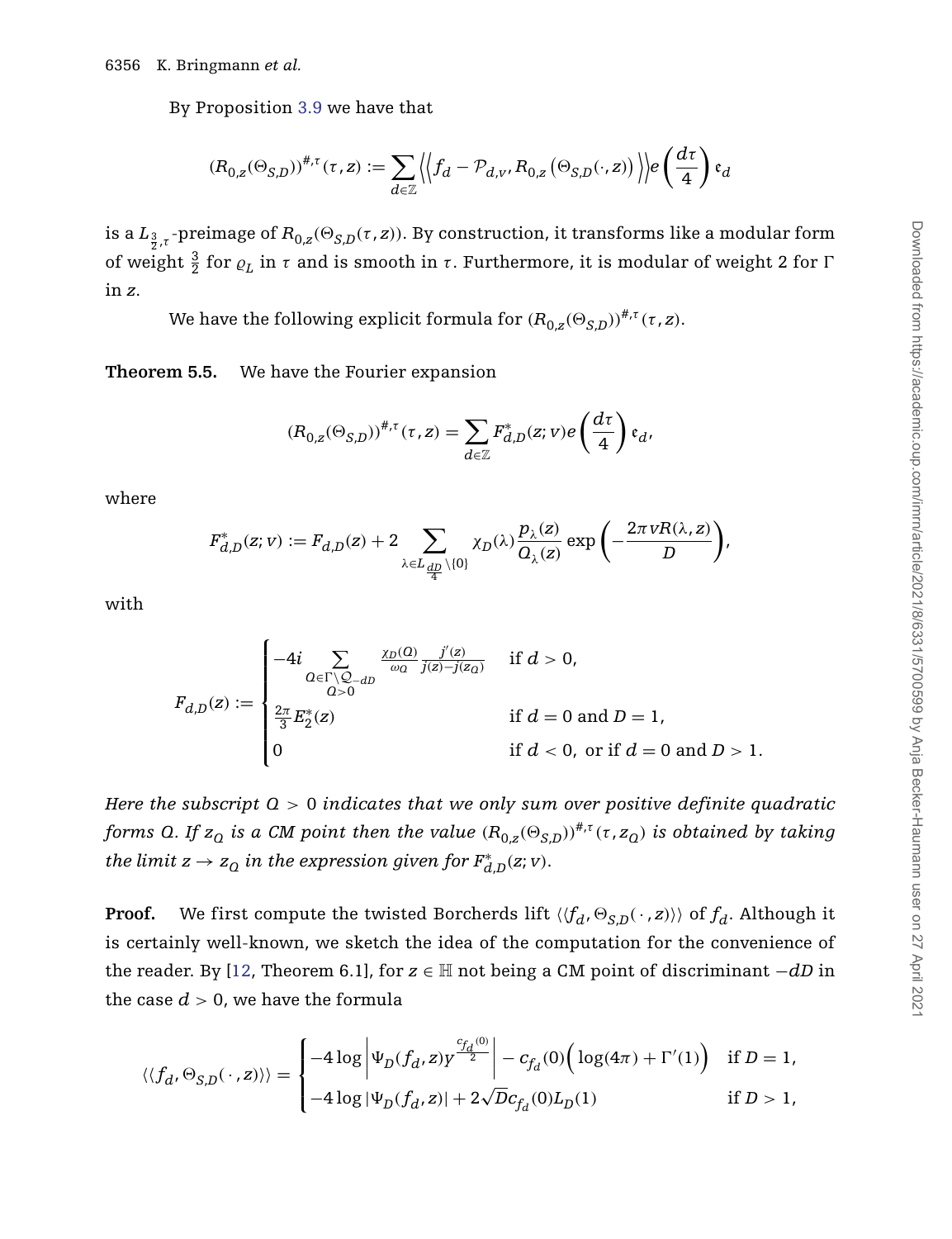where  $c_{f_d}(0)$  denotes the constant coefficient of  $f_d$  and  $\Psi_D(f_d, z)$  is the twisted Borcherds product associated to  $f_d$ , which is defined in [\[12,](#page-40-12) Theorem 6.1]. Furthermore,  $L_p(s)$ denotes the usual Dirichlet *L*-function associated to the character of the real quadratic field  $\mathbb{Q}(\sqrt{D})$ . Recall that  $f_d = 0$  for  $d < 0$ ,  $f_0 = \theta$  is the Jacobi theta function, and  $f_d = q^{-d} + O(q)$  for  $d > 0$ . For  $d = 0$  we use the explicit product expansion of the twisted Borcherds product to obtain  $\Psi_1(\theta, z) = \eta^2(z)$  and  $\Psi_D(\theta, z) = 0$  for  $D > 1$ . For  $d > 0$ we know from [\[12,](#page-40-12) Theorem 6.1] that  $\Psi_D(f_d, z)$  is the unique normalized meromorphic modular form of weight 0 for  $SL_2(\mathbb{Z})$  having roots or poles of order  $\chi_D(Q)$  at the CM points  $z_Q$  for  $Q \in \mathcal{Q}_{-dD}$ . This implies that

$$
\Psi_D(f_d, z) = \prod_{\substack{Q \in \Gamma \backslash \mathcal{Q}_{-dD} \\ Q > 0}} (j(z) - j(z_Q))^{\frac{\chi_D(Q)}{w_Q}}.
$$

Altogether, we obtain the formula

$$
\langle\langle f_d, \Theta_{S,D}(\,\cdot\,,z)\rangle\rangle = \begin{cases} 0 & \text{if } d < 0, \\ -4\log\left|\eta^2(z) y^{\frac{1}{2}}\right| - \log(4\pi) - \Gamma'(1) & \text{if } d = 0 \text{ and } D = 1, \\ 2\sqrt{D}L(1,\chi_D) & \text{if } d = 0 \text{ and } D > 1, \\ -4\sum_{\substack{Q \in \Gamma \backslash \mathcal{Q}_{-dD} \\ Q > 0}} \frac{\chi_D(Q)}{\omega_Q} \log|j(z) - j(z_Q)| & \text{if } d > 0. \end{cases}
$$

For  $d = 0$  and  $D = 1$ , we obtain

$$
R_{0,z} \left(-4 \log \left| \eta^2(z) y^{\frac{1}{2}} \right| - \log(4\pi) - \Gamma'(1) \right) = \frac{2\pi}{3} E_2^*(z).
$$

Here we are using the fact that  $\frac{\partial}{\partial z}$ Log $(\eta(z)) = \frac{2\pi i}{24} (E_2^*(z) + \frac{3}{\pi y})$ ; compare the proof of Proposition 7 in Section 2 in Zagier's part of [\[15\]](#page-40-15). For *d >* 0 and *z* not a CM point of discriminant −*dD*, we have

$$
R_{0,z}\left(-4\sum_{\mathcal{Q}\in\Gamma\backslash\mathcal{Q}_{-d\mathcal{D}}}\frac{\chi_{\mathcal{D}}(\mathcal{Q})}{\omega_{\mathcal{Q}}}\log\left|j(\mathbf{z})-j(\mathbf{z}_{\mathcal{Q}})\right|\right)=-4i\sum_{\substack{\mathcal{Q}\in\Gamma\backslash\mathcal{Q}_{-d\mathcal{D}}\\\mathcal{Q}>0}}\frac{\chi_{\mathcal{D}}(\mathcal{Q})}{\omega_{\mathcal{Q}}}\frac{j'(z)}{j(\mathbf{z})-j(\mathbf{z}_{\mathcal{Q}})}.
$$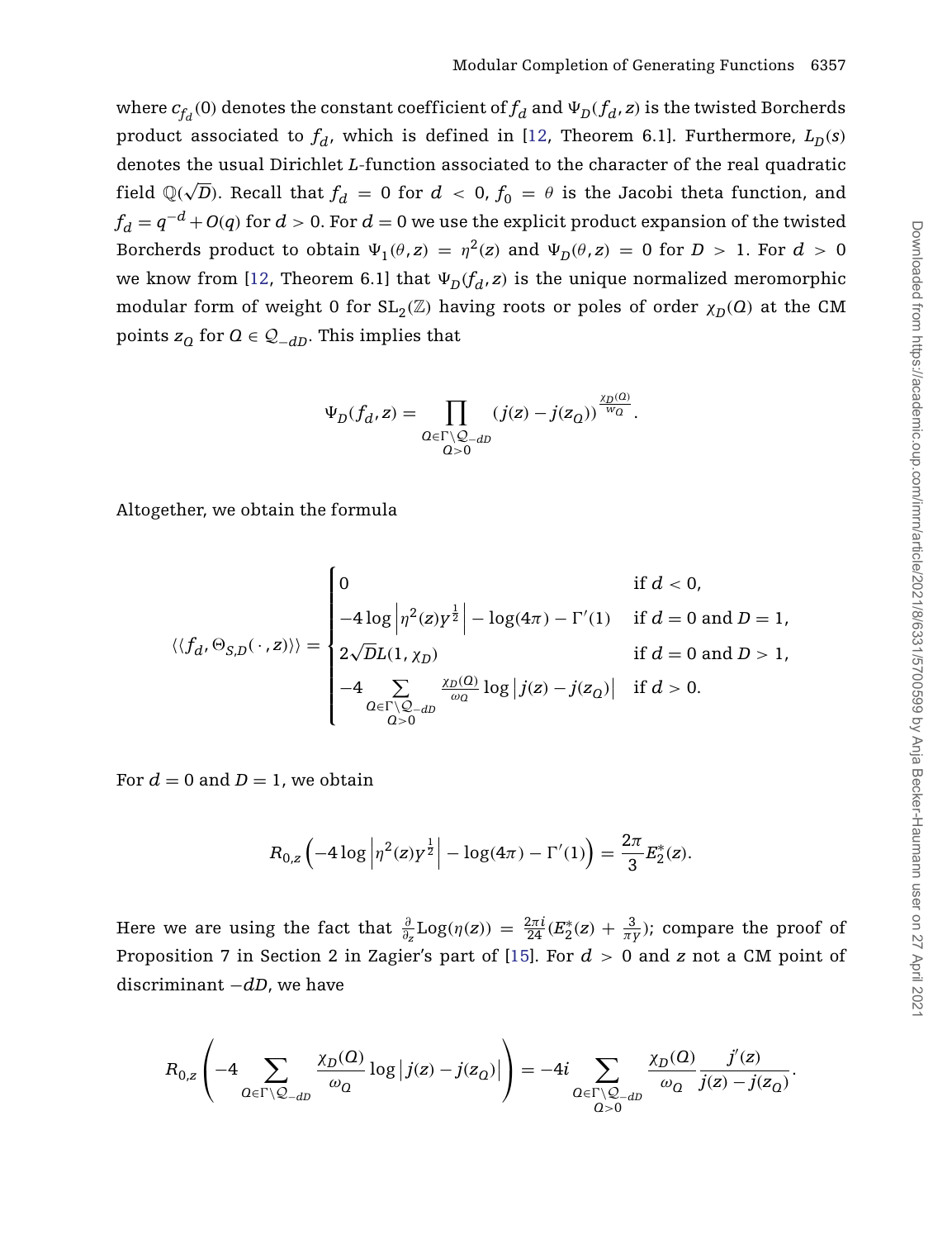We next assume that  $z \in \mathbb{H}$  and suppose that it is not a CM point of discriminant −*dD*. Then we compute, by unfolding,

$$
\langle \langle \mathcal{P}_{d,v}, \Theta_{S,D}(\cdot \, , z) \rangle \rangle = \int_{v}^{\infty} \int_{0}^{1} e\left(-\frac{d\tau_{1}}{4}\right) \Theta_{S,D}(\tau_{1}, z) \frac{du_{1}dv_{1}}{v_{1}^{2}}
$$

$$
= \sum_{\lambda \in L_{\frac{dD}{4}} \setminus \{0\}} \chi_{D}(\lambda) \int_{v}^{\infty} \exp\left(-\frac{2\pi v_{1}R(\lambda, z)}{D}\right) \frac{dv_{1}}{v_{1}}.
$$

Applying the raising operator  $R_0$  on both sides and using the identities

$$
\frac{\partial}{\partial z}R(\lambda, z) = -\frac{i}{2y^2}p_{\lambda}(z)Q_{\lambda}(\overline{z}), \qquad 2R(\lambda, z) = y^{-2}|Q_{\lambda}(z)|^2,
$$

we obtain

$$
\langle\langle \mathcal{P}_{d,v}, R_{0,z}(\Theta_{S,D}(\cdot,z))\rangle\rangle = -2 \sum_{\lambda \in L_{\frac{dD}{4}} \setminus \{0\}} \chi_D(\lambda) \frac{p_{\lambda}(z)}{Q_{\lambda}(z)} \exp \bigg(-\frac{2\pi vR(\lambda,z)}{D}\bigg).
$$

This gives the stated formula for  $F_{d,D}^*(z;v)$  if *z* is not a CM point. On the other hand, it is not hard to see that for fixed  $d$  the expression given for  $F^*_{d,D}(z;v)$  in the statement of the theorem actually extends to a real analytic function in  $z$  on  $\mathbb H$  if we define its value at a CM point  $z<sub>Q</sub>$  of discriminant  $-dD$  by taking the limit  $z \rightarrow z<sub>Q</sub>$ . The function  $\langle \langle f_d - \mathcal{P}_{d,v}, R_{0,z}(\Theta_{S,D}(\,\cdot\,,z)) \rangle \rangle$  is real analytic in *z* on  $\mathbb H$  since  $f_d - \mathcal{P}_{d,v}$  is of moderate growth at the cusp *i* $\infty$ . Hence, it agrees with the formula given for  $F^*_{d,D}(z;v)$  on all of  $\mathbb H$ . This finishes the proof.

The following proposition shows that  $\Theta_{KM,D}^{\#,z}(\tau,z)$  and  $(R_{0,z}(\Theta_{S,D}))^{\#, \tau}(\tau,z)$  agree up to a constant and therefore Theorem [5.5](#page-25-0) in fact gives the Fourier expansion in *τ* of  $\Theta_{KMM,D}^{\#,\mathrm{z}}(\tau,\mathrm{z})$ .

<span id="page-27-0"></span>**Proposition 5.6.** *The identity*

$$
\Theta_{KM,D}^{\#,z}(\tau,z) = -\frac{1}{4\pi} (R_{0,z}(\Theta_{S,D}))^{\#,\tau}(\tau,z)
$$

holds.

**Proof.** Fix  $z \in \mathbb{H}$ . The difference of both sides is modular of weight  $\frac{3}{2}$  for  $\varrho_L$  and holomorphic on  $\mathbb H$  by Proposition [5.4.](#page-24-0) The Fourier coefficients (in the expansion with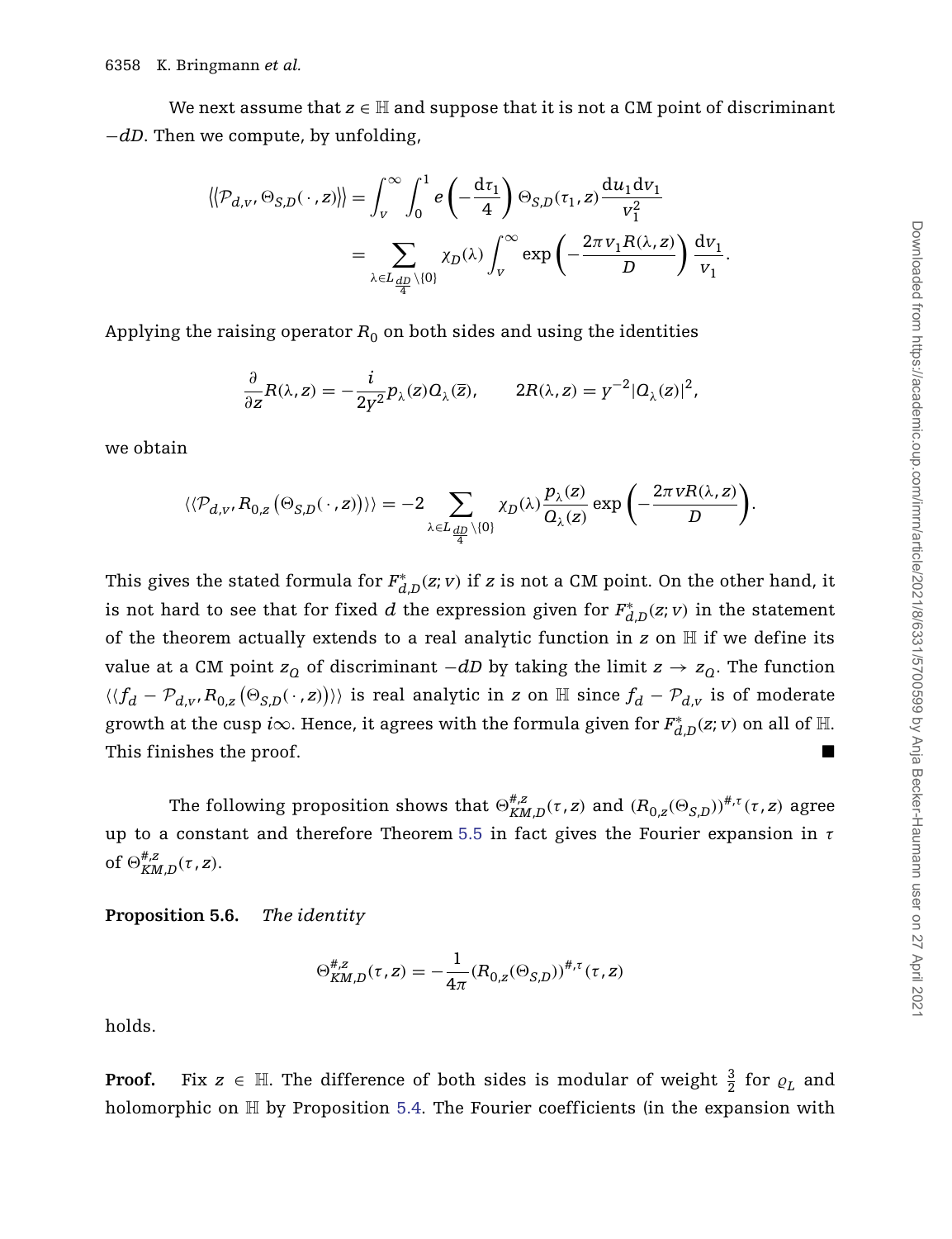respect to  $\tau$ ) of negative index of the right-hand side vanish as  $v \to \infty$  by construction, and it is easy to see that the same holds true for the left-hand side as well. Hence, the difference is in  $M_{\frac{3}{2},\varrho_L} = \{0\}$ , which finishes the proof.

**Proof of Theorem [1.1.](#page-3-0)** The theorem in the introduction now follows from Theorem [5.5](#page-25-0) together with Propositions [5.6](#page-27-0) and [5.3](#page-23-0) by applying the map from vector-valued to scalar-valued modular forms given in Remark [2.2.](#page-10-1)

## <span id="page-28-0"></span>**6**  $L_{2,z}$ -preimages of the Millson and the Shintani Theta Functions for  $k = 0$

In this section, we let −*d <* 0 be a negative fundamental discriminant. By Proposition [3.6](#page-14-1) the function

$$
\Theta_{M,-d}^{\#,z}(\tau,z)=\sum_{m\in\mathbb{Z}}\langle\langle F_m-P_{m,\gamma},\Theta_{M,-d}(\tau,\cdot)\rangle\rangle e(mz)
$$

is a  $L_{2,z}$ -preimage of  $\Theta_{M,-d}(\tau,z).$  It has weight two in  $z$  and weight  $\frac{1}{2}$  in  $\tau$  for  $\overline{\varrho}_L.$  Further, it is smooth in *z*. Since it can be studied in an analogous way as the function  $\oplus_{KM,D}^{\#,z}(\tau,z)$ , we leave out some details in the proofs of the following theorem.

<span id="page-28-1"></span>**Theorem 6.1.** We have the formula

$$
\Theta_{M,-d}^{\#,z}(\tau,z) = -\widetilde{f}_0(\tau,y) - 2 \sum_{m>0} \sum_{n|m} \left(\frac{-d}{m/n}\right) \left(\sqrt{d}f_{dn^2}(\tau) - \widetilde{f}_{dn^2}(\tau, my)\right) e(mz)
$$

$$
- 2 \sum_{m<0} \sum_{n|m} \left(\frac{-d}{m/n}\right) \widetilde{f}_{dn^2}(\tau, my) e(mz),
$$

where

$$
\widetilde{f}_0(\tau, \boldsymbol{y}) := \frac{1}{4} \sum_{n=1}^{\infty} \left( \frac{-d}{n} \right) \sum_{\gamma \in \widetilde{\Gamma}_{\infty} \backslash \widetilde{\Gamma}} \left( \text{erfc}\left( \frac{\gamma n \sqrt{\pi}}{\sqrt{vd}} \right) \mathfrak{e}_0 \right) \Big|_{\frac{1}{2}, \overline{\varrho}_L} \gamma,
$$
\n
$$
\widetilde{f}_{dn^2}(\tau, \boldsymbol{y}) := \frac{1}{4} \sum_{\gamma \in \widetilde{\Gamma}_{\infty} \backslash \widetilde{\Gamma}} \left( e \left( -\frac{d n^2 \tau}{4} \right) \text{erfc}\left( \sqrt{\pi} \, \text{sgn}(\boldsymbol{y}) \left( \frac{\boldsymbol{y}}{\sqrt{vdn^2}} - \sqrt{vdn^2} \right) \right) \mathfrak{e}_{-dn^2} \right) \Big|_{\frac{1}{2}, \overline{\varrho}_L} \gamma.
$$

**Proof.** The Millson lift of  $F_m$  has been computed in [\[2,](#page-40-13) Theorem 4.6], and the Millson lift of  $P_{m,v}$  can be computed by unfolding as in the proof of Theorem [5.1.](#page-21-0)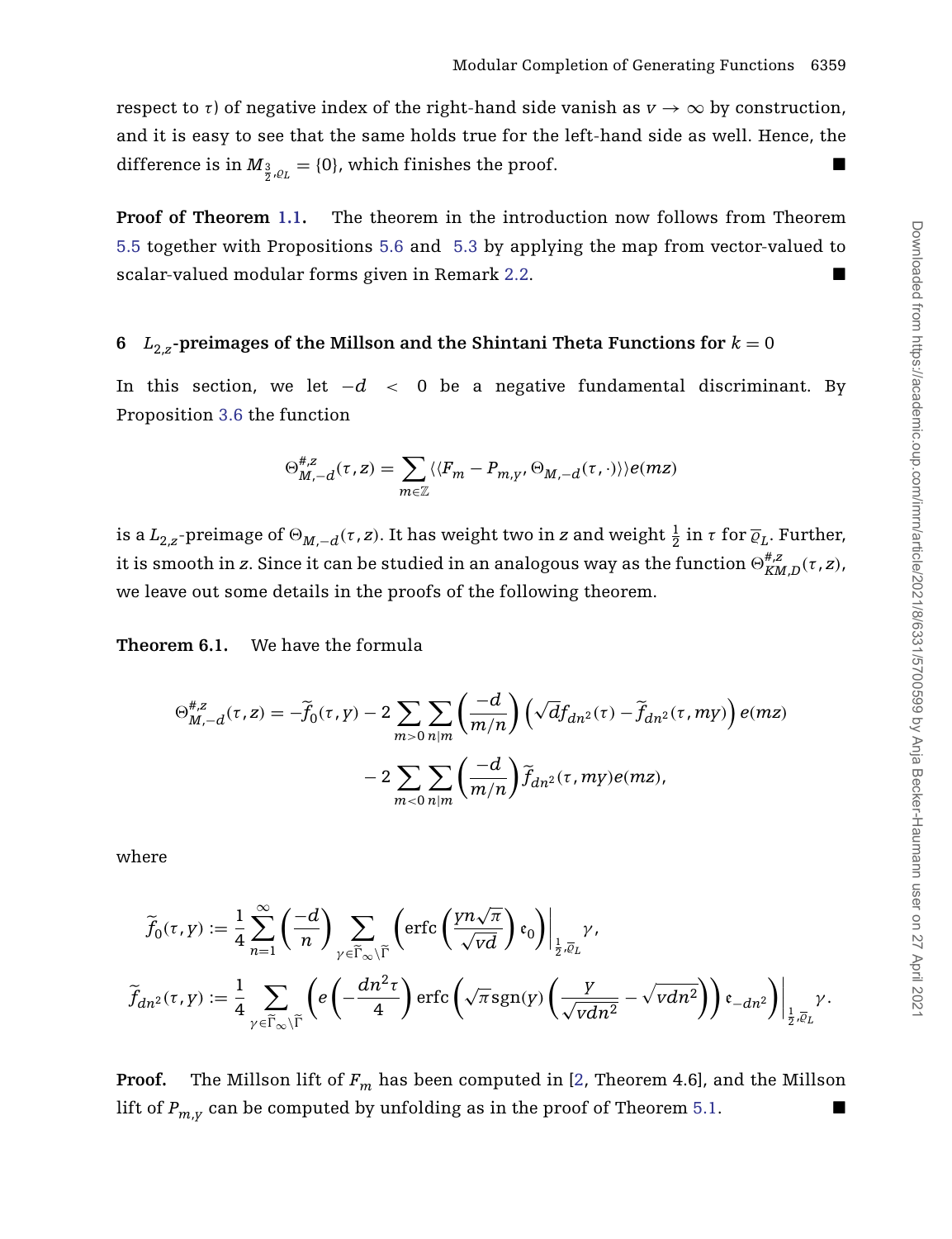Analogously to Proposition [5.3,](#page-23-0) we obtain that the above representation of  $\Theta_{M,-d}^{\#,\mathbb{Z}}(\tau,z)$  is nicely convergent, so the function is smooth in both variables.

**Proposition 6.2.** The function  $\Theta_{M,-d}^{\#,z}(\tau,z)$  is smooth in  $\tau$ , and can be differentiated termwise.

The function  $\Theta_{M,-d}^{\#,z}(\tau,z)$  also satisfies some interesting differential equations.

<span id="page-29-3"></span>**Proposition 6.3.** The function  $\Theta_{M,-d}^{*,z}(\tau,z)$  satisfies the differential equations

$$
4\Delta_{\frac{1}{2},\tau}\left(\Theta_{M,-d}^{\#,\mathbf{z}}(\tau,\mathbf{z})\right) = \Delta_{2,\mathbf{z}}\left(\Theta_{M,-d}^{\#,\mathbf{z}}(\tau,\mathbf{z})\right),\tag{6.1}
$$

<span id="page-29-0"></span>
$$
L_{\frac{1}{2},\tau} \left( \Theta_{M,-d}^{\#,z}(\tau,z) \right) = \frac{1}{2} \Theta_{Sh,-d}(\tau,z), \tag{6.2}
$$

$$
L_{2,z} \left( \Theta_{M,-d}^{\#,z}(\tau,z) \right) = \Theta_{M,-d}(\tau,z). \tag{6.3}
$$

<span id="page-29-2"></span><span id="page-29-1"></span>**Proof.** Using Proposition [4.3](#page-20-0) we compute

$$
L_{\frac{1}{2},\tau}\left(\Theta_{M,-d}^{\#,z}(\tau,z)\right)=\frac{1}{2}\sum_{m\in\mathbb{Z}}\left\langle\left\langle F_m-P_{m,y},L_{2,z}\left(\Theta_{Sh,-d}(\tau,\cdot)\right)\right\rangle\right\rangle e(mz).
$$

By the same arguments as in the proof of Proposition [5.4](#page-24-0) we see that the series on the right-hand side equals  $\Theta_{Sh-d}(\tau, z)$ .

The Laplace equation [\(6.1\)](#page-29-0) can be proved using equations [\(6.3\)](#page-29-1) and [\(6.2\)](#page-29-2) and Proposition [4.3.](#page-20-0)

By Proposition [3.9](#page-17-0) the function

$$
\Theta_{Sh,-d}^{\#, \tau}(\tau, z) = \sum_{D \in \mathbb{Z}} \langle \langle g_D - \mathcal{P}_{D, v}, \Theta_{Sh,-d}(\cdot, z) \rangle \rangle e\left(\frac{D\tau}{4}\right) \mathfrak{e}_D
$$

is a  $L_{\frac{1}{2},\tau}$ -preimage of  $\Theta_{Sh,-d}(\tau,z)$ . It has weight  $\frac{1}{2}$  for  $\varrho_L$  in  $\tau$  and weight two for  $\Gamma$  in  $z$ , and it is smooth in *τ* .

<span id="page-29-4"></span>**Theorem 6.4.** We have the Fourier expansion

$$
\Theta^{\#,\tau}_{Sh,-d}(\tau,z)=\sum_{D\in\mathbb{Z}}G^*_{d,D}(z;v)e\left(\frac{D\tau}{4}\right)\mathfrak{e}_D,
$$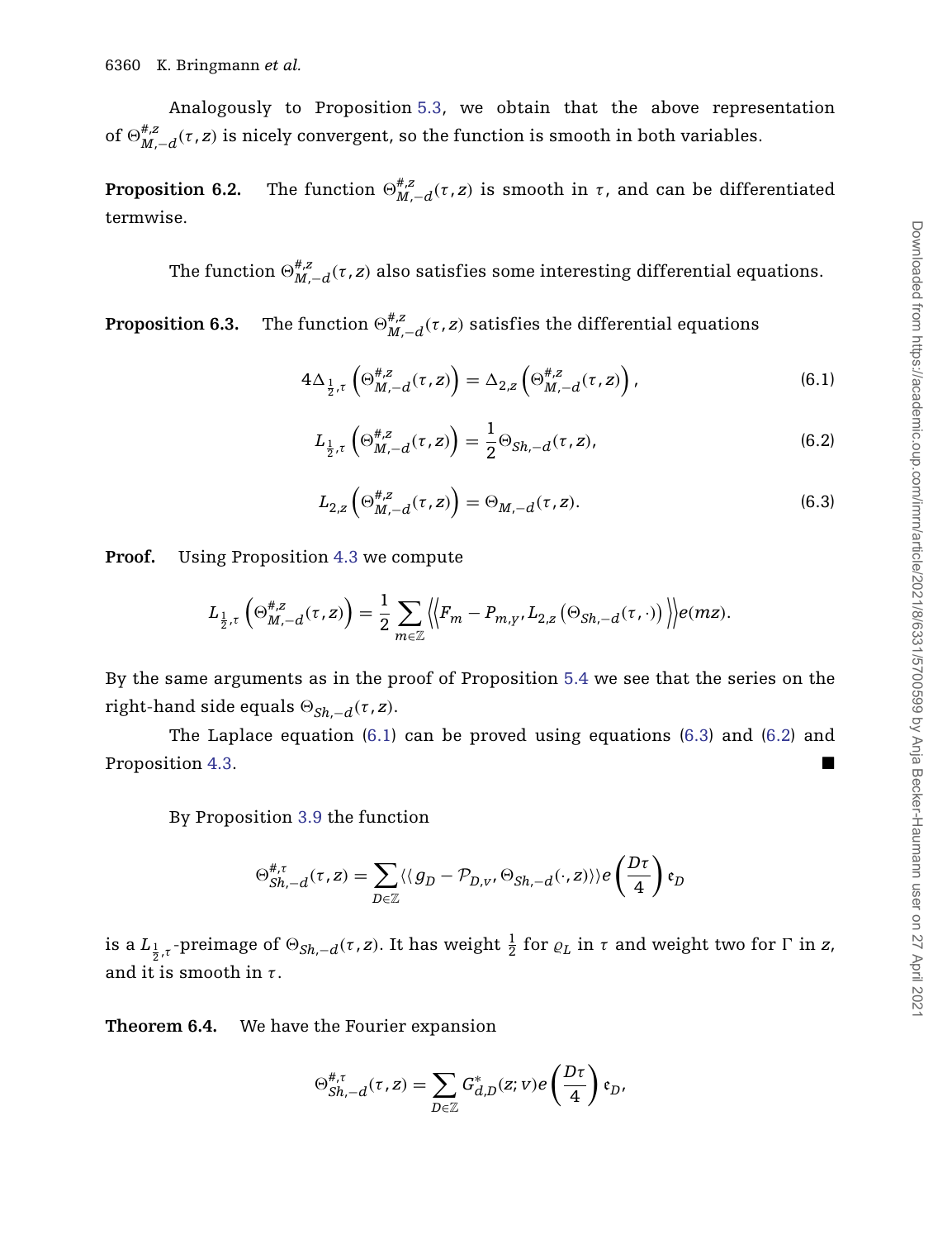where

$$
G_{d,D}^*(z,v):=G_{d,D}(z)-\frac{\sqrt{d}}{\pi}\sum_{\lambda\in L_{\frac{dD}{4}}\backslash\{0\}}\frac{\chi_{-d}(\lambda)}{Q_{\lambda}(z)}\exp\left(-\frac{2\pi vR(\lambda,z)}{d}\right)
$$

with

$$
G_{d,D}(z):=\begin{cases}-\frac{2i}{\pi\sqrt{D}}\sum\limits_{\substack{Q\in\Gamma\backslash\mathcal{Q}_{-dD}\\Q>0}}\frac{\chi_{-d}(Q)}{\omega_Q}\frac{j'(z)}{j(z)-j(z_Q)}&\text{ if }D>0,\\0&\text{ if }D\leq 0.\end{cases}
$$

If  $z_Q$  is a CM point then the value  $\Theta_{Sh,-d}^{\#, \tau}(\tau, z_Q)$  is obtained by taking the limit  $z \to z_Q$  in the definition of  $G^*_{d,D}(z, v)$ .

**Proof.** The non-twisted Shimura lift of weakly holomorphic modular forms has been studied in [\[13,](#page-40-10) Example 14.4]. Using similar methods, one can show that the twisted Shimura lift

$$
\langle \langle g_D, \Theta_{Sh,-d}(\tau_1, z) \rangle \rangle
$$

of the weakly holomorphic modular form  $g_D$  for  $D > 0$  is a meromorphic modular form of weight two for  $\Gamma$ , which vanishes at *i* $\infty$  and has simple poles at the CM points  $z_0$  of discriminant  $-dD$  with residues  $-\frac{2i}{\pi\sqrt{D}}\chi_{-d}(Q)$ . This implies the formula for  $G_{d,D}(z)$ .

The inner product involving  $P_{D,v}$  can be computed by unfolding in a similar way as in the proof of Theorem [5.5.](#page-25-0)

Finally, we obtain that the above representation of  $\Theta_{Sh,-d}^{\#, \tau}(\tau, z)$  in fact gives the Fourier expansion of  $\Theta_{M,-d}^{\#,z}(\tau,z)$  in  $τ$ .

**Proposition 6.5.** The identity

$$
\Theta_{M,-d}^{\#,z}(\tau,z) = \frac{1}{2} \Theta_{Sh,-d}^{\#,\tau}(\tau,z)
$$

*holds.*

**Proof.** Fix  $z \in \mathbb{H}$ . The difference of the left-hand side and the right-hand side transforms like a modular form of weight  $\frac{1}{2}$  for  $\overline{\varrho}_L$  and is holomorphic in  $\tau$  by Proposition [6.3.](#page-29-3) By construction, the coefficients of negative index in the Fourier expansion (with respect to *τ*) of  $\Theta_{Sh,-d}^{\#, \tau}(\tau, z)$  vanish as  $v \to \infty$ , and using the explicit formula given in Theorem [6.4](#page-29-4) we see that its coefficient of index 0 also vanishes as  $v \to \infty$ . Further,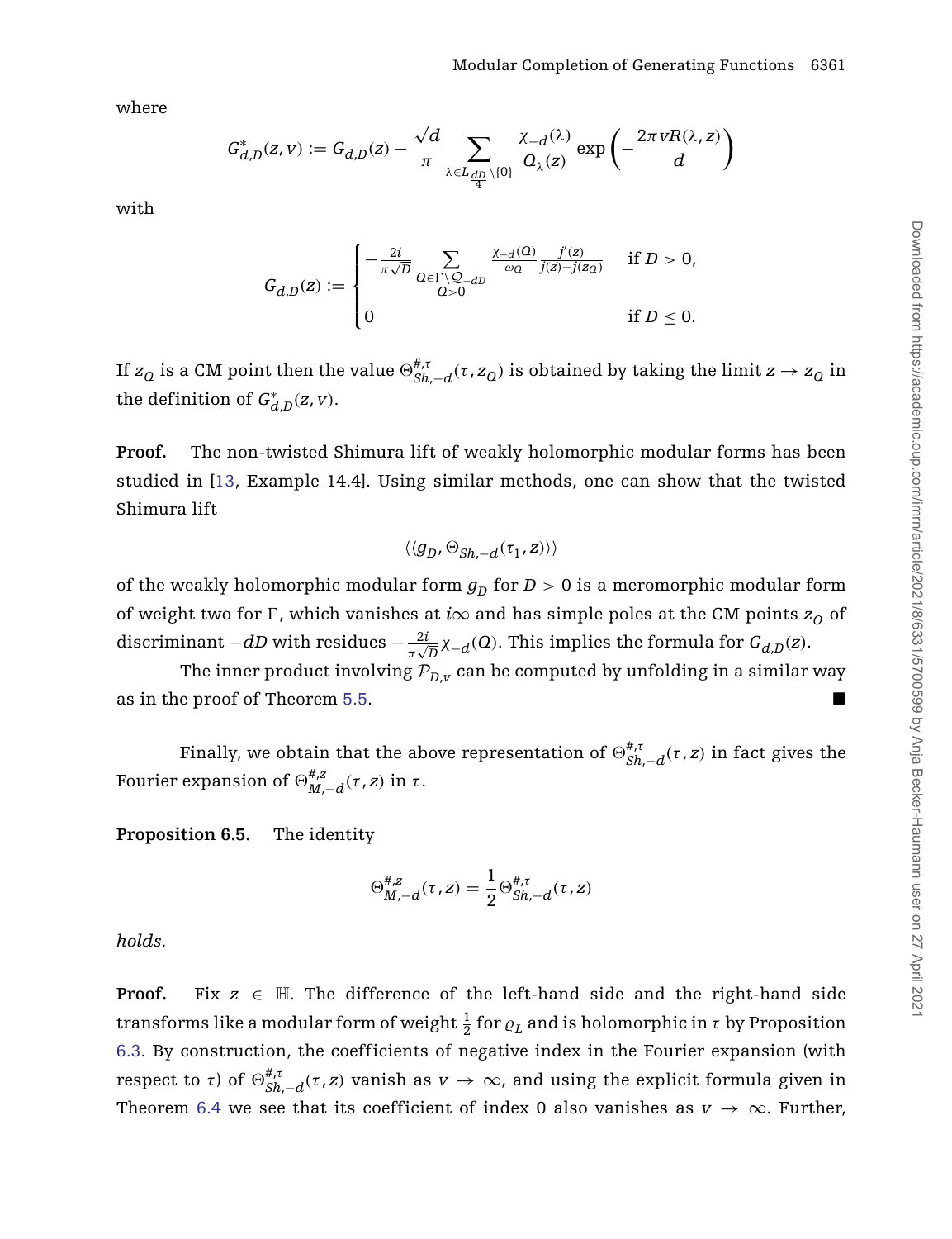using Theorem [6.1](#page-28-1) it is easy to see that  $\Theta_{M,-d}^{\#,z}(\tau,z)$  vanishes as  $v\to\infty$ , as well. Hence, the difference of the two functions is a cusp form in  $S_{\frac{1}{2},\overline{\varrho}_L} = \{0\}$ , so they coincide.

#### <span id="page-31-0"></span>**7 Higher Weight**

We discuss two interesting generating functions in higher weights that can be obtained by the method of this paper. The results can be proved in a similar way as above, so we are brief and leave some of the details to the reader. As mentioned in the introduction, for the functions considered in this section, convergence is not an issue and therefore, proving that the generating functions we consider are smooth in both variables is much easier than before. However, the higher weight examples highlight an important feature that remained hidden in our exposition so far: namely, all the examples that we consider are in fact a kind of degenerate theta series. We refer to Remark [7.1](#page-32-0) for some details.

# <span id="page-31-1"></span>**7.1 A** *L*−*k*<sup>+</sup> <sup>1</sup> <sup>2</sup> ,*<sup>τ</sup>* **-preimage of the Shintani theta function**

Let *D* be a fundamental discriminant with  $(-1)^k$ *D* < 0. We assume that *k* > 0, since the case  $k = 0$  is treated in Section [6.](#page-28-0) We consider the function

$$
\Theta_{Sh,k,D,\bot}(\tau,z):=\Theta_{Sh,k,D}(\tau,z)-\pi_{\rm bil}(\Theta_{Sh,k,D}(\cdot,z)),
$$

where

$$
\pi_{\textup{bil}}(f(\tau)) := \frac{v^{k+\frac{3}{2}}}{\Gamma(k+\frac{1}{2})}\sum_{\substack{d<0\\(-1)^k d \equiv 0,3\pmod{4}}} (\pi |d|)^{k+\frac{1}{2}} \langle \langle \mathcal{F}_d, f \rangle \rangle e\left(\frac{d\bar{\tau}}{4}\right) \mathfrak{e}_d
$$

denotes the "holomorphic projection" of a smooth automorphic form  $f$  of weight  $-k-\frac{3}{2}$ for  $\widetilde{\rho}_L$  with respect to the bilinear pairing. We have  $\pi_{\text{bil}}(f) = v^{k+\frac{3}{2}} \pi_{\text{hol}}(v^{-k-\frac{3}{2}}\overline{f})$ , where  $\pi_{\text{hol}}$  denotes the usual holomorphic projection of weight  $k+\frac{3}{2}$  smooth automorphic forms. Here

$$
\mathcal{F}_d(\tau) := \frac{1}{4} \sum_{\gamma \in \widetilde{\Gamma}_{\infty} \backslash \mathrm{Mp}_2(\mathbb{Z})} \left( e \left( -\frac{d\tau}{4} \right) \mathfrak{e}_d \right) \bigg|_{k + \frac{3}{2}, \widetilde{\rho}_L} \gamma \in M_{k + \frac{3}{2}, \widetilde{\rho}_L}
$$

is the usual holomorphic Poincaré series of weight  $k + \frac{3}{2}$  for  $\tilde{\rho}_L$ , which is a cusp form if  $d < 0$  and an Eisenstein series if  $d = 0$ . For  $d \in \mathbb{Z}$  we have

$$
\langle\langle \mathcal{F}_{d}, \Theta_{Sh,k,D}(\tau,z)\rangle\rangle = k! \frac{|D|^{\frac{k+1}{2}}}{\pi^{k+1}} f_{k+1,-d,D}(z),
$$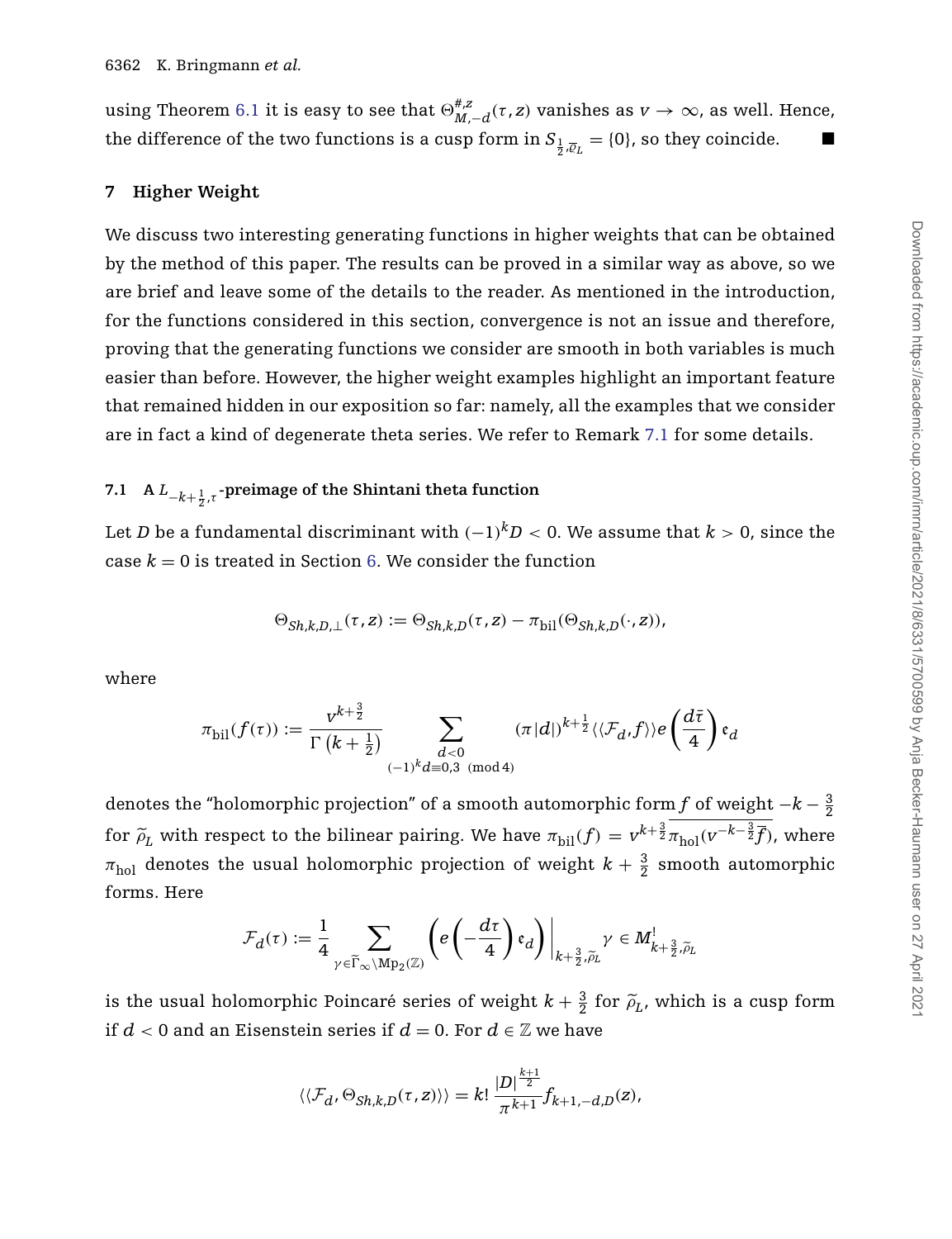where

$$
f_{k+1,d,D}(z):=\sum_{\lambda\in L_{-\frac{d|D|}{4}}\setminus\{0\}}\frac{\chi_D(\lambda)}{O_{\lambda}(z)^{k+1}}=\sum_{O\in\mathcal{Q}_{d|D|}\setminus\{0\}}\frac{\chi_D(O)}{O(z,1)^{k+1}},
$$

which can easily be shown using the unfolding argument. Note that  $f_{k+1,d,D}$  is a cusp form if *d >* 0, an Eisenstein series if *d* = 0, and a meromorphic modular form if *d <* 0.

By construction  $\Theta_{Sh,k,D,\perp}(\tau,z)$  is orthogonal to cusp forms of weight  $k+\frac{3}{2}$  with respect to the bilinear pairing. Hence, by Proposition [3.9](#page-17-0) the function

$$
\Theta^{\#,\tau}_{Sh,k,D,\bot}(\tau,z) = \sum_{\substack{d \in \mathbb{Z} \\ (-1)^k d \equiv 0,3 \pmod{4}}} \langle \langle \mathcal{F}_d - \mathcal{P}_{d,v}, \Theta_{Sh,k,D,\bot}(\cdot,z) \rangle \rangle e\left(\frac{d\tau}{4}\right) \mathfrak{e}_d
$$

is a  $L_{-k+\frac{1}{2},\tau}$ -preimage of  $\Theta_{Sh,k,D,\bot}(\tau,z)$ . It has weight  $-k+\frac{1}{2}$  in  $\tau$ , weight  $2k+2$  in  $z,$ and it is smooth in both variables. By computing the bilinear pairings with  $F_d$  and  $\mathcal{P}_{d,v}$  explicitly, we obtain a completion of the generating function of the forms  $f_{k+1,-d,D}$ for  $d \in \mathbb{Z}$ . The proof of Theorem [1.5](#page-7-1) now follows from a straightforward calculation by unfolding against  $\mathcal{F}_d$  and  $\mathcal{P}_{d,v}$ .

<span id="page-32-0"></span>**Remark 7.1.** As we mentioned above, the function  $\Theta_{Sh,k,D,\perp}^{\#,\tau}(\tau,z)$  can be written as a theta function, although it is not obtained from a Schwartz function. However, we have  $\Theta_{Sh,k,D,\perp}^{\#,\tau}(\tau,z) = \Theta(\varphi_{Sh,k,D}^{\#,\tau},\tau,z)$ , where the "singular Schwartz function"  $\varphi_{Sh,k,D}^{\#,\tau}(\lambda;\tau,z)$  is given as

$$
\varphi_{Sh,k,D}^{\#,\tau}(\lambda;\tau,z) := \frac{k! \, |D|^{\frac{k+1}{2}} \chi_D(\lambda)}{\pi^{k+1} \Omega_\lambda(z)^{k+1}} e\left(\frac{\Omega(\lambda)\tau}{|D|}\right) \begin{cases} 1 - \frac{1}{k!} \Gamma\left(k+1, \frac{2\pi v R(\lambda,z)}{|D|}\right) & \text{if } \Omega(\lambda) \ge 0, \\ \frac{\Gamma\left(k+\frac{1}{2}, -\pi \Omega(\lambda)v\right)}{\Gamma\left(k+\frac{1}{2}\right)} - \frac{1}{k!} \Gamma\left(k+1, \frac{2\pi v R(\lambda,z)}{|D|}\right) & \text{if } \Omega(\lambda) < 0. \end{cases}
$$

It would be interesting to investigate the properties of similar singular Schwartz functions and the associated theta functions, and we hope to come back to this problem in the near future.

Applying the lowering operator in *z* to the expression above, we immediately obtain

$$
L_{2k+2,z}\left(\Theta_{Sh,k,D,\bot}^{\#, \tau}(\tau,z)\right)=2\Theta_{M,k,D}(\tau,z).
$$

To compute the Fourier expansion in  $z$ , one can use the Millson theta lift of  $F_m$ , which can be found in [\[3,](#page-40-16) Theorem 4.2.3], and the Millson lifts of the truncated Poincaré series can again be computed by unfolding. We leave the details to the reader.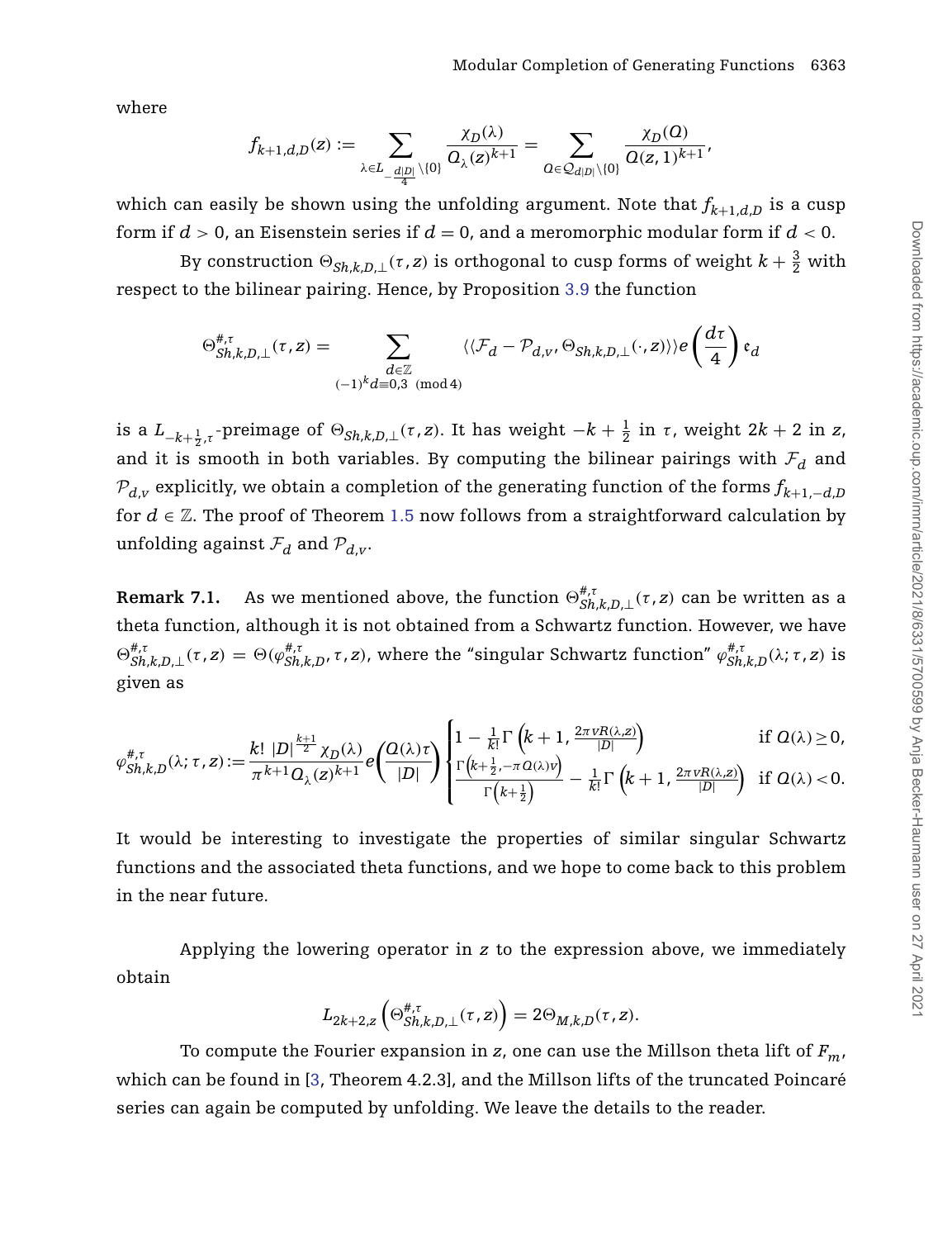# **7.2 A** *ξk*<sup>+</sup> <sup>3</sup> <sup>2</sup> ,*<sup>τ</sup>* **-preimage of the Millson theta function**

Suppose that *D* is a fundamental discriminant with  $(-1)^k D < 0$ , and assume that  $k > 0$  $f$  for simplicity. By Proposition [3.9](#page-17-0) applied to  $y^{2k}v^{-k+\frac{1}{2}}\overline{\Theta_{M,k,D}(\tau,z)}$ , the function

$$
\sum_{\substack{d \in \mathbb{Z} \\ (-1)^k d \equiv 0, 3 \pmod{4}}} \Bigl \langle \Bigl \langle \mathcal{F}_d - \mathcal{P}_{d, v}, \gamma^{2k} \Theta_{M, k, D}(\cdot, z) \Bigr \rangle \Bigr \rangle e \left( \frac{d \tau}{4} \right) \mathfrak{e}_d
$$

is a  $\xi_{k+\frac{3}{2}}$ -preimage of  $\Theta_{M,k,D}(\tau,z)$ . It has weight  $k+\frac{3}{2}$  in  $\tau$  and weight  $-2k$  in  $z$ , and it is smooth in both variables. The inner products against  $\mathcal{F}_d$  for  $d > 0$  have been computed in [\[10\]](#page-40-17) and yield locally harmonic Maass forms of weight −2*k*, which map to multiples of the cusp forms  $f_{k+1,-d,D}(z)$  under  $\xi_{-2k}$ . The inner products involving  $\mathcal{P}_{d,v}$  can easily be computed by unfolding. In this way, we can recover the generating function  $\hat{\Psi}(\tau, z)$ studied in [\[11\]](#page-40-18).

#### **Acknowledgments**

Using different techniques, special cases of the completions for higher weight were also obtained by the 1st author and Kane and Rolen in unpublished notes. We thank the referees for their detailed and helpful comments.

#### **Funding**

The research of the 1st author is supported by the Deutsche Forschungsgemeinschaft (DFG) grant no. BR 4082/3-1. The 3rd author was partially supported by DFG grant no. BR-2163/4-1 and the LOEWE research unit USAG.

#### **A Growth estimates**

## A.1 Weakly holomorphic modular forms of weight  $\frac{3}{2}$

For  $D > 0$  a discriminant we let  $g_D^{}$  be the weakly modular form of weight  $\frac{3}{2}$  given in [\(2.5\)](#page-11-3), and we use the same symbol for its vector-valued companion. The purpose of this section is to prove the following growth estimate.

<span id="page-33-0"></span>**Proposition A.1.** Fix a compact subset  $K \subset \mathbb{H}$ . For a discriminant  $D > 0$  consider the function

$$
G_D(\tau) = g_D(\tau) - \frac{1}{4} \sum_{\substack{\gamma \in \widetilde{\Gamma}_{\infty} \backslash \widetilde{\Gamma} \\ \text{DIm}(\gamma \tau) \geq V_0}} \left( e \left( -\frac{D \tau}{4} \right) \mathfrak{e}_D \right) \Big|_{\frac{3}{2}, \varrho_L} \gamma,
$$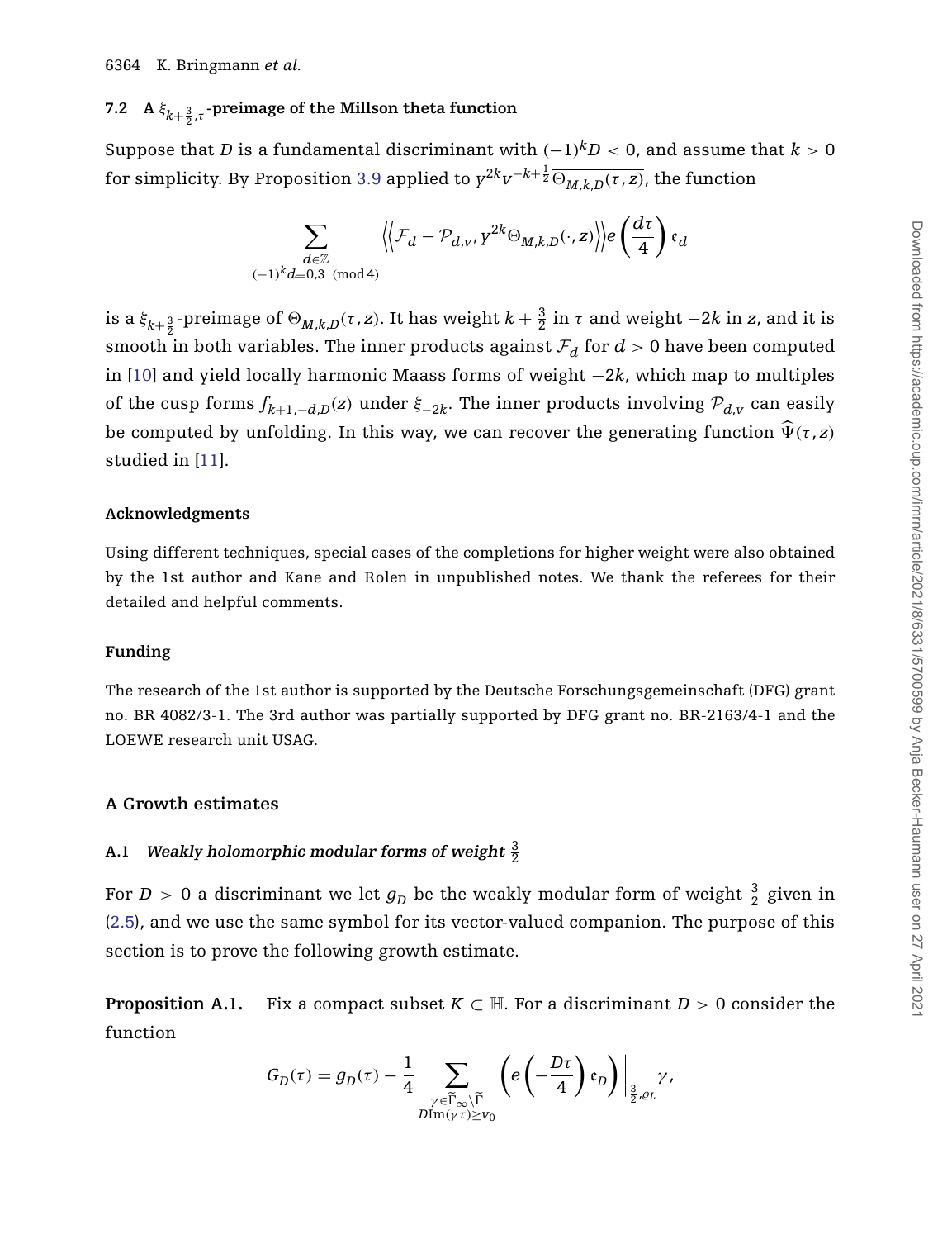where  $v_0 := \min\{\text{Im}(\tau) : \tau \in K\}$ . We have

$$
G_D(\tau)=O_K(D),
$$

as  $D \to \infty$  through positive discriminants, where the implied constant only depends on *K*. Moreover, the same statement is true for all partial derivatives of  $G_D$  of all orders with respect to *u* and *v*.

**Proof.** We prove the claim for  $G_D$ . The corresponding statement for the partial derivatives follows analogously.

By [\[9,](#page-40-19)Theorem 3.7], the Fourier expansion of  $g_D \in M^1_{\frac{3}{2},\varrho_L}$  is given by

$$
g_D(\tau) = e\left(-\frac{D\tau}{4}\right)\mathfrak{e}_D - 2\delta_{D=\square}\mathfrak{e}_0 + \sum_{\substack{\nu \in \frac{1}{4}\mathbb{N}\\ -4\nu \equiv 0,1 \pmod 4}} c_D(\nu) e(\nu\tau) \mathfrak{e}_{4\nu}
$$

with

$$
c_{D}(\nu) = 24H(4\nu)\delta_{D=\square} + \sum_{c \in \mathbb{Z} \setminus \{0\}} \frac{H_c\left(-\frac{D}{4}, \nu\right)}{\sqrt{2D|c|}} \sinh\left(\frac{4\pi}{|c|}\sqrt{D\nu}\right),\,
$$

where

$$
H_c(m,n) = e\left(-\frac{3\text{sgn}(c)}{8}\right) \sum_{d \pmod{c}} \left\langle e_L^{-1}\left(\begin{pmatrix} a & b \\ c & d \end{pmatrix}, \sqrt{c\tau + d}\right) \mathfrak{e}_{4m}, \mathfrak{e}_{4n} \right\rangle e\left(\frac{ma + dn}{c}\right)
$$

is a Kloosterman sum. Here  $a, b \in \mathbb{Z}$  are chosen such that  $\left(\frac{a}{c}\frac{b}{d}\right) \in \mathrm{SL}_2(\mathbb{Z}).$  Furthermore,  $\delta_{D=\Box}$  equals 1 or 0 according to whether *D* is a square in  $\mathbb Z$  or not. Since the Weil representation factors through a double cover of  $SL_2(\mathbb{Z}/2\mathbb{Z})$ , there exists a constant  $C > 0$ such that

$$
\left| \left\langle \varrho_L^{-1} \left( \gamma \right) \mathfrak{e}_{4m}, \mathfrak{e}_{4n} \right\rangle \right| \leq C
$$

for all *m*, *n* and  $\gamma \in \text{Mp}_2(\mathbb{Z})$ . The constant term and the Hurwitz class numbers (if *D* is a square) in the Fourier expansion of  $g_D$  only contribute  $O_K(1)$ .

We split the sum over *c* in the coefficient  $c_D(v)$  at  $\frac{\sqrt{D}}{v_0}$  $\frac{\sqrt{D}}{V_0}$ . First we consider the  $\frac{1}{2}$  infinite part with  $|c| > \frac{\sqrt{D}}{V_0}$  $\frac{\sqrt{D}}{V_0}$  ,

$$
\sum_{\nu>0}\sum_{|c|>\frac{\sqrt{D}}{v_0}}\frac{H_c\left(-\frac{D}{4},\nu\right)}{\sqrt{2D|c|}}\sinh\left(\frac{4\pi}{|c|}\sqrt{D\nu}\right)e(\nu\tau)\mathfrak{e}_{4\nu}.
$$

Using the series expansion  $\sinh(z) = \sum_{k=0}^{\infty} \frac{z^{2k+1}}{(2k+1)!}$ , we can write

$$
\sinh\left(\frac{4\pi}{|c|}\sqrt{Dv}\right) = \frac{4\pi}{|c|}\sqrt{Dv} + O\left(\left(\frac{4\pi}{|c|}\sqrt{Dv}\right)^3 e^{4\pi v_0\sqrt{v}}\right)
$$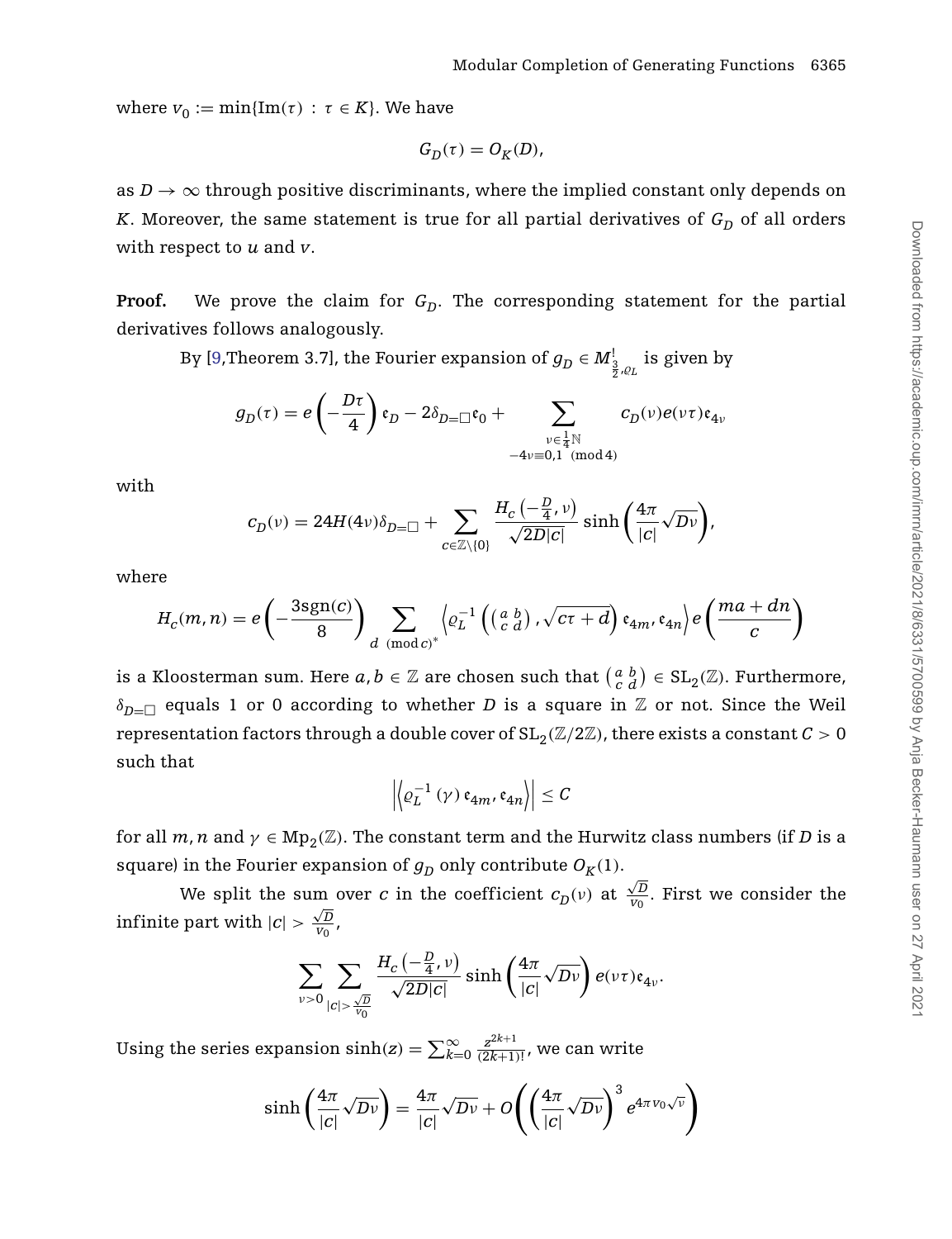for  $|c| > \frac{\sqrt{D}}{V_0}$  $\frac{\sqrt{D}}{v_0}$ , where the implied constant is independent of *D*, *n*, *v*, and *K*. Hence, we obtain

$$
\sum_{|c| > \frac{\sqrt{D}}{v_0}} \frac{H_c(-\frac{D}{4},v)}{\sqrt{2D|c|}} \sinh\left(\frac{4\pi}{|c|}\sqrt{Dv}\right) = 2\pi\sqrt{2v} \sum_{|c| > \frac{\sqrt{D}}{v_0}} \frac{H_c(-\frac{D}{4},v)}{|c|^{\frac{3}{2}}} + O\left(Dv^{\frac{3}{2}}e^{4\pi v_0\sqrt{v}} \sum_{|c| > \frac{\sqrt{D}}{v_0}}|c|^{-\frac{5}{2}}\right),
$$

where we estimate  $|H_c(-\frac{D}{4}, v)| \leq C|c|$  in the 2nd sum. Multiplying the 2nd sum by  $e(v\tau)$ and summing over *ν* gives a contribution of  $O_K(D)$ . The first term behaves like

$$
2\pi\sqrt{2\nu}\sum_{c\in\mathbb{Z}\setminus\{0\}}\frac{H_c\left(-\frac{D}{4},\nu\right)}{\left|c\right|^{\frac{3}{2}}}+O_K\left(\sqrt{D\nu}\right)
$$

with an implied constant only depending on *K*. The first sum is the Kloosterman zeta function  $Z(-\frac{D}{4},\nu,\frac{3}{4})$  and Lemma [A.2](#page-36-0) below shows that this amounts to  $O(D\nu^{\frac{3}{2}})$ , yielding a total contribution of  $O_K(D)$  to the result.

It remains to bound the part

$$
e\left(-\frac{D\tau}{4}\right)\mathfrak{e}_D+\sum_{\nu>0}\sum_{|c|\leq \frac{\sqrt{D}}{\nu_0}}\frac{H_c\left(-\frac{D}{4},\nu\right)}{\sqrt{2D|c|}}\sinh\left(\frac{4\pi}{|c|}\sqrt{D\nu}\right)e(\nu\tau)\mathfrak{e}_{4\nu}.\tag{A.1}
$$

To this end, we consider the absolutely convergent sum

<span id="page-35-1"></span><span id="page-35-0"></span>
$$
\frac{1}{4} \sum_{\substack{\gamma \in \widetilde{\Gamma}_{\infty} \backslash \widetilde{\Gamma} \\ |c| \le \frac{\sqrt{D}}{\sqrt{D}}} } \left( e \left( -\frac{D\tau}{4} \right) \mathfrak{e}_D \right) \Big|_{\frac{3}{2}, \varrho_L} \gamma \tag{A.2}
$$

 $\overline{1}$ 

It is one-periodic and thus has a Fourier expansion, which can be computed in the same way as the expansion of the Maass Poincaré series. It turns out that the Fourier expansion equals [\(A.1\)](#page-35-0). Furthermore, [\(A.2\)](#page-35-1) differs from

$$
\frac{1}{4}\sum_{\substack{\gamma\in \widetilde{\Gamma}_\infty\backslash \widetilde{\Gamma}\\ D \text{Im}(\gamma\tau)\geq V_0}} \left(e\left(-\frac{D\tau}{4}\right)\mathfrak{e}_D\right)\Big|_{\frac{3}{2},\varrho_L} \gamma
$$

(which is the main part of the growth of  $g<sub>D</sub>$  in the theorem) by less than

$$
\sum_{|c|\leq \frac{\sqrt{D}}{\nu_0}}\sum_{\substack{d\in \mathbb{Z}\\ \gcd(c,d)=1}}|c\tau+d|^{-\frac{3}{2}}e^{\frac{\pi\nu_0}{2}}\ll \sum_{|c|\leq \frac{\sqrt{D}}{\nu_0}}\sum_{d\in \mathbb{Z}}\left(c^2+d^2\right)^{-\frac{3}{4}}e^{\pi\frac{\nu_0}{2}}=O_K\left(\sqrt{D}\right).
$$

Up to the estimates for the Kloosterman zeta function given in the following lemma, this finishes the proof.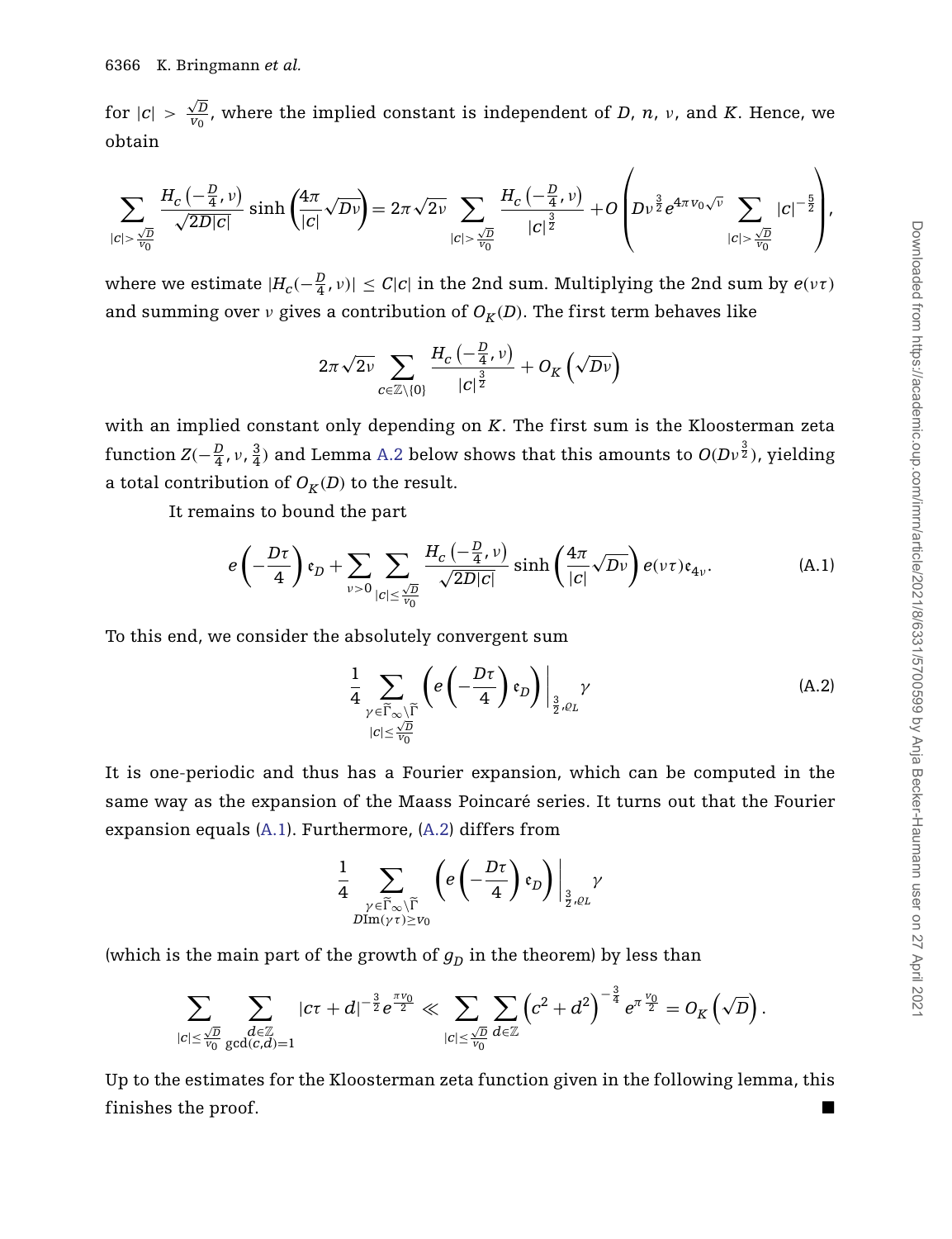The growth behaviour of Kloosterman zeta functions is well-known to experts but somewhat difficult to find in the literature. Therefore, we state it in a form which is suitable for our purposes.

<span id="page-36-0"></span>**Lemma A.2.** For  $m < 0$  and  $n > 0$  consider the Kloosterman zeta function

$$
Z(m, n; s) := \sum_{c \in \mathbb{Z} \setminus \{0\}} \frac{H_c(m, n)}{|c|^{2s}}.
$$

It converges to a holomorphic function for  $Re(s) > 1$  and has a meromorphic continuation to Re(*s*) >  $\frac{1}{2}$ , which is holomorphic at *s* =  $\frac{3}{4}$ . Furthermore, we have the estimate

$$
Z(m,n,\tfrac{3}{4})=O(|mn|),
$$

as  $|m|, |n| \rightarrow \infty$ .

**Proof of Lemma [A.2.](#page-36-0)** The proof follows from the generalization of Proposition 11 of Appendix E in [\[20\]](#page-40-20) as described in Section 6 of Appendix E loc. cit. We are giving the necessary adjustments below. However, we also refer the reader to the shorter work [\[24\]](#page-41-6), where the main steps of the proof of the above lemma were carried out in a simplified setup.

To obtain exactly the Kloosterman zeta function that we are defining above, note that we can write  $\varrho_L$  as the product of a representation of  $\text{SL}_2(\mathbb{Z})$  and a multiplier system for weight  $-\frac{1}{2}$  as follows: Let  $\nu$  be the multiplier system on  $\text{SL}_2(\mathbb{Z})$  defined via

$$
\nu(S) := e^{-\frac{3\pi i}{4}}, \quad \nu(T) := e^{\frac{3\pi i}{12}}, \quad \nu(\gamma_1 \gamma_2) := \sigma(\gamma_1, \gamma_2) \nu(\gamma_1) \nu(\gamma_2),
$$

where  $S := \begin{pmatrix} 0 & -1 \\ 1 & 0 \end{pmatrix}$ ,  $T := \begin{pmatrix} 1 & 1 \\ 0 & 1 \end{pmatrix}$ , and where  $\sigma(\gamma_1, \gamma_2) = \sigma_{-\frac{1}{2}}(\gamma_1, \gamma_2)$  is the usual weight  $-\frac{1}{2}$ -cocycle as defined on page 332 of [\[20\]](#page-40-20). It can be checked that

$$
\chi(\gamma) := \varrho_L(\widetilde{\gamma}) \nu(\gamma)^{-1}
$$

defines a representation of  $SL_2(\mathbb{Z})$ , where  $\widetilde{\gamma} := (\gamma, \sqrt{c\tau + d})$ . This follows from the fact that the cocycle of the Weil representation is equal to  $\sigma_{-\frac{1}{2}} = \sigma_{\frac{1}{2}}$ . Then the definition of  $Z(n, m; s, W)$  with  $W(\gamma) := \chi(\gamma)v(\gamma) = \varrho_L(\widetilde{\gamma})$  on page 700 of [\[20\]](#page-40-20) agrees with  $Z(m, n; s)$ above.

We remark that in the statement of Proposition 11 of Appendix E in [\[20\]](#page-40-20) the special value  $s=\frac{3}{4}$  was actually excluded, since  $s=\frac{3}{4}$  lies in the exeptional set  $\mathcal{N}:=\{s_n:$  $s_n(1-s_n)$  is an eigenvalue of  $\widetilde{\Delta}_{-\frac{1}{2}}$ ), where  $\widetilde{\Delta}_{-\frac{1}{2}}$  is Roelcke's weight  $-\frac{1}{2}$  Laplace operator (defined on page 338 in [\[20\]](#page-40-20); not to be confused with the Laplace operator  $\Delta_k$  defined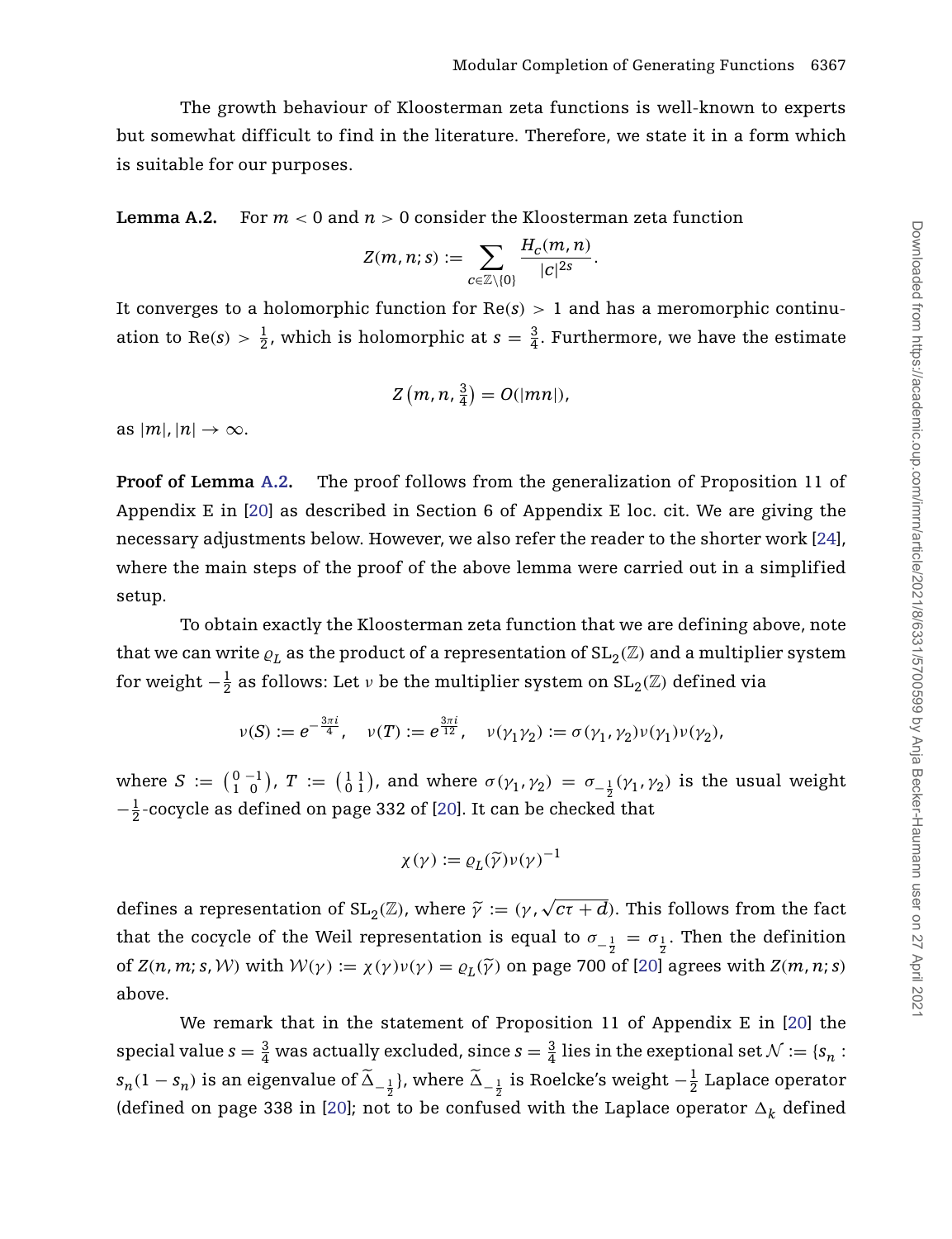in [\(2.1\)](#page-8-0)). The Kloosterman zeta function might have poles at the points in  $\mathcal N$ . To see that  $s = \frac{3}{4}$  lies in N, note that the modular form  $\tau \mapsto v^{\frac{1}{4}}\overline{\vartheta(\tau)}$  with  $\vartheta(\tau) := \sum_{n \in \mathbb{Z}} e^{2\pi i n^2 \tau}$  of weight  $-\frac{1}{2}$  (in Hejhal's convention, compare the factor of automorphy  $j_\sigma(z;m)$  defined on page 338 of [\[20\]](#page-40-20)) has eigenvalue  $\frac{3}{4}$  under  $\tilde{\Delta}_{-\frac{1}{2}}$ . Furthermore, observe that squareintegrable modular forms *f* of weight  $-\frac{1}{2}$  in Hejhal's sense with eigenvalue  $\frac{3}{4}$  under  $\tilde{\Delta}_{-\frac{1}{2}}$  correspond to holomorphic modular forms of weight  $\frac{1}{2}$  in our sense by the map  $f(\tau) \mapsto v^{-\frac{1}{4}} \overline{f(\tau)}$ . Hence, the function  $\tau \mapsto v^{\frac{1}{4}} \overline{\vartheta(\tau)}$  is the unique form with eigenvalue  $\frac{3}{4}$  up to scalar multiples. Coming back to the proof of Proposition 11 of Appendix E in [\[20\]](#page-40-20), we see that it suffices to show that Proposition 8 of Appendix E loc. cit. also holds for  $s = \frac{3}{4}$ . Its proof has to be adjusted as follows. The eigenform  $\tau \mapsto v^{\frac{1}{4}}\overline{\vartheta(\tau)}$  appears as one of the forms  $\varphi_n$  in the spectral expansion at the bottom of page 670 in [\[20\]](#page-40-20). The coefficient  $c_n$  in front is given by the Petersson inner product of the Poincaré series  $P_m(z, s, \chi)$  (in Hejhal's notation; we have set  $m = n_j$ ) with  $\varphi_n$ . However, by unfolding we see that  $c_n$  is, up to a scalar multiples, the *m*-th Fourier coefficient of  $\vartheta(\tau)$ . Since we are assuming that  $m < 0$ , we find that  $c_n = 0$ , so  $\varphi_n(\tau) = v^{\frac{1}{4}}\overline{\vartheta(\tau)}$  does not occur in the spectral expansion. The rest of the proof goes through with minor changes, and shows that the estimate in Proposition 11 loc. cit. also holds for  $s = \frac{3}{4}$ . This finishes the proof of the estimate of  $Z(m, n, \frac{3}{4})$ .  $\frac{3}{4}$ ).

## **A.2 Non-holomorphic Poincaré series of weight** <sup>3</sup> 2

In this subsection, we derive growth estimates for the non-holomorphic Poincaré series  $\widetilde{g}_D(\tau, y)$  defined in Theorem [5.1.](#page-21-0)

<span id="page-37-0"></span>**Proposition A.3.** Fix a compact subset  $K \subset \mathbb{H} \times \mathbb{R}^+$ . For a discriminant  $D > 0$  consider the function

$$
\widetilde{G}_D(\tau,\gamma):=\widetilde{g}_D(\tau,\gamma)-\frac{1}{4}\sum_{\substack{\gamma\in \widetilde{\Gamma}_\infty\backslash \widetilde{\Gamma} \\ D\text{Im}(\gamma\tau)\geq v_0}}\left(e\left(-\frac{D\tau}{4}\right)\mathfrak{e}_D\right)\bigg|_{\frac{3}{2},\varrho_L}\gamma,
$$

where  $v_0 := \min{\{\text{Im}(\tau) : (\tau, r) \in K \text{ for some } r \in \mathbb{R}^+\}}$ . We have the estimate

$$
\sum_{n|m} \left( \frac{D}{m/n} \right) n \widetilde{G}_{Dn^2}(\tau, m\gamma) = O_K\left( m^4 \exp\left( \frac{3}{2} \pi m \gamma \right) \right)
$$

as  $m \to \infty$ , where the implied constant depends only *K* and *D*. Moreover, as  $m \to -\infty$ , we have

$$
\widetilde{g}_D(\tau, my) = O_K\left(m^2 \exp(2\pi m y)\right)
$$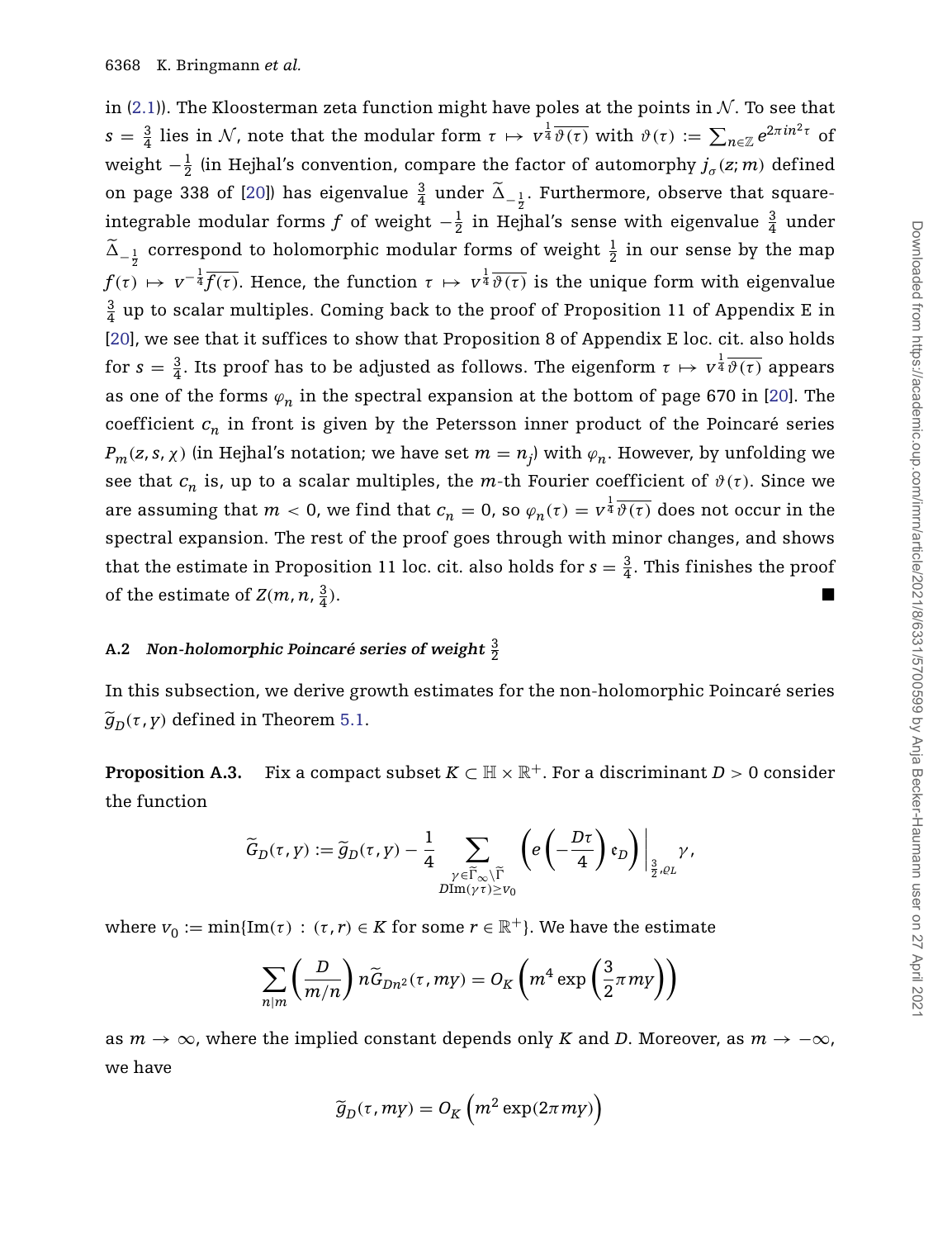with an implied constant only depending on *K* and *D*. Moreover, similar estimates hold for all iterated partial derivatives (only the power of *m* changes, depending on the order of the derivative).

**Proof.** We start with  $m > 0$ . Using  $erfc(x) = 2 - erfc(-x)$ , we may write

<span id="page-38-0"></span>
$$
\widetilde{g}_{Dn^{2}}(\tau; my) = \frac{1}{4} \sum_{\substack{\gamma \in \widetilde{\Gamma}_{\infty} \backslash \widetilde{\Gamma} \\ Dn^{2} \text{Im}(\gamma \tau) \geq v_{0}}} \left( e^{\left( \frac{-Dn^{2} \tau}{4} \right) \epsilon_{-Dn^{2}} \right) \Big|_{\frac{3}{2}, \varrho_{L}} \gamma} \right)
$$
\n
$$
- \frac{1}{8} \sum_{\substack{\gamma \in \widetilde{\Gamma}_{\infty} \backslash \widetilde{\Gamma} \\ Dn^{2} \text{Im}(\gamma \tau) \geq v_{0}}} \left( e^{\left( \frac{-Dn^{2} \tau}{4} \right) \text{erfc}\left( \sqrt{\pi Dn^{2} v} - \frac{\sqrt{\pi} m y}{\sqrt{Dn^{2} v}} \right) \epsilon_{-Dn^{2}} \right) \Big|_{\frac{3}{2}, \varrho_{L}} \gamma} \left( \frac{1}{2 \pi \sqrt{\pi n v}} \sum_{\substack{\gamma \in \widetilde{\Gamma}_{\infty} \backslash \widetilde{\Gamma} \\ Dn^{2} \text{Im}(\gamma \tau) \geq v_{0}}} \left( \frac{1}{\sqrt{Dn^{2} v}} \exp \left( -\frac{\pi i Dn^{2} u}{2} \right) \exp \left( -\pi \left( \frac{m^{2} y^{2}}{Dn^{2} v} - 2m y + \frac{Dn^{2} v}{2} \right) \right) \epsilon_{-Dn^{2}} \right) \Big|_{\frac{3}{2}, \varrho_{L}} \gamma} \right)
$$
\n(A.4)

$$
+\frac{1}{4}\sum_{\substack{\gamma\in\widetilde{\Gamma}_{\infty}\backslash\widetilde{\Gamma}\\Dn^2\text{Im}(\gamma\tau)
$$

We split [\(A.3\)](#page-38-0) and [\(A.4\)](#page-38-0) into two sums over  $Dn^2\text{Im}(\gamma\tau) > my$  and  $Dn^2\text{Im}(\gamma\tau) < my$ , respectively, and use the estimate erfc $(x) \leq \exp(-x^2)$  for  $x \geq 0$  and  $\text{erfc}(x) \leq 2$  for  $x < 0$ to obtain a bound for these two sums as follows:

$$
\frac{1}{8}\left(1+\frac{1}{\pi\sqrt{v_0}}\right)\exp\left(\frac{3}{2}\pi my\right) \sum_{\substack{\gamma \in \widetilde{\Gamma}_{\infty}\backslash \widetilde{\Gamma} \\ Dn^2 \text{Im}(\gamma\tau) \ge \max\{v_0, m\} \\ Dn^2 \text{Im}(\gamma\tau) \ge \max\{v_0, m\}} \epsilon_{-Dn^2}\Big|_{\frac{3}{2}, \varrho_L} \gamma + \frac{1}{4} \sum_{\substack{\gamma \in \widetilde{\Gamma}_{\infty}\backslash \widetilde{\Gamma} \\ m\gamma > Dn^2 \text{Im}(\gamma\tau) \ge v_0}} \epsilon_{-Dn^2}\Big|_{\frac{3}{2}, \varrho_L} \gamma\Big|_{\frac{3}{2}, \varrho_L} \gamma\Big|_{\frac{3}{2}, \varrho_L} \gamma\Big|_{\frac{3}{2}, \varrho_L} \gamma\Big|_{\frac{3}{2}, \varrho_L} \gamma\Big|_{\frac{3}{2}, \varrho_L} \gamma\Big|_{\frac{3}{2}, \varrho_L} \gamma\Big|_{\frac{3}{2}, \varrho_L} \gamma\Big|_{\frac{3}{2}, \varrho_L} \gamma\Big|_{\frac{3}{2}, \varrho_L} \gamma\Big|_{\frac{3}{2}, \varrho_L} \gamma\Big|_{\frac{3}{2}, \varrho_L} \gamma\Big|_{\frac{3}{2}, \varrho_L} \gamma\Big|_{\frac{3}{2}, \varrho_L} \gamma\Big|_{\frac{3}{2}, \varrho_L} \gamma\Big|_{\frac{3}{2}, \varrho_L} \gamma\Big|_{\frac{3}{2}, \varrho_L} \gamma\Big|_{\frac{3}{2}, \varrho_L} \gamma\Big|_{\frac{3}{2}, \varrho_L} \gamma\Big|_{\frac{3}{2}, \varrho_L} \gamma\Big|_{\frac{3}{2}, \varrho_L} \gamma\Big|_{\frac{3}{2}, \varrho_L} \gamma\Big|_{\frac{3}{2}, \varrho_L} \gamma\Big|_{\frac{3}{2}, \varrho_L} \gamma\Big|_{\frac{3}{2}, \varrho_L} \gamma\Big|_{\frac{3}{2}, \varrho_L} \gamma\Big|_{\frac{3}{2}, \varrho_L} \gamma\Big|_{\frac{3}{2}, \varrho_L} \gamma\Big|_{\frac{3}{2}, \varrho_L} \gamma\Big|_{\frac{3}{2}, \var
$$

Here, we use the estimate  $|c\tau+d|^{-\frac{3}{2}}=O_K(1)$  and the fact that the coefficients of the Weil representation are universally bounded. Moreover, the number of terms in the first sum is bounded by  $O_K(m)$  and in the 2nd sum by  $O_K(m^2)$ . For the remaining part [\(A.5\)](#page-38-0), we note that

$$
\begin{aligned}\n&\left|\mathcal{K}_{m\gamma}\left(Dn^2v\right)e\left(-\frac{Dn^2\tau}{4}\right)\right| \\
&= e^{-\frac{\pi Dn^2v}{2}}\frac{m^2\gamma^2}{\left(Dn^2v\right)^{\frac{3}{2}}}\int_1^\infty \exp\left(-\frac{\pi m^2\gamma^2t^2}{2Dn^2v}\right)\exp\left(2\pi m\gamma t - \frac{\pi m^2\gamma^2t^2}{2Dn^2v}\right)tdt.\n\end{aligned}
$$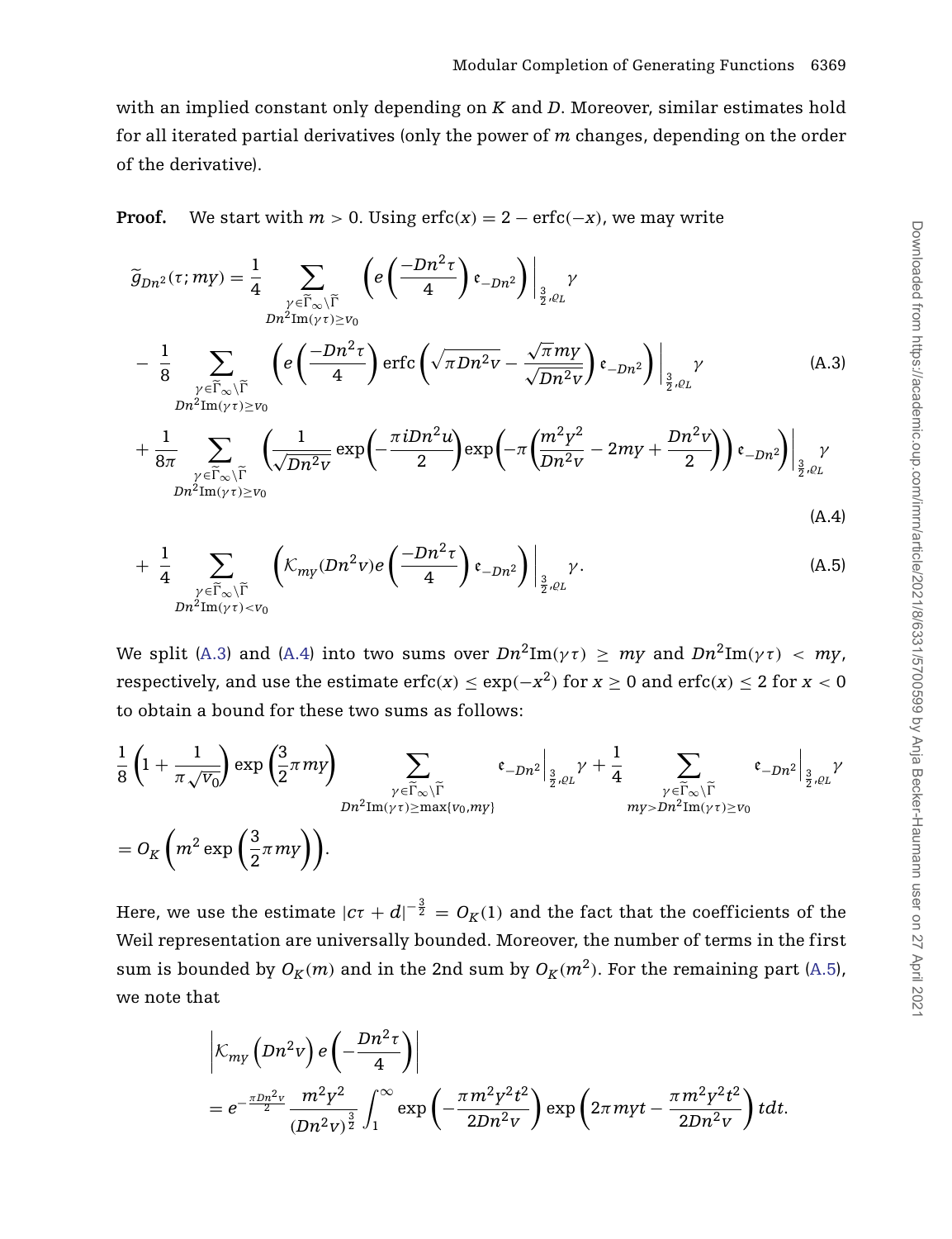The term  $2\pi myt-\frac{\pi m^2y^2t^2}{2Dn^2v}$  attains a global maximum at  $t=\frac{2Dn^2v}{my}$  (which can only happen if  $v \ge \frac{my}{2Dn^2}$ ). Moreover, since  $n \mid m$ , we have that  $\frac{m^2}{n^2} \ge 1$  and thus we obtain the bound

$$
\left|\mathcal{K}_{m v}\left(Dn^2 v\right) e\left(-\frac{Dn^2\tau}{4}\right)\right| \leq e^{\frac{3\pi Dn^2 v}{2}} \frac{m^2 y^2}{\left(Dn^2 v\right)^{\frac{3}{2}}}\int_1^\infty \exp\left(-\frac{\pi m^2 y^2 t^2}{2Dn^2 v}\right) t \, dt \leq \frac{2}{\pi \sqrt{Dv}} e^{\frac{3\pi Dn^2 v}{2} - \frac{\pi y^2}{2Dv}}.
$$

Since the series

$$
\sum_{\gamma \in \widetilde{\Gamma}_\infty \setminus \widetilde{\Gamma}} \left( e^{-\frac{\pi \gamma^2}{2 D v}} v^{-\frac{1}{2}} \mathfrak{e}_{-D n^2} \right) \Big|_{\frac{3}{2},\varrho_L} \gamma
$$

is absolutely convergent, for our purposes it is enough to estimate the divisor sum as  $O(m^2)$  to finish the proof for  $m > 0$ . For  $m < 0$  we can simply use that

$$
\left|\mathcal{K}_{m\gamma}\left(Dn^2v\right)e\left(-\frac{Dn^2\tau}{4}\right)\right|\leq \frac{2}{\pi\sqrt{Dv}}e^{2\pi m y-\frac{\pi v^2}{Dv}}.
$$

With the same bound on the divisor sum, we obtain the statement of the proposition.

To see that the same estimate also holds for the partial derivatives, first note that it is enough to show this for the partial derivatives with respect to  $\tau$  and  $\bar{\tau}$  and that

$$
\frac{\partial}{\partial \tau} = -iR_k + i\frac{k}{v} \text{ and } \frac{\partial}{\partial \overline{\tau}} = \frac{L_k}{2iv^2}.
$$

To work with  $R_k$  and  $L_k$  is more convenient since these operators satisfy  $L_k(f|_k \gamma) =$  $(L_k f)|_{k-2}$ *γ* and  $R_k(f|_k \gamma) = (R_k f)|_{k+2} \gamma$ , respectively. Now a simple calculation shows that

$$
L_k\left(\mathcal{K}_{m\gamma}\left(Dn^2v\right)\right) = \frac{4\,\pi\,D^2n^4v^2 + 2\,\pi\,Dn^2vmy - 2\,\pi\,m^2y^2 + Dn^2v}{4(Dn^2)^{\frac{3}{2}}\sqrt{v}\pi}e^{-\frac{\pi\,(Dn^2v - my)^2}{Dn^2v}}
$$

and

$$
R_{k}\left(\mathcal{K}_{m y}\left(Dn^{2} v\right) e\left(\frac{-Dn^{2} \tau}{4}\right)\right) e\left(\frac{Dn^{2} \tau}{4}\right)
$$
\n
$$
= \frac{3 - 2\pi v}{4v} \text{erfc}\left(\sqrt{\pi} \left(\frac{my - Dn^{2} v}{Dn^{2} v}\right)\right) + \frac{2\pi Dn^{2} v + \pi m y + \pi v - 1}{2\pi (Dn^{2} v)^{\frac{3}{2}}} \exp\left(-\pi \left(\frac{my - Dn^{2} v}{Dn^{2} v}\right)^{2}\right)
$$
\n
$$
- \frac{m^{2} y^{2}}{2(Dn^{2} v^{2})^{\frac{5}{2}}} \exp\left(-\pi \left(\frac{my - Dn^{2} v}{Dn^{2} v}\right)^{2}\right).
$$

Hence, we can use similar estimates as the ones given above to obtain the growth estimates for these derivatives and it is now clear that for higher derivatives, at most the power of  $m$  changes.

#### **References**

<span id="page-39-0"></span>[1] Alfes, C. and S. Ehlen. "Twisted traces of CM values of weak Maass forms." *J. Number Theory* 133, no. 6 (2013): 1827–45.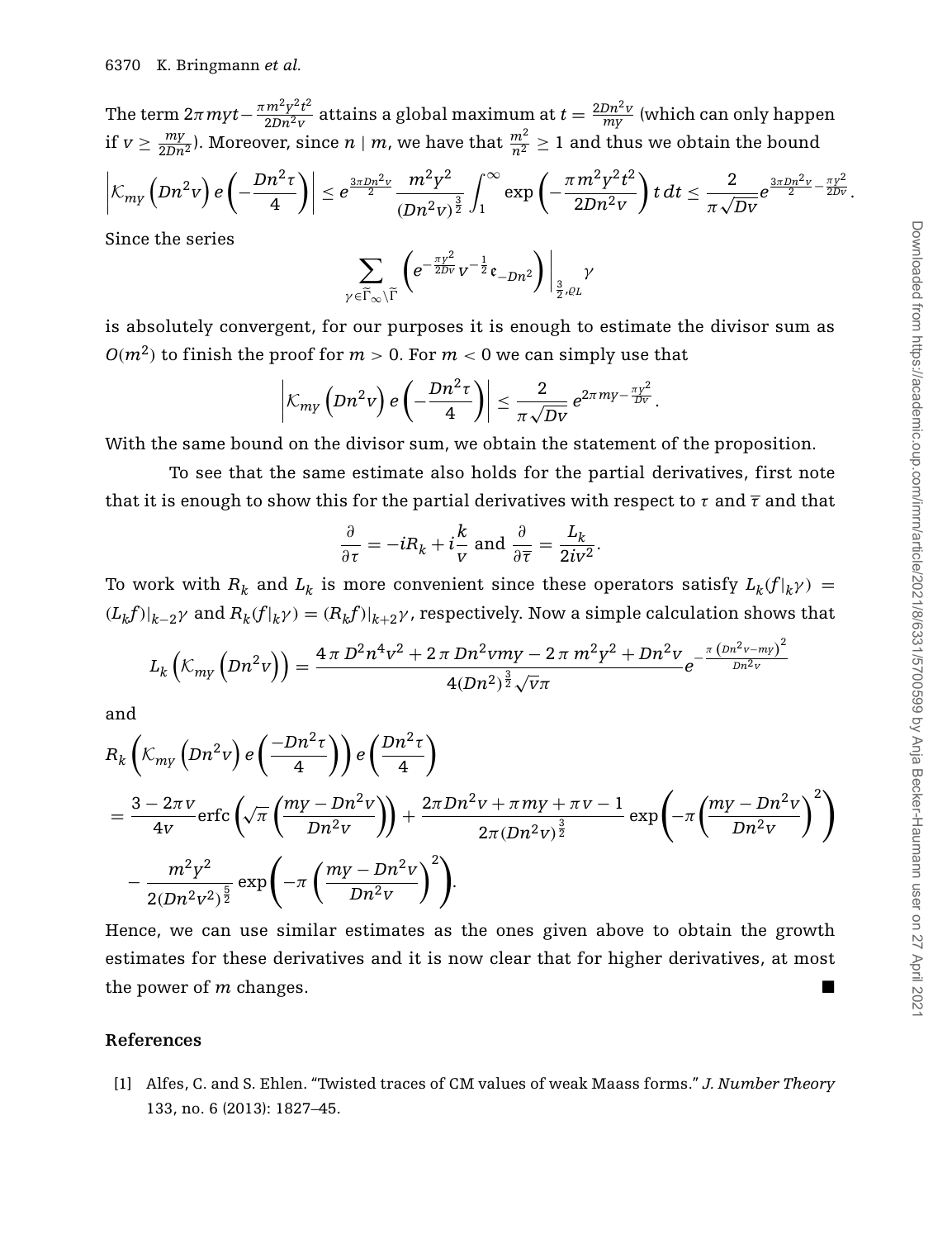- <span id="page-40-13"></span>[2] Alfes, C., M. Griffin, K. Ono, and L. Rolen. "Weierstrass mock modular forms and elliptic curves." *Res. Number Theory* 1, no. 1 (2015): 1–31.
- <span id="page-40-16"></span>[3] Alfes, C. "*CM values and Fourier coefficients of harmonic Maass forms*." Ph.D. thesis, TU Darmstadt, 2015.
- <span id="page-40-0"></span>[4] Andrews, G. E. *The Theory of Partitions*. Reading, Mass.-London-Amsterdam: Addison-Wesley Publishing Co., 1976.
- <span id="page-40-7"></span>[5] Bringmann, K., S. Ehlen, and N. Diamantis. "Regularized inner products and errors of modularity." *Int. Math. Res. Not. IMRN*, no. 24 (2017): 7420–58.
- <span id="page-40-5"></span>[6] Bruinier, J. H. and J. Funke. "On two geometric theta lifts." *Duke Math. J.* 125, no. 1 (2004): 45–90.
- <span id="page-40-6"></span>[7] Bruinier, J. H. and J. Funke. "Traces of CM values of modular functions." *J. Reine Angew. Math.*, no. 594 (2006): 1–33.
- <span id="page-40-2"></span>[8] Bruinier, J. H., J. Funke, and Ö. Imamoglu. "Theta liftings and periods of meromorphic modular functions." 2019 ( in preparation).
- <span id="page-40-19"></span>[9] Bruinier, J. H., P. Jenkins, and K. Ono. "Hilbert class polynomials and traces of singular moduli." *Math. Ann.* 334 (2006): 373–93.
- <span id="page-40-17"></span>[10] Bringmann, K., B. Kane, and W. Kohnen. "Locally harmonic Maass forms and the kernel of the Shintani lift." *Int. Math. Res. Not. IMRN* 11 (2015): 3185–224.
- <span id="page-40-18"></span>[11] Bringmann, K., B. Kane, and S. Zwegers. "On a completed generating function of locally harmonic Maass forms." *Compos. Math.* 150, no. 5 (2014): 749–62.
- <span id="page-40-12"></span>[12] Bruinier, J. H. and K. Ono. "Heegner divisors, L-functions and harmonic weak Maass forms." *Ann. of Math. (2)* 172, no. 3 (2010): 2135–81.
- <span id="page-40-10"></span>[13] Borcherds, R. E. "Automorphic forms with singularities on Grassmannians." *Invent. Math.* 132, no. 3 (1998): 491–562.
- <span id="page-40-11"></span>[14] Borcherds, R. E. "The Gross-Kohnen-Zagier theorem in higher dimensions." *Duke Math. J.* 97, no. 2 (1999): 219–33.
- <span id="page-40-15"></span>[15] Bruinier, J. H., G. van der Geer, G. Harder, and D. Zagier. "The 1-2-3 of modular forms. Universitext." *Lectures from the Summer School on Modular Forms and Their Applications Held in Nordfjordeid*. Berlin: Springer, 2008. Edited by Kristian Ranestad, June 2004.
- <span id="page-40-3"></span>[16] Duke, W., Ö. Imamoglu, and Á. Tóth. "Real quadratic analogs of traces of singular moduli." *Int. Math. Res. Not. IMRN* 13 (2011): 3082–94.
- <span id="page-40-8"></span>[17] NIST "Digital Library of Mathematical Functions." [http://dlmf.nist.gov/,](http://dlmf.nist.gov/) Release 1.0.6 of 2013-05-06. Online companion to citeOlver:2010:NHMF.
- <span id="page-40-4"></span>[18] Ehlen, S. and S. Sankaran. "On two arithmetic theta lifts." *Compositio Mathematica* 154, no. 10 (2018): 2090–2149.
- <span id="page-40-9"></span>[19] Eichler, M. and D. Zagier. *The Theory of Jacobi Forms.* Vol. 55 of Progress in Mathematics. Boston, MA: Birkhäuser Boston Inc., 1985.
- <span id="page-40-20"></span>[20] Hejhal, D. A. The Selberg Trace Formula for PSL*(*2, R*)*, vol. 2. Springer, 1983.
- <span id="page-40-14"></span><span id="page-40-1"></span>[21] Hövel, M. "Automorphe Formen mit Singularitäten auf dem hyperbolischen Raum." Ph.D. thesis, TU Darmstadt, 2012.